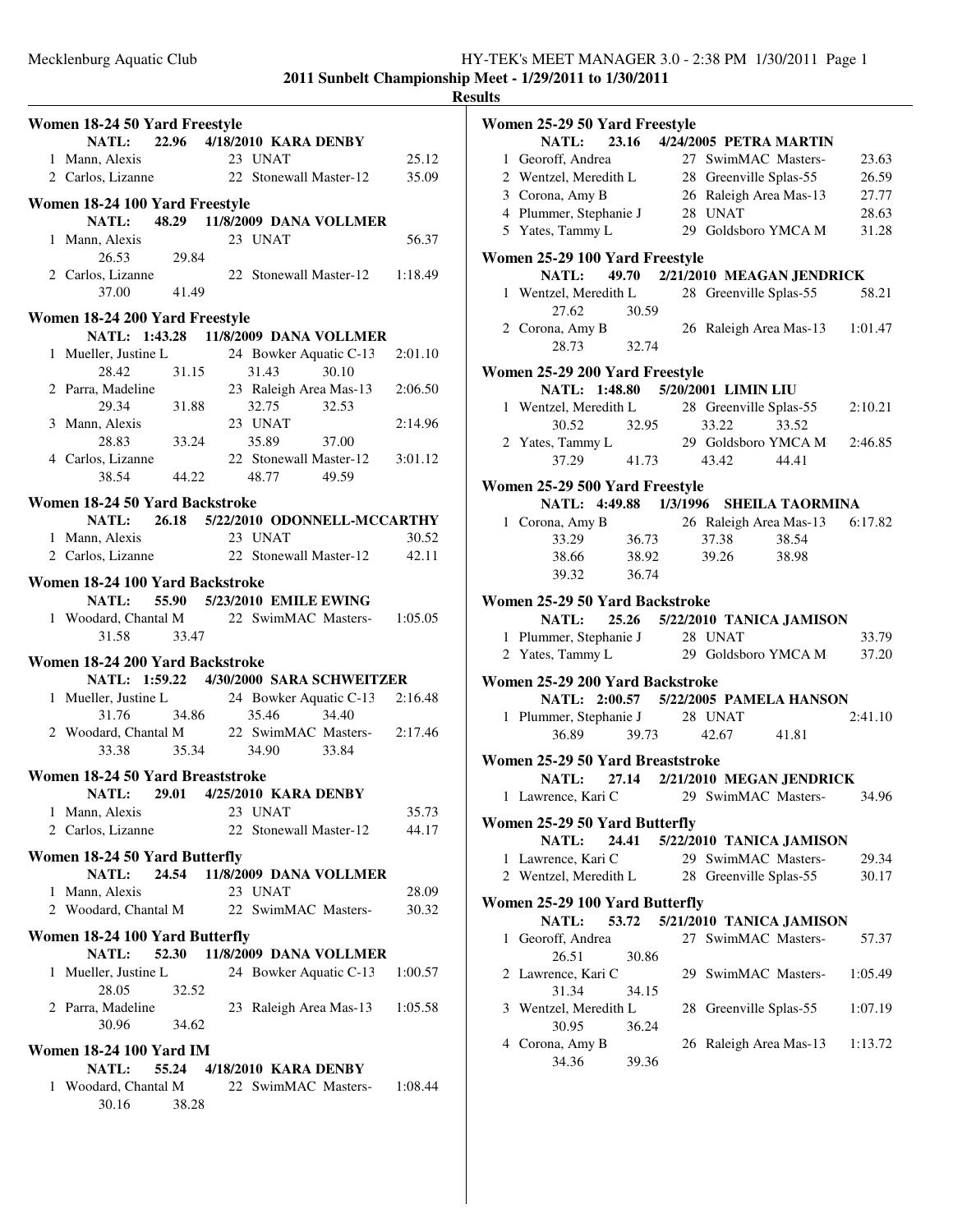|                                                                                   |                |                               |       |          | <b>Results</b> |
|-----------------------------------------------------------------------------------|----------------|-------------------------------|-------|----------|----------------|
| Women 25-29 100 Yard IM                                                           |                |                               |       |          | Wo             |
| <b>NATL:</b>                                                                      |                | 54.43 2/6/2010 MEGAN JENDRICK |       |          |                |
| 1 Lawrence, Kari C                                                                |                | 29 SwimMAC Masters-           |       | 1:08.76  |                |
| 31.87<br>2 Plummer, Stephanie J<br>34.15                                          | 36.89          | 28 UNAT                       |       | 1:13.12  | Wo             |
| 3 Corona, Amy B<br>34.35                                                          | 38.97<br>39.44 | 26 Raleigh Area Mas-13        |       | 1:13.79  |                |
| 4 Yates, Tammy L<br>38.94                                                         | 45.70          | 29 Goldsboro YMCA M 1:24.64   |       |          | Wo             |
| Women 25-29 200 Yard IM                                                           |                |                               |       |          |                |
| NATL: 1:59.69 2/6/2010 MEGAN JENDRICK                                             |                |                               |       |          | Wo             |
| 1 Corona, Amy B                                                                   |                | 26 Raleigh Area Mas-13        |       | 2:49.17  |                |
| 35.25                                                                             | 41.36          | 54.59                         | 37.97 |          |                |
| Women 30-34 50 Yard Freestyle                                                     |                |                               |       |          |                |
| NATL: 22.70 3/11/2009 ERIKA ERNDL                                                 |                |                               |       |          | Wo             |
| 1 Hester, Heidi R                                                                 |                | 30 Plantation Swim-50         |       | 27.53    |                |
| 2 Harry, Bethany J                                                                |                | 30 UNAT                       |       | 29.31    |                |
| 3 Gould, Meganne 30 Greensboro Commu-1                                            |                |                               |       | 29.52    |                |
| 4 Sisbee, Katie E                                                                 |                | 34 Childress Klein-13         |       | 34.87    |                |
| Women 30-34 100 Yard Freestyle                                                    |                |                               |       |          |                |
| <b>NATL:</b>                                                                      |                | 49.07 12/6/2008 ERIKA ERNDL   |       |          |                |
| 1 Lackey, Carrie 33 YMCA Seahorse Sw- 1:11.92<br>34.13                            | 37.79          |                               |       |          | Wo             |
|                                                                                   |                |                               |       |          |                |
| Women 30-34 200 Yard Freestyle                                                    |                |                               |       |          |                |
| NATL: 1:51.40 5/18/2003 KATRINA RADKE                                             |                |                               |       |          |                |
| 1 Hester, Heidi R                                                                 |                | 30 Plantation Swim-50         |       | 2:02.57  |                |
| 29.51                                                                             | 31.21          | 31.15                         | 30.70 |          | Wo             |
| 2 Harry, Bethany J                                                                |                | 30 UNAT                       |       | 2:18.25  |                |
| 33.33                                                                             | 35.22          | 35.21                         | 34.49 |          |                |
| 3 Gould, Meganne 30 Greensboro Commu-1 2:42.27<br>35.84                           | 41.49          | 43.04                         | 41.90 |          |                |
|                                                                                   |                |                               |       |          |                |
| Women 30-34 1000 Yard Freestyle                                                   |                |                               |       |          | Wo             |
| 1 Harry, Bethany J                                                                |                | 30 UNAT                       |       | 12:14.05 |                |
| 34.69                                                                             | 35.83          | 36.18                         | 36.35 |          |                |
| 36.61 36.65                                                                       |                | 36.97                         | 36.89 |          |                |
| 36.95                                                                             | 36.93          | 36.68                         | 36.86 |          | Wo             |
| 36.90                                                                             | 37.29          | 37.35                         | 37.04 |          |                |
| 37.29                                                                             | 37.68          | 36.97                         | 35.94 |          |                |
| Women 30-34 50 Yard Backstroke<br>NATL:                                           |                | 25.32 3/15/2009 NORIKO INADA  |       |          |                |
| 1 Moosman, Deanne L 32 Stonewall Master-12                                        |                |                               |       | 30.14    |                |
|                                                                                   |                |                               |       | 33.25    |                |
| 2 Hester, Heidi R 30 Plantation Swim-50<br>3 Gould, Meganne 30 Greensboro Commu-1 |                |                               |       | 38.59    | Wс             |
| Women 30-34 100 Yard Backstroke                                                   |                |                               |       |          |                |
| <b>NATL:</b>                                                                      |                | 55.50 3/15/2009 NORIKO INADA  |       |          |                |
| 1 Moosman, Deanne L 32 Stonewall Master-12<br>31.58                               | 34.38          |                               |       | 1:05.96  | W <sub>0</sub> |
| Women 30-34 200 Yard Backstroke                                                   |                |                               |       |          |                |
| NATL: 1:59.93 2/19/1996 K PIPES-NEILSEN                                           |                |                               |       |          |                |
| 1 Hester, Heidi R                                                                 |                | 30 Plantation Swim-50         |       | 2:28.30  |                |
| 35.33                                                                             | 37.27          | 38.09                         | 37.61 |          |                |
|                                                                                   |                |                               |       |          |                |
|                                                                                   |                |                               |       |          |                |

| Women 30-34 50 Yard Breaststroke                                        |                |       |         |       |                               |
|-------------------------------------------------------------------------|----------------|-------|---------|-------|-------------------------------|
| NATL: 28.48 5/4/2008 KATIE MCCLELLAND                                   |                |       |         |       |                               |
| 1 Lackey, Carrie 33 YMCA Seahorse Sw- 41.76                             |                |       |         |       |                               |
| Women 30-34 100 Yard Breaststroke                                       |                |       |         |       |                               |
| NATL: 1:02.08 5/4/2008 KATIE MCCLELLAND                                 |                |       |         |       |                               |
|                                                                         |                |       |         |       | 1:25.45                       |
| 1 Harry, Bethany J 30 UNAT<br>40.77                                     | 44.68          |       |         |       |                               |
|                                                                         |                |       |         |       |                               |
| Women 30-34 50 Yard Butterfly                                           |                |       |         |       |                               |
| NATL: 24.18 4/15/2000 ANGEL MARTINO                                     |                |       |         |       |                               |
| 1 Moosman, Deanne L 32 Stonewall Master-12 30.40                        |                |       |         |       |                               |
| Women 30-34 100 Yard Butterfly                                          |                |       |         |       |                               |
| NATL: 55.01 5/16/1999 ANGEL MARTINO                                     |                |       |         |       |                               |
| 1 Gould, Meganne 30 Greensboro Commu-1 1:17.29                          |                |       |         |       |                               |
| 34.86 42.43                                                             |                |       |         |       |                               |
|                                                                         |                |       |         |       |                               |
| <b>Women 30-34 100 Yard IM</b>                                          |                |       |         |       |                               |
| NATL: 57.01 4/15/2000 ANGEL MARTINO                                     |                |       |         |       |                               |
| 1 Moosman, Deanne L 32 Stonewall Master-12 1:06.42                      |                |       |         |       |                               |
| 30.06 36.36                                                             |                |       |         |       |                               |
| 2 Hester, Heidi R                                                       |                |       |         |       | 30 Plantation Swim-50 1:11.16 |
| 33.79                                                                   | 37.37          |       |         |       |                               |
| 3 Harry, Bethany J                                                      |                |       | 30 UNAT |       | 1:16.24                       |
| 37.88 38.36                                                             |                |       |         |       |                               |
| <b>Women 30-34 200 Yard IM</b>                                          |                |       |         |       |                               |
| NATL: 1:58.80 3/11/2009 ERIKA ERNDL                                     |                |       |         |       |                               |
| 1 Moosman, Deanne L 32 Stonewall Master-12 2:24.81                      |                |       |         |       |                               |
| 30.54 35.94                                                             |                |       | 43.62   | 34.71 |                               |
|                                                                         |                |       |         |       |                               |
| Women 30-34 400 Yard IM                                                 |                |       |         |       |                               |
| NATL: 4:25.68 5/21/1995 KARLYN PIPES                                    |                |       |         |       |                               |
| 1 Moosman, Deanne L 32 Stonewall Master-12 5:06.24                      |                |       |         |       |                               |
| 32.98 38.48 38.91                                                       |                |       |         | 38.84 |                               |
| 43.97 44.21 35.74 33.11                                                 |                |       |         |       |                               |
| Women 35-39 50 Yard Freestyle                                           |                |       |         |       |                               |
| NATL: 22.34 2/25/2007 DARA TORRES                                       |                |       |         |       |                               |
| 1 Braun, Erika L<br>2 Thomas, Nicole R<br>39 YMCA Seahorse Sw-<br>37.08 |                |       |         |       |                               |
|                                                                         |                |       |         |       |                               |
| Women 35-39 100 Yard Freestyle                                          |                |       |         |       |                               |
| NATL: 49.72 2/25/2007 DARA TORRES                                       |                |       |         |       |                               |
| 1 Braun, Erika L                                                        |                |       |         |       | 38 Raleigh Area Mas-13 53.09  |
| 25.39                                                                   | 27.70          |       |         |       |                               |
| 2 Thomas, Nicole R                                                      |                |       |         |       | 39 YMCA Seahorse Sw- 1:24.61  |
| 1:24.61                                                                 |                |       |         |       |                               |
|                                                                         |                |       |         |       |                               |
| Women 35-39 200 Yard Freestyle                                          |                |       |         |       |                               |
| NATL: 1:51.55 5/3/1997 K PIPES-NEILSEN                                  |                |       |         |       |                               |
| 1 Thomas, Nicole R                                                      |                |       |         |       | 39 YMCA Seahorse Sw- 3:04.07  |
| 41.13                                                                   | 1:36.29        | 46.94 |         |       |                               |
| Women 35-39 500 Yard Freestyle                                          |                |       |         |       |                               |
|                                                                         |                |       |         |       |                               |
|                                                                         |                |       |         |       |                               |
| NATL: 4:56.09 5/3/1997 K PIPES-NEILSEN                                  |                |       |         |       |                               |
|                                                                         |                |       |         |       | 36 Twin Rivers YMCA- 5:39.62  |
| 1 Packard, Andrea H<br>32.01 34.94                                      |                |       | 34.70   | 34.83 |                               |
| 34.18<br>34.02                                                          | 33.66<br>33.74 |       | 33.81   | 33.73 |                               |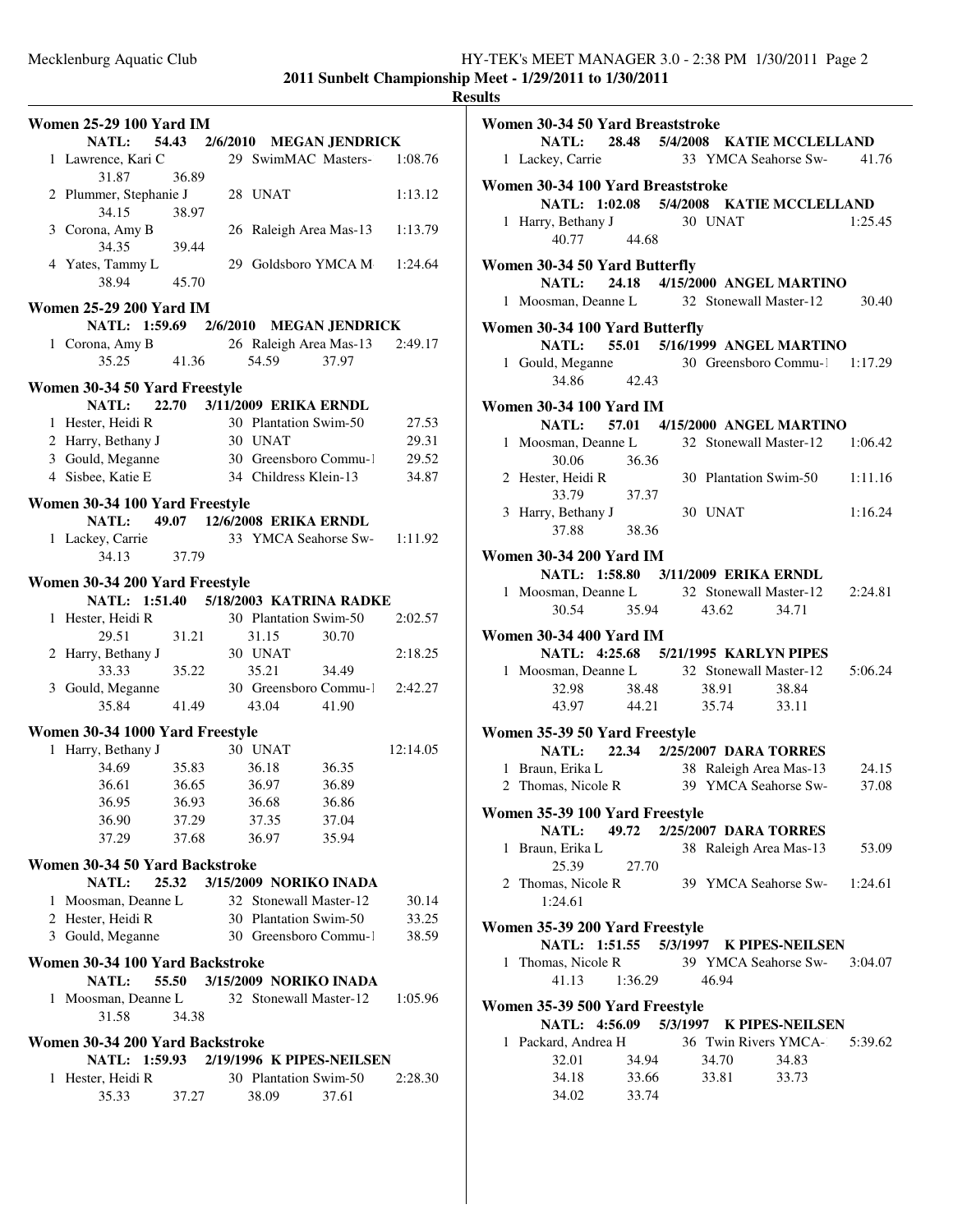**2011 Sunbelt Championship Meet - 1/29/2011 to 1/30/2011 Results**

| (Women 35-39 500 Yard Freestyle)                  |                            |       |             |                                 |         |
|---------------------------------------------------|----------------------------|-------|-------------|---------------------------------|---------|
| 2 Thomas, Nicole R                                |                            |       |             | 39 YMCA Seahorse Sw-8:15.70     |         |
| 43.16                                             | 49.03                      | 50.75 |             | 51.28                           |         |
| 50.82 51.08 1:40.64 51.03                         |                            |       |             |                                 |         |
| 47.91                                             |                            |       |             |                                 |         |
|                                                   |                            |       |             |                                 |         |
| Women 35-39 1650 Yard Freestyle                   |                            |       |             |                                 |         |
| NATL: 17:13.99 5/4/1997 K PIPES-NEILSEN           |                            |       |             |                                 |         |
| 1 Packard, Andrea H                               | $\frac{1}{35.16}$          |       |             | 36 Twin Rivers YMCA- 19:13.39   |         |
| 32.61                                             |                            | 34.89 |             | 35.69                           |         |
| 35.50                                             | 34.84                      | 34.37 |             | 35.04                           |         |
| 35.10                                             | 34.88                      | 34.20 |             | 34.37                           |         |
| 34.51                                             | 34.42 34.35                |       |             | 35.08                           |         |
| 34.74                                             | 34.58                      | 34.28 |             | 34.52                           |         |
| 35.04                                             | 35.02                      | 34.94 |             | 35.37                           |         |
| 35.56                                             | 35.44                      | 35.34 |             | 35.78                           |         |
| 35.75                                             | 35.52                      |       | 35.34 35.98 |                                 | 35.18   |
| Women 35-39 50 Yard Backstroke                    |                            |       |             |                                 |         |
| NATL: 25.97 5/22/2010 SHERI HART                  |                            |       |             |                                 |         |
| 1 Thomas, Nicole R                                |                            |       |             | 39 YMCA Seahorse Sw-            | 48.99   |
|                                                   |                            |       |             |                                 |         |
| Women 35-39 50 Yard Breaststroke                  |                            |       |             |                                 |         |
| NATL: 29.94 5/22/2005 S VON DER LIPPE             |                            |       |             |                                 |         |
| 1 Braun, Erika L                                  |                            |       |             | 38 Raleigh Area Mas-13          | 31.62   |
| 2 Neilly, Meredyth D                              |                            |       |             | 36 YMCA Seahorse Sw-            | 40.09   |
| Women 35-39 100 Yard Breaststroke                 |                            |       |             |                                 |         |
| NATL: 1:04.25 4/25/2004 S VON DER LIPPE           |                            |       |             |                                 |         |
| 1 Packard, Andrea H                               |                            |       |             | 36 Twin Rivers YMCA-1 1:13.78   |         |
| 35.13                                             | 38.65                      |       |             |                                 |         |
|                                                   |                            |       |             | 36 YMCA Seahorse Sw- 1:27.28    |         |
| 2 Neilly, Meredyth D<br>40.88                     | 46.40                      |       |             |                                 |         |
|                                                   |                            |       |             |                                 |         |
| Women 35-39 200 Yard Breaststroke                 |                            |       |             |                                 |         |
| NATL: 2:19.66 1/27/2002 CAROLINE KRATTLI          |                            |       |             |                                 |         |
| 1 Packard, Andrea H                               |                            |       |             | 36 Twin Rivers YMCA-            | 2:34.79 |
| 36.23                                             | 40.52                      | 39.12 |             | 38.92                           |         |
| 2 Neilly, Meredyth D 36 YMCA Seahorse Sw- 3:13.40 |                            |       |             |                                 |         |
| 44.22                                             | 49.17                      | 49.86 | 50.15       |                                 |         |
| Women 35-39 50 Yard Butterfly                     |                            |       |             |                                 |         |
| <b>NATL:</b>                                      |                            |       |             | 25.54 5/18/2003 S VON DER LIPPE |         |
| 1 Braun, Erika L                                  |                            |       |             | 38 Raleigh Area Mas-13          | 26.48   |
|                                                   |                            |       |             |                                 |         |
| Women 35-39 100 Yard Butterfly                    |                            |       |             |                                 |         |
| NATL:                                             |                            |       |             | 55.78 5/18/2003 S VON DER LIPPE |         |
| 1 Braun, Erika L                                  |                            |       |             | 38 Raleigh Area Mas-13          | 59.49   |
| 27.42                                             | 32.07                      |       |             |                                 |         |
| <b>Women 35-39 100 Yard IM</b>                    |                            |       |             |                                 |         |
| <b>NATL:</b>                                      | 57.67 5/23/2010 SHERI HART |       |             |                                 |         |
| 1 Braun, Erika L                                  |                            |       |             | 38 Raleigh Area Mas-13          | 1:01.30 |
| 27.55                                             | 33.75                      |       |             |                                 |         |
|                                                   |                            |       |             |                                 |         |
| <b>Women 35-39 400 Yard IM</b>                    |                            |       |             |                                 |         |
| NATL: 4:24.18 3/14/1998 K PIPES-NEILSEN           |                            |       |             |                                 |         |
| 1 Packard, Andrea H                               |                            |       |             | 36 Twin Rivers YMCA- 5:07.92    |         |
| 32.67                                             | 37.13                      | 41.61 |             | 41.45                           |         |
| 42.32                                             | 41.64                      | 36.53 |             | 34.57                           |         |
|                                                   |                            |       |             |                                 |         |

| vieet - 1/29/2011 to 1/30/2011<br>ults |  |
|----------------------------------------|--|
| Women 40-44 50 Yard Freestyle          |  |
| NATL: 21.91 4/15/20                    |  |

|              | <b>NATL:</b>                            | 21.91 |    | 4/15/2007 DARA TORRES       |                           |         |
|--------------|-----------------------------------------|-------|----|-----------------------------|---------------------------|---------|
|              | 1 Bear, Shelley L                       |       |    | 43 Stingray Aquatic-13      |                           | 31.01   |
|              | Women 40-44 50 Yard Freestyle           |       |    |                             |                           |         |
|              | NATL:                                   | 21.91 |    | 4/15/2007 DARA TORRES       |                           |         |
|              | 1 Bonfilio, Dawn A                      |       |    | 42 SwimMAC Masters-         |                           | 27.98   |
|              | 2 Bear, Shelley L                       |       |    | 43 Stingray Aquatic-13      |                           | 30.40   |
|              | 3 Casey, Nancy W                        |       |    | 43 Asheville Master-13      |                           | 30.85   |
|              | 4 Beaver, Andrea                        |       |    | 44 Greenville Splas-55      |                           | 37.14   |
|              | 5 Henry, Angela                         |       |    | 41 High Point Swim-13       |                           | 37.98   |
|              | 6 Castro, Natalie                       |       |    | 40 James J Harris Y-13      |                           | 41.52   |
|              | Women 40-44 100 Yard Freestyle          |       |    |                             |                           |         |
|              | NATL:                                   |       |    | 48.34 4/15/2007 DARA TORRES |                           |         |
|              | 1 Bonfilio, Dawn A                      |       |    | 42 SwimMAC Masters-         |                           | 1:02.84 |
|              | 30.02                                   | 32.82 |    |                             |                           |         |
|              | 2 Harrill, Kiran C                      |       |    | 44 YMCA Seahorse Sw-        |                           | 1:04.84 |
|              | 31.44                                   | 33.40 |    |                             |                           |         |
|              | 3 Bodin, Sarah                          |       |    | 41 Fireball Masters-13      |                           | 1:08.56 |
|              | 32.88                                   | 35.68 |    |                             |                           |         |
|              | 4 Casey, Nancy W                        |       |    | 43 Asheville Master-13      |                           | 1:09.42 |
|              | 32.53                                   | 36.89 |    |                             |                           |         |
|              | 5 Roberts, Connie                       |       |    | 43 SwimMAC Masters-         |                           | 1:11.14 |
|              | 33.32                                   | 37.82 |    |                             |                           |         |
|              | 6 Wooten, Sharon                        |       | 41 | Fireball Masters-13         |                           | 1:13.54 |
|              | 35.48                                   | 38.06 |    |                             |                           |         |
| 7            | Hamilton, April O                       |       |    | 43 Charleston Famil-12      |                           | 1:13.63 |
|              | 34.41                                   | 39.22 |    |                             |                           |         |
|              | 8 Bear, Shelley L                       |       |    | 43 Stingray Aquatic-13      |                           | 1:21.25 |
|              | 31.01                                   | 50.24 |    |                             |                           |         |
|              | 9 Beaver, Andrea                        |       |    | 44 Greenville Splas-55      |                           | 1:23.00 |
|              | 39.76                                   | 43.24 |    |                             |                           |         |
|              | 10 Castro, Natalie                      |       |    | 40 James J Harris Y-13      |                           | 1:36.79 |
|              | 46.18                                   | 50.61 |    |                             |                           |         |
|              | Women 40-44 200 Yard Freestyle          |       |    |                             |                           |         |
|              | NATL: 1:51.06 12/22/2002K PIPES-NEILSEN |       |    |                             |                           |         |
|              | 1 Casey, Nancy W                        |       |    | 43 Asheville Master-13      |                           | 2:40.64 |
|              | 37.14                                   | 41.55 |    | 43.13                       | 38.82                     |         |
|              | 2 Hamilton, April O                     |       |    | 43 Charleston Famil-12      |                           | 2:41.42 |
|              | 36.75                                   | 41.38 |    | 42.74                       | 40.55                     |         |
|              | 3 Beaver, Andrea                        |       |    | 44 Greenville Splas-55      |                           | 3:01.35 |
|              | 40.49                                   | 46.18 |    | 48.25                       | 46.43                     |         |
|              | Women 40-44 500 Yard Freestyle          |       |    |                             |                           |         |
|              | NATL: 4:58.98                           |       |    |                             | 10/5/2002 K PIPES-NEILSEN |         |
| $\mathbf{1}$ | Holden, Maureen H                       |       |    | 41 SwimMAC Masters-         |                           | 6:23.04 |
|              | 34.07                                   | 37.93 |    | 38.93                       | 39.13                     |         |
|              | 39.59                                   | 39.19 |    | 39.53                       | 39.05                     |         |
|              | 38.75                                   | 36.87 |    |                             |                           |         |
|              | 2 Bonfilio, Dawn A                      |       |    | 42 SwimMAC Masters-         |                           | 6:27.84 |
|              | 34.84                                   | 38.38 |    | 39.41                       | 39.90                     |         |
|              | 40.28                                   | 39.43 |    | 39.53                       | 39.36                     |         |
|              | 38.14                                   | 38.57 |    |                             |                           |         |

3 Bear, Shelley L 43 Stingray Aquatic-13 6:52.20

35.44 39.81 41.10 41.50

42.64 42.68 42.83 42.91

42.58 40.71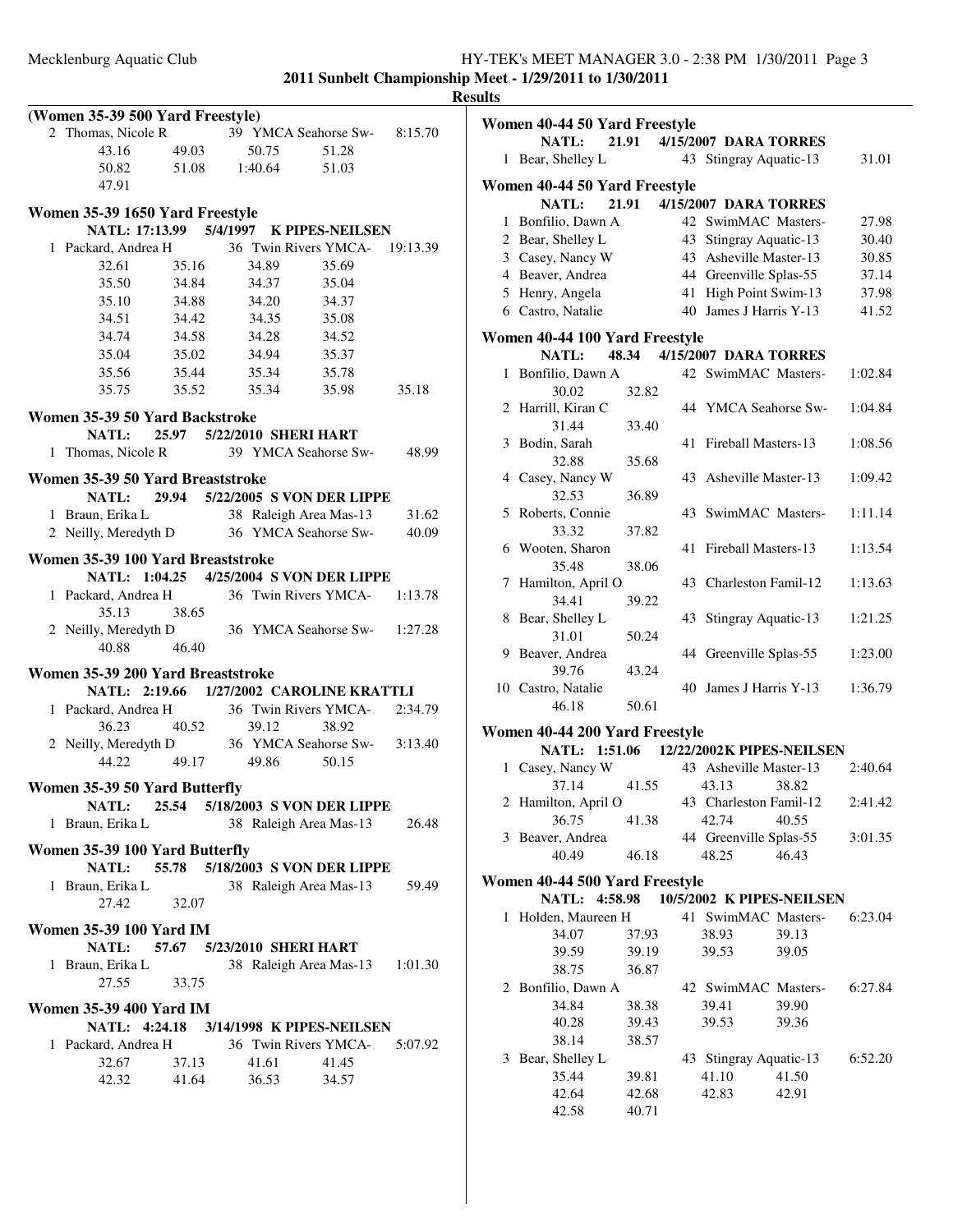**2011 Sunbelt Championship Meet - 1/29/2011 to 1/30/2011 Results**

|    | (Women 40-44 500 Yard Freestyle)  |       |          |       |                                          |          |
|----|-----------------------------------|-------|----------|-------|------------------------------------------|----------|
|    | 4 Roberts, Connie                 |       |          |       | 43 SwimMAC Masters-                      | 7:00.29  |
|    | 38.38                             | 42.83 |          | 42.99 | 42.43                                    |          |
|    | 42.63                             | 42.50 |          | 42.67 | 42.73                                    |          |
|    | 42.31                             | 40.82 |          |       |                                          |          |
|    | 5 Beaver, Andrea                  |       |          |       | 44 Greenville Splas-55                   | 8:00.11  |
|    | 41.89                             | 47.63 |          | 49.21 | 49.43                                    |          |
|    | 49.78                             | 49.86 |          | 49.46 | 49.06                                    |          |
|    | 48.62                             | 45.17 |          |       |                                          |          |
|    | Women 40-44 1000 Yard Freestyle   |       |          |       |                                          |          |
|    |                                   |       |          |       | NATL: 10:20.45 12/21/2003K PIPES-NEILSEN |          |
|    | 1 Bear, Shelley L                 |       |          |       | 43 Stingray Aquatic-13                   | 13:53.58 |
|    | 35.09                             | 39.01 |          | 41.14 | 41.30                                    |          |
|    | 41.87                             | 41.95 |          | 42.27 | 42.57                                    |          |
|    | 42.34                             | 42.38 |          | 42.43 | 42.96                                    |          |
|    | 43.21                             | 42.94 |          | 42.71 | 42.73                                    |          |
|    | 42.54                             | 42.30 |          | 42.56 | 39.28                                    |          |
|    | 2 Beaver, Andrea                  |       |          |       | 44 Greenville Splas-55                   | 16:19.54 |
|    | 50.52                             | 50.03 |          | 50.10 | 49.72                                    |          |
|    | 49.13                             | 49.55 |          | 48.89 | 49.90                                    |          |
|    | 50.17                             | 49.98 |          | 48.73 | 48.79                                    |          |
|    | 48.53                             | 48.73 |          | 49.37 | 47.66                                    |          |
|    | 49.04                             | 49.41 |          | 47.21 | 44.08                                    |          |
|    | Women 40-44 50 Yard Backstroke    |       |          |       |                                          |          |
|    | <b>NATL:</b>                      | 27.12 | 5/4/2008 |       | <b>VALERIE JENKINS</b>                   |          |
|    | 1 Bear, Shelley L                 |       | 43       |       | Stingray Aquatic-13                      | 37.08    |
|    | 2 Hamilton, April O               |       |          |       | 43 Charleston Famil-12                   | 41.39    |
|    | 3 Henry, Angela                   |       | 41       |       | High Point Swim-13                       | 46.83    |
|    | 4 Beaver, Andrea                  |       |          |       | 44 Greenville Splas-55                   | 48.63    |
|    | 5 Castro, Natalie                 |       |          |       | 40 James J Harris Y-13                   | 53.29    |
|    | Women 40-44 100 Yard Backstroke   |       |          |       |                                          |          |
|    | <b>NATL:</b>                      |       |          |       | 57.15 5/18/2003 K PIPES-NEILSEN          |          |
| 1  | Harrill, Kiran C                  |       |          |       | 44 YMCA Seahorse Sw-                     | 1:16.17  |
|    | 36.74                             | 39.43 |          |       |                                          |          |
|    | 2 Holden, Maureen H               |       |          |       | 41 SwimMAC Masters-                      | 1:16.87  |
|    | 37.44                             | 39.43 |          |       |                                          |          |
|    | 3 Wooten, Sharon                  |       |          |       | 41 Fireball Masters-13                   | 1:32.57  |
|    | 45.61                             | 46.96 |          |       |                                          |          |
|    | Women 40-44 50 Yard Breaststroke  |       |          |       |                                          |          |
|    | NATL:                             | 29.24 |          |       | 2/28/2010 S VON DER LIPPE                |          |
| 1  | Holden, Maureen H                 |       | 41       |       | SwimMAC Masters-                         | 36.21    |
|    | 2 Bonfilio, Dawn A                |       |          |       | 42 SwimMAC Masters-                      | 36.44    |
|    | 3 Bear, Shelley L                 |       | 43       |       | Stingray Aquatic-13                      | 39.41    |
|    | 4 Atkinson, Caroline C            |       |          |       | 40 SwimMAC Masters-                      | 41.05    |
|    | 5 Bodin, Sarah                    |       |          |       | 41 Fireball Masters-13                   | 41.33    |
|    | 6 Hamilton, April O               |       |          |       | 43 Charleston Famil-12                   | 44.11    |
|    | 7 Henry, Angela                   |       | 41       |       | High Point Swim-13                       | 46.60    |
|    | 8 Wooten, Sharon                  |       |          |       | 41 Fireball Masters-13                   | 47.31    |
|    | 9 Castro, Natalie                 |       |          |       | 40 James J Harris Y-13                   | 49.05    |
| 10 | Beaver, Andrea                    |       | 44       |       | Greenville Splas-55                      | 51.01    |
|    | Women 40-44 100 Yard Breaststroke |       |          |       |                                          |          |
|    | <b>NATL: 1:03.00</b>              |       | 5/4/2008 |       | <b>S VON DER LIPPE</b>                   |          |
| 1  | Bonfilio, Dawn A                  |       |          |       | 42 SwimMAC Masters-                      | 1:17.70  |
|    | 36.42                             | 41.28 |          |       |                                          |          |
|    |                                   |       |          |       |                                          |          |

| ılts         |                                               |       |    |                            |       |         |
|--------------|-----------------------------------------------|-------|----|----------------------------|-------|---------|
|              | 2 Bear, Shelley L<br>40.24                    | 44.02 | 43 | Stingray Aquatic-13        |       | 1:24.26 |
|              | 3 Atkinson, Caroline C<br>40.83               | 46.76 |    | 40 SwimMAC Masters-        |       | 1:27.59 |
|              | 4 Hamilton, April O<br>45.94                  | 51.28 |    | 43 Charleston Famil-12     |       | 1:37.22 |
|              | Women 40-44 200 Yard Breaststroke             |       |    |                            |       |         |
|              | NATL: 2:17.06                                 |       |    | 5/14/2006 S VON DER LIPPE  |       |         |
| $\mathbf{1}$ | Bonfilio, Dawn A                              |       |    | 42 SwimMAC Masters-        |       | 2:55.07 |
|              | 39.31                                         | 43.19 |    | 45.53                      | 47.04 |         |
|              | 2 Hamilton, April O                           |       |    | 43 Charleston Famil-12     |       | 3:32.72 |
|              | 48.25                                         | 54.63 |    | 57.27                      | 52.57 |         |
|              | 3 Wooten, Sharon                              |       |    | 41 Fireball Masters-13     |       | 3:37.10 |
|              | 49.15                                         | 53.79 |    | 56.89                      | 57.27 |         |
|              | Women 40-44 50 Yard Butterfly                 |       |    |                            |       |         |
|              | 25.14<br>NATL:                                |       |    | 5/10/2009 S VON DER LIPPE  |       |         |
| 1            | Bodin, Sarah                                  |       | 41 | Fireball Masters-13        |       | 33.53   |
|              | 2 Bear, Shelley L                             |       | 43 | Stingray Aquatic-13        |       | 33.93   |
|              | 3 Hamilton, April O                           |       |    | 43 Charleston Famil-12     |       | 39.36   |
|              | 4 Beaver, Andrea                              |       |    | 44 Greenville Splas-55     |       | 39.92   |
|              | 5 Wooten, Sharon                              |       | 41 | Fireball Masters-13        |       | 41.80   |
|              | 6 Henry, Angela                               |       | 41 | High Point Swim-13         |       | 43.28   |
|              | 7 Castro, Natalie                             |       |    | 40 James J Harris Y-13     |       | 53.04   |
| $---$        | Atkinson, Caroline C                          |       |    | 40 SwimMAC Masters-        |       | DQ      |
|              |                                               |       |    |                            |       |         |
|              | <b>Women 40-44 100 Yard IM</b>                |       |    |                            |       |         |
|              | <b>NATL:</b><br>58.14                         |       |    | 4/10/2010 S VON DER LIPPE  |       |         |
| $\mathbf{1}$ | Bonfilio, Dawn A<br>35.75                     | 36.00 |    | 42 SwimMAC Masters-        |       | 1:11.75 |
|              | 2 Bear, Shelley L                             |       | 43 |                            |       | 1:15.49 |
|              | 34.57                                         | 40.92 |    | Stingray Aquatic-13        |       |         |
| 3            | Hamilton, April O                             |       |    | 43 Charleston Famil-12     |       | 1:26.41 |
|              | 41.41                                         | 45.00 |    |                            |       |         |
| 4            | Henry, Angela                                 |       | 41 | High Point Swim-13         |       | 1:35.74 |
|              | 45.25                                         | 50.49 |    |                            |       |         |
|              | 5 Beaver, Andrea                              |       |    | 44 Greenville Splas-55     |       | 1:37.59 |
|              | 47.74                                         | 49.85 |    |                            |       |         |
|              | 6 Castro, Natalie                             |       |    | 40 James J Harris Y-13     |       | 1:47.27 |
|              | 54.70                                         | 52.57 |    |                            |       |         |
|              | <b>Women 40-44 200 Yard IM</b>                |       |    |                            |       |         |
|              | NATL: 2:04.85 5/4/2008 S VON DER LIPPE        |       |    |                            |       |         |
| 1            | Harrill, Kiran C                              |       |    | 44 YMCA Seahorse Sw-       |       | 2:44.61 |
|              | 35.94                                         | 41.19 |    | 48.59                      | 38.89 |         |
|              | 2 Bodin, Sarah                                |       |    | 41 Fireball Masters-13     |       | 2:46.87 |
|              | 35.62                                         | 42.92 |    | 49.17                      | 39.16 |         |
|              | 3 Hamilton, April O                           |       |    | 43 Charleston Famil-12     |       | 3:14.71 |
|              | 42.18                                         | 51.73 |    | 58.98                      | 41.82 |         |
|              | <b>Women 40-44 400 Yard IM</b>                |       |    |                            |       |         |
|              | NATL: 4:28.43 5/4/2008 S VON DER LIPPE        |       |    |                            |       |         |
| 1            | Hamilton, April O                             |       |    | 43 Charleston Famil-12     |       | 6:48.21 |
|              | 41.97                                         | 52.05 |    | 56.29                      | 53.60 |         |
|              | 57.35                                         | 58.37 |    | 46.33 42.25                |       |         |
|              |                                               |       |    |                            |       |         |
|              | Women 45-49 50 Yard Freestyle<br><b>NATL:</b> |       |    | 24.00 5/4/2008 SUSAN WALSH |       |         |
| 1            | Souther, Carolyn G                            |       |    | 47 SwimMAC Masters-        |       | 26.88   |
|              |                                               |       |    |                            |       |         |

2 Kellinger, Jenny M 48 Virginia Masters-12 28.10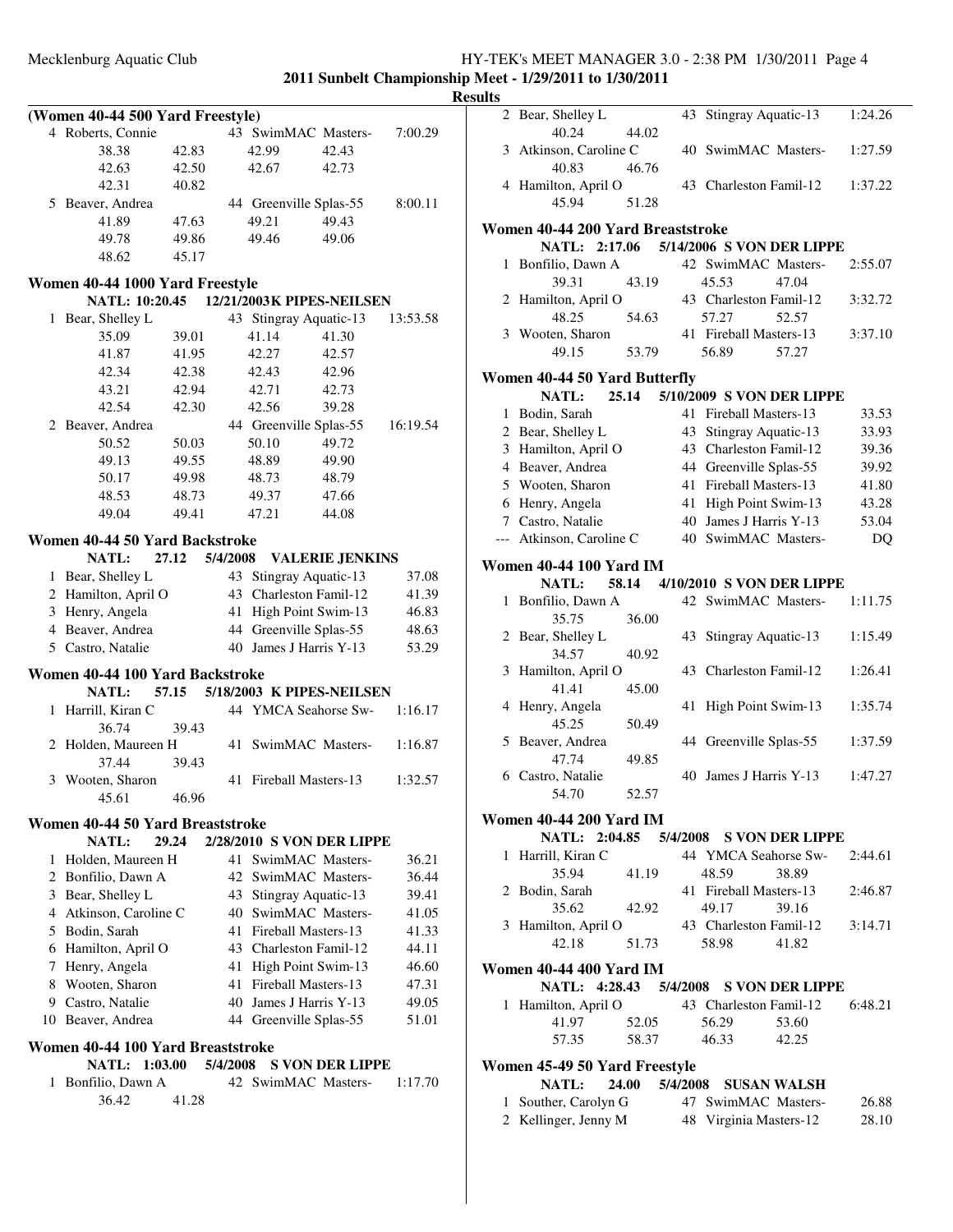### **Results**

|              | (Women 45-49 50 Yard Freestyle)                |       |                                  |       |          |
|--------------|------------------------------------------------|-------|----------------------------------|-------|----------|
|              | 3 Dore, Mary G                                 |       | 47 SwimMAC Masters-              |       | 28.69    |
|              | 4 Countryman, Marianne                         |       | 46 Georgia Masters-45            |       | 29.06    |
|              | 5 Blanchar, Jill                               |       | 46 Charlotte SwimMa-1:           |       | 31.81    |
|              | 6 Glaeser, Colette M                           |       | 47 SwimMAC Masters-              |       | 42.69    |
|              |                                                |       |                                  |       |          |
|              | Women 45-49 100 Yard Freestyle<br><b>NATL:</b> |       | 52.23 12/16/2007 K PIPES-NEILSEN |       |          |
| $\mathbf{1}$ | Souther, Carolyn G                             |       | 47 SwimMAC Masters-              |       | 1:00.07  |
|              | 28.68                                          | 31.39 |                                  |       |          |
|              | 2 Dore, Mary G                                 |       | 47 SwimMAC Masters-              |       | 1:02.65  |
|              | 30.63                                          | 32.02 |                                  |       |          |
|              | 3 Kellinger, Jenny M                           |       | 48 Virginia Masters-12           |       | 1:04.11  |
|              | 30.23                                          | 33.88 |                                  |       |          |
|              |                                                |       |                                  |       |          |
|              | Women 45-49 200 Yard Freestyle                 |       |                                  |       |          |
|              | NATL: 1:53.28 12/16/2007K PIPES-NEILSEN        |       |                                  |       |          |
| $\mathbf{1}$ | Dore, Mary G                                   |       | 47 SwimMAC Masters-              |       | 2:17.66  |
|              | 31.73                                          | 35.59 | 36.11                            | 34.23 |          |
|              | 2 Countryman, Marianne                         |       | 46 Georgia Masters-45            |       | 2:17.87  |
|              | 30.89                                          | 34.31 | 36.05                            | 36.62 |          |
|              | 3 Blanchar, Jill                               |       | 46 Charlotte SwimMa-1:           |       | 2:30.96  |
|              | 33.88                                          | 37.92 | 39.90                            | 39.26 |          |
|              | 4 Martella, Jenny                              |       | 46 James J Harris Y-13           |       | 3:06.21  |
|              | 40.60                                          | 47.83 | 49.31                            | 48.47 |          |
|              | Women 45-49 500 Yard Freestyle                 |       |                                  |       |          |
|              | NATL: 5:04.13 4/11/2009 K PIPES-NEILSEN        |       |                                  |       |          |
|              | 1 Dore, Mary G                                 |       | 47 SwimMAC Masters-              |       | 6:11.73  |
|              | 33.30                                          | 36.33 | 37.83                            | 37.93 |          |
|              | 38.22                                          | 38.59 | 38.23                            | 37.78 |          |
|              | 37.67                                          | 35.85 |                                  |       |          |
|              | 2 Divish, Margaret M                           |       | 46 Stingray Aquatic-13           |       | 8:47.75  |
|              | 44.46                                          | 50.83 | 53.23                            | 54.20 |          |
|              | 54.41                                          | 54.47 | 54.56                            | 54.90 |          |
|              | 54.77                                          | 51.92 |                                  |       |          |
|              | Women 45-49 1000 Yard Freestyle                |       |                                  |       |          |
|              | 1 Loydpierson, Sandy J                         |       | 46 Charlotte SwimMa-1: 12:53.21  |       |          |
|              | 33.70                                          | 36.42 | 37.68                            | 38.19 |          |
|              | 38.72                                          | 38.92 | 38.93                            | 39.08 |          |
|              | 39.26                                          | 39.29 | 39.44                            | 39.34 |          |
|              | 39.52                                          | 39.26 | 39.47                            | 39.44 |          |
|              | 39.16                                          | 39.42 | 38.85                            | 39.12 |          |
| 2            | Divish, Margaret M                             |       | 46 Stingray Aquatic-13           |       | 18:18.17 |
|              | 50.89                                          | 54.01 | 55.27                            | 57.27 |          |
|              | 56.57                                          | 55.21 | 55.78                            | 55.72 |          |
|              | 56.94                                          | 55.89 | 55.35                            | 55.86 |          |
|              | 55.75                                          | 55.91 | 54.29                            | 53.72 |          |
|              | 53.93                                          | 56.95 | 53.62                            | 49.24 |          |
|              |                                                |       |                                  |       |          |
|              |                                                |       |                                  |       |          |

|   | Women 45-49 1650 Yard Freestyle          |       |    |                           |       |          |
|---|------------------------------------------|-------|----|---------------------------|-------|----------|
|   | NATL: 17:49.73                           |       |    | 4/22/2007 K PIPES-NEILSEN |       |          |
| 1 | Countryman, Marianne                     |       |    | 46 Georgia Masters-45     |       | 20:44.24 |
|   | 32.95                                    | 35.57 |    | 36.71                     | 37.58 |          |
|   | 37.65                                    | 37.66 |    | 38.05                     | 37.84 |          |
|   | 37.61                                    | 37.76 |    | 37.81                     | 37.95 |          |
|   | 37.85                                    | 38.11 |    | 38.04                     | 38.09 |          |
|   | 37.89                                    | 37.89 |    | 38.05                     | 38.04 |          |
|   | 38.09                                    | 38.15 |    | 38.50                     | 38.04 |          |
|   | 38.27                                    | 38.37 |    | 38.28                     | 37.66 |          |
|   | 38.17                                    | 38.18 |    | 37.93                     | 38.35 | 37.15    |
| 2 | Dore, Mary G                             |       |    | 47 SwimMAC Masters-       |       | 21:12.67 |
|   | 35.16                                    | 38.39 |    | 38.87                     | 39.33 |          |
|   | 39.55                                    | 39.26 |    | 39.55                     | 39.48 |          |
|   | 39.43                                    | 39.59 |    | 39.08                     | 39.62 |          |
|   | 39.33                                    | 39.17 |    | 39.08                     | 39.08 |          |
|   | 38.75                                    | 38.62 |    | 39.09                     | 38.89 |          |
|   | 37.95                                    | 38.25 |    | 38.36                     | 38.00 |          |
|   | 38.86                                    | 38.15 |    | 38.33                     | 38.25 |          |
|   | 38.05                                    | 37.66 |    | 38.13                     | 37.73 | 35.63    |
|   | 3 Blanchar, Jill                         |       |    | 46 Charlotte SwimMa-1.    |       | 22:58.28 |
|   | 36.02                                    | 40.59 |    | 41.80                     | 41.96 |          |
|   | 42.13                                    | 42.47 |    | 42.13                     | 42.12 |          |
|   | 41.96                                    | 42.41 |    | 41.96                     | 41.86 |          |
|   | 42.04                                    | 42.08 |    | 41.84                     | 41.89 |          |
|   | 41.99                                    | 42.43 |    | 42.24                     | 42.49 |          |
|   | 42.29                                    | 42.21 |    | 41.94                     | 42.04 |          |
|   | 41.79                                    | 42.14 |    | 42.14                     | 42.47 |          |
|   | 41.97                                    | 41.87 |    | 41.96                     | 41.59 | 39.46    |
|   | Women 45-49 50 Yard Backstroke           |       |    |                           |       |          |
|   | <b>NATL:</b>                             | 27.35 |    | 12/21/2008K PIPES-NEILSEN |       |          |
| 1 | Kellinger, Jenny M                       |       |    | 48 Virginia Masters-12    |       | 34.37    |
| 2 | Countryman, Marianne                     |       | 46 | Georgia Masters-45        |       | 36.98    |
| 3 | Blanchar, Jill                           |       |    | 46 Charlotte SwimMa-13    |       | 38.79    |
|   | 4 Martella, Jenny                        |       |    | 46 James J Harris Y-13    |       | 46.74    |
|   | Women 45-49 100 Yard Backstroke          |       |    |                           |       |          |
|   | <b>NATL:</b>                             | 57.83 |    | 5/23/2010 ELLEN REYNOLDS  |       |          |
| 1 | Kellinger, Jenny M                       |       |    | 48 Virginia Masters-12    |       | 1:15.96  |
|   | 37.06                                    | 38.90 |    |                           |       |          |
|   |                                          |       |    |                           |       |          |
|   | Women 45-49 50 Yard Breaststroke         |       |    |                           |       |          |
|   | NATL: 30.17 5/20/2007 CAROLINE KRATTLI   |       |    |                           |       |          |
|   | 1 Glaeser, Colette M                     |       |    | 47 SwimMAC Masters-       |       | 45.19    |
|   | Women 45-49 100 Yard Breaststroke        |       |    |                           |       |          |
|   | NATL: 1:06.01 5/20/2007 CAROLINE KRATTLI |       |    |                           |       |          |
|   | 1 Glaeser, Colette M                     |       |    | 47 SwimMAC Masters-       |       | 1:38.84  |
|   | 45.31                                    | 53.53 |    |                           |       |          |
|   | 2 Martella, Jenny                        |       |    | 46 James J Harris Y-13    |       | 1:42.54  |
|   | 47.15                                    | 55.39 |    |                           |       |          |
|   | Women 45-49 200 Yard Breaststroke        |       |    |                           |       |          |
|   | NATL: 2:25.76 5/20/2007 CAROLINE KRATTLI |       |    |                           |       |          |
|   | 1 Glaeser, Colette M                     |       |    | 47 SwimMAC Masters-       |       | 3:28.15  |
|   | 47.28                                    | 51.25 |    | 54.67                     | 54.95 |          |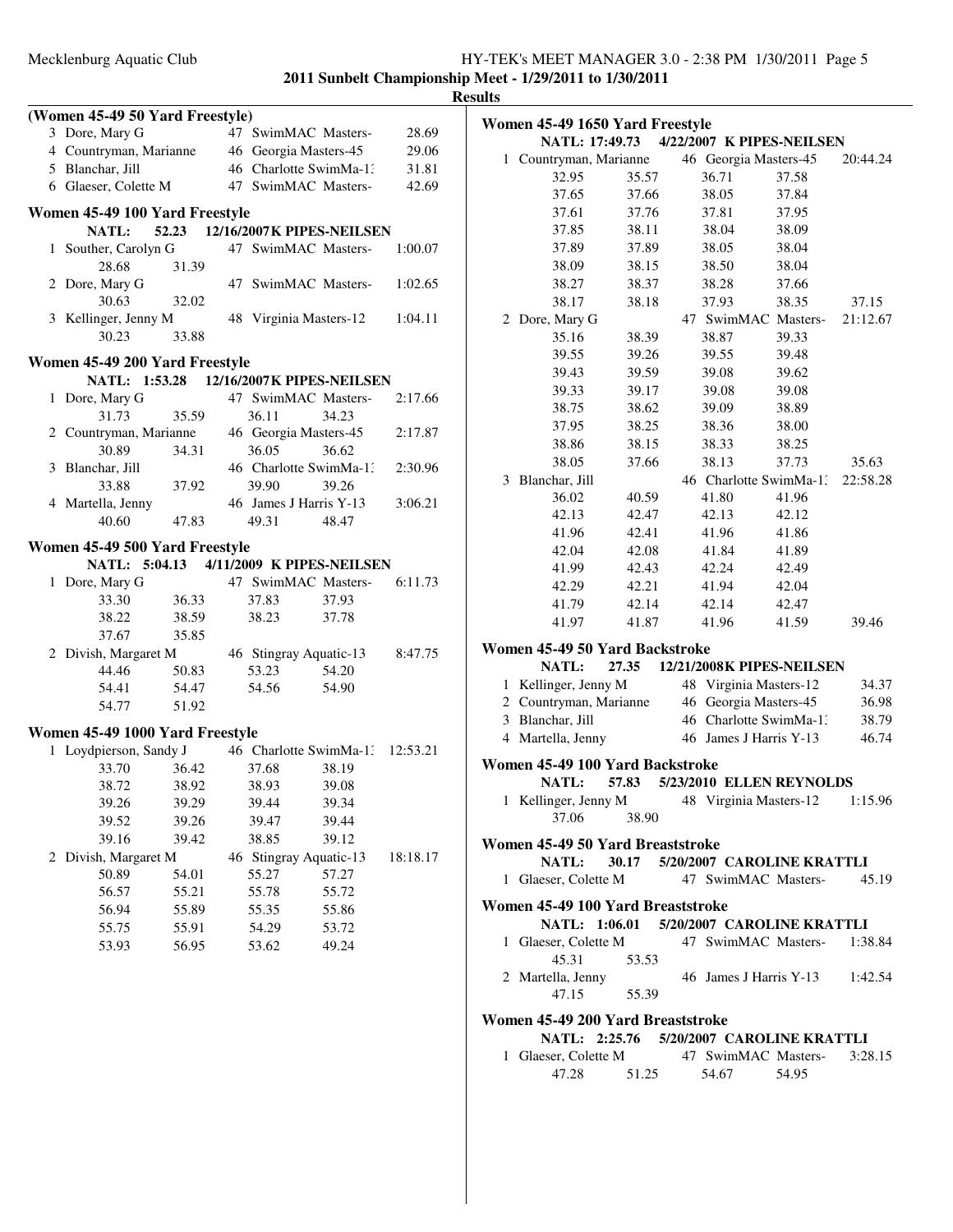| Kesults |
|---------|
|---------|

|   | Women 45-49 50 Yard Butterfly                           |       |          |                                          |                          |
|---|---------------------------------------------------------|-------|----------|------------------------------------------|--------------------------|
|   | NATL:<br>26.24                                          |       | 8/2009   |                                          | <b>SCOULER/PIPES-NEI</b> |
|   | 1 Souther, Carolyn G                                    |       | 47       | SwimMAC Masters-                         | 28.63                    |
|   | 2 Kellinger, Jenny M                                    |       |          | 48 Virginia Masters-12                   | 32.64                    |
|   | 3 Glaeser, Colette M                                    |       | 47       | SwimMAC Masters-                         | 51.76                    |
|   |                                                         |       |          |                                          |                          |
|   | Women 45-49 100 Yard Butterfly<br><b>NATL:</b>          | 57.42 |          | 12/16/2007K PIPES-NEILSEN                |                          |
|   |                                                         |       |          | 47 SwimMAC Masters-                      |                          |
|   | 1 Souther, Carolyn G                                    |       |          |                                          | 1:07.34                  |
|   | 31.21                                                   | 36.13 |          |                                          |                          |
|   | 2 Countryman, Marianne<br>33.10                         | 37.93 |          | 46 Georgia Masters-45                    | 1:11.03                  |
|   | Women 45-49 200 Yard Butterfly                          |       |          |                                          |                          |
|   |                                                         |       |          | NATL: 2:07.39 12/26/2008K PIPES-NEILSEN  |                          |
|   | 1 Dore, Mary G                                          |       |          | 47 SwimMAC Masters-                      | 2:46.99                  |
|   | 37.54                                                   | 42.15 |          | 43.66<br>43.64                           |                          |
|   | <b>Women 45-49 100 Yard IM</b>                          |       |          |                                          |                          |
|   | 59.48<br><b>NATL:</b>                                   |       |          | 4/19/2009 K PIPES-NEILSEN                |                          |
|   | 1 Kellinger, Jenny M                                    |       |          | 48 Virginia Masters-12                   | 1:15.36                  |
|   | 33.45                                                   | 41.91 |          |                                          |                          |
|   | 2 Glaeser, Colette M                                    |       |          | 47 SwimMAC Masters-                      | 1:46.67                  |
|   | 53.83                                                   | 52.84 |          |                                          |                          |
|   | Women 50-54 50 Yard Freestyle                           |       |          |                                          |                          |
|   | <b>NATL:</b><br>24.92                                   |       | 5/4/2008 | <b>TRACI GRANGER</b>                     |                          |
|   | 1 Reynolds, Ashley                                      |       |          | 50 Greenville Splas-55                   | 30.82                    |
|   | 2 Gillig, Kelly R                                       |       |          | 52 Greenville Splas-55                   | 30.98                    |
|   | 3 Dixon, Louise                                         |       |          | 50 Charlotte SwimMa-1:                   | 31.19                    |
|   | 4 Hardison, Kathleen K                                  |       |          | 52 Bowker Aquatic C-13                   | 31.25                    |
|   | 5 Woodard, Alis Rojas                                   |       |          | 50 SwimMAC Masters-                      | 31.26                    |
| 6 | Ruebel, Deb                                             |       |          | 54 Bowker Aquatic C-13                   | 35.14                    |
|   |                                                         |       |          |                                          |                          |
|   | Women 50-54 100 Yard Freestyle<br>54.38<br><b>NATL:</b> |       |          | 5/17/2002 LAURA VAL                      |                          |
|   | 1 Gillig, Kelly R                                       |       |          | 52 Greenville Splas-55                   | 1:05.20                  |
|   | 31.52                                                   | 33.68 |          |                                          |                          |
|   | 2 Reynolds, Ashley                                      |       |          | 50 Greenville Splas-55                   | 1:07.87                  |
|   |                                                         |       |          |                                          |                          |
|   | 33.02<br>Dixon, Louise                                  | 34.85 |          | 50 Charlotte SwimMa-1:                   |                          |
|   |                                                         |       |          |                                          |                          |
| 3 |                                                         |       |          |                                          | 1:08.17                  |
|   | 33.16                                                   | 35.01 |          |                                          |                          |
|   | 4 Woodard, Alis Rojas                                   |       |          | 50 SwimMAC Masters-                      | 1:09.67                  |
|   | 33.65                                                   | 36.02 |          |                                          |                          |
| 5 | Hebel, Janice A                                         |       | 51       | Greenville Splas-55                      | 1:12.18                  |
|   | 34.17                                                   | 38.01 |          |                                          |                          |
| 6 | Hardison, Kathleen K                                    |       |          | 52 Bowker Aquatic C-13                   | 1:13.80                  |
|   | 34.58                                                   | 39.22 |          |                                          |                          |
| 7 | Ruebel, Deb                                             |       |          | 54 Bowker Aquatic C-13                   | 1:21.35                  |
|   | 38.10                                                   | 43.25 |          |                                          |                          |
|   | 8 Gambon, Deborah G                                     |       |          | 53 Greenville Splas-55                   | 1:21.58                  |
|   | 39.00                                                   | 42.58 |          |                                          |                          |
|   | Women 50-54 200 Yard Freestyle                          |       |          |                                          |                          |
|   | <b>NATL:</b><br>1:59.55                                 |       |          | 5/17/2002 LAURA VAL                      |                          |
| 1 | Gillig, Kelly R                                         |       |          | 52 Greenville Splas-55                   | 2:25.07                  |
|   | 33.14                                                   | 36.21 |          | 37.53<br>38.19                           |                          |
|   |                                                         |       |          |                                          | 2:35.95                  |
|   | 2 Hebel, Janice A<br>35.05                              | 39.46 |          | 51 Greenville Splas-55<br>40.95<br>40.49 |                          |

|              | 3 Reynolds, Ashley                    |       |    | 50 Greenville Splas-55    |       | 2:36.29  |
|--------------|---------------------------------------|-------|----|---------------------------|-------|----------|
|              | 35.60                                 | 40.13 |    | 40.60                     | 39.96 |          |
|              | 4 Woodard, Alis Rojas                 |       |    | 50 SwimMAC Masters-       |       | 2:36.94  |
|              | 37.60                                 | 40.88 |    | 40.45                     | 38.01 |          |
|              | 5 Montgomery, Victoria J              |       |    | 50 SwimMAC Masters-       |       | 2:48.15  |
|              | 38.43                                 | 42.15 |    | 43.75                     | 43.82 |          |
|              | 6 Ruebel, Deb                         |       |    | 54 Bowker Aquatic C-13    |       | 3:03.43  |
|              | 40.23                                 | 46.84 |    | 48.89                     | 47.47 |          |
|              | Women 50-54 500 Yard Freestyle        |       |    |                           |       |          |
|              | NATL: 5:16.88                         |       |    | 5/10/2009 SHEIM-BOWEN     |       |          |
|              | 1 Woodard, Alis Rojas                 |       |    | 50 SwimMAC Masters-       |       | 7:04.97  |
|              | 38.68                                 | 42.34 |    | 43.25                     | 43.88 |          |
|              | 43.75                                 | 43.52 |    | 43.76                     | 43.63 |          |
|              | 43.10                                 | 39.06 |    |                           |       |          |
|              | 2 Gambon, Deborah G                   |       |    | 53 Greenville Splas-55    |       | 7:51.13  |
|              | 41.20                                 | 47.50 |    | 49.01                     | 48.20 |          |
|              | 48.11                                 | 47.93 |    | 47.63                     | 48.61 |          |
|              | 48.82                                 | 44.12 |    |                           |       |          |
|              | 3 Ruebel, Deb                         |       |    | 54 Bowker Aquatic C-13    |       | 8:20.90  |
|              | 42.84                                 | 48.46 |    | 50.69                     | 51.35 |          |
|              | 51.93                                 | 51.30 |    | 52.02                     | 52.38 |          |
|              | 51.91                                 | 48.02 |    |                           |       |          |
|              | Women 50-54 1000 Yard Freestyle       |       |    |                           |       |          |
|              | NATL: 11:13.96 5/20/2010 DENISE BROWN |       |    |                           |       |          |
| 1            | Montgomery, Victoria J                |       |    | 50 SwimMAC Masters-       |       | 15:02.42 |
|              | 39.48                                 | 44.35 |    | 45.22                     | 45.96 |          |
|              | 46.26                                 | 46.21 |    | 46.39                     | 46.04 |          |
|              | 46.20                                 | 45.92 |    | 46.05                     | 46.48 |          |
|              | 45.87                                 | 45.28 |    | 45.75                     | 45.15 |          |
|              | 44.40                                 | 44.36 |    | 44.03                     | 43.02 |          |
|              | 2 Gambon, Deborah G                   |       |    | 53 Greenville Splas-55    |       | 15:27.55 |
|              | 39.76                                 | 44.13 |    | 45.81                     | 47.69 |          |
|              | 47.34                                 | 47.45 |    | 47.57                     | 47.95 |          |
|              | 47.51                                 | 47.32 |    | 47.67                     | 47.10 |          |
|              | 47.12                                 | 47.69 |    | 46.98                     | 47.47 |          |
|              | 46.69                                 | 47.42 |    | 45.76                     | 41.12 |          |
|              | Women 50-54 1650 Yard Freestyle       |       |    |                           |       |          |
|              | NATL: 18:42.24 4/14/2002 LAURA VAL    |       |    |                           |       |          |
| $\mathbf{1}$ | Montgomery, Victoria J                |       |    | 50 SwimMAC Masters-       |       | 25:05.83 |
|              | 39.67                                 | 44.61 |    | 45.46                     | 45.65 |          |
|              | 46.01                                 | 46.17 |    | 46.53                     | 45.76 |          |
|              | 45.36                                 | 47.34 |    | 47.02                     | 46.09 |          |
|              | 46.01                                 | 46.52 |    | 46.33                     | 46.29 |          |
|              | 45.76                                 | 46.11 |    | 46.76                     | 46.18 |          |
|              | 45.59                                 | 45.37 |    | 47.48                     | 45.52 |          |
|              | 46.00                                 | 45.32 |    | 45.90                     | 46.40 |          |
|              | 45.58                                 | 45.49 |    | 45.17                     | 44.41 | 41.97    |
|              |                                       |       |    |                           |       |          |
|              | Women 50-54 50 Yard Backstroke        |       |    |                           |       |          |
|              | <b>NATL:</b>                          | 28.74 |    | 6/23/2002 J SWAGERTY-HILL |       |          |
| $\mathbf{1}$ | Gambon, Deborah G                     |       | 53 | Greenville Splas-55       |       | 40.03    |
| 2            | Woodard, Alis Rojas                   |       | 50 | SwimMAC Masters-          |       | 40.39    |
| 3            | Reynolds, Ashley                      |       | 50 | Greenville Splas-55       |       | 40.74    |
| 4            | Hardison, Kathleen K                  |       | 52 | Bowker Aquatic C-13       |       | 40.96    |
| 5            | Hebel, Janice A                       |       | 51 | Greenville Splas-55       |       | 41.53    |
| 6            | Ruebel, Deb                           |       | 54 | Bowker Aquatic C-13       |       | 45.44    |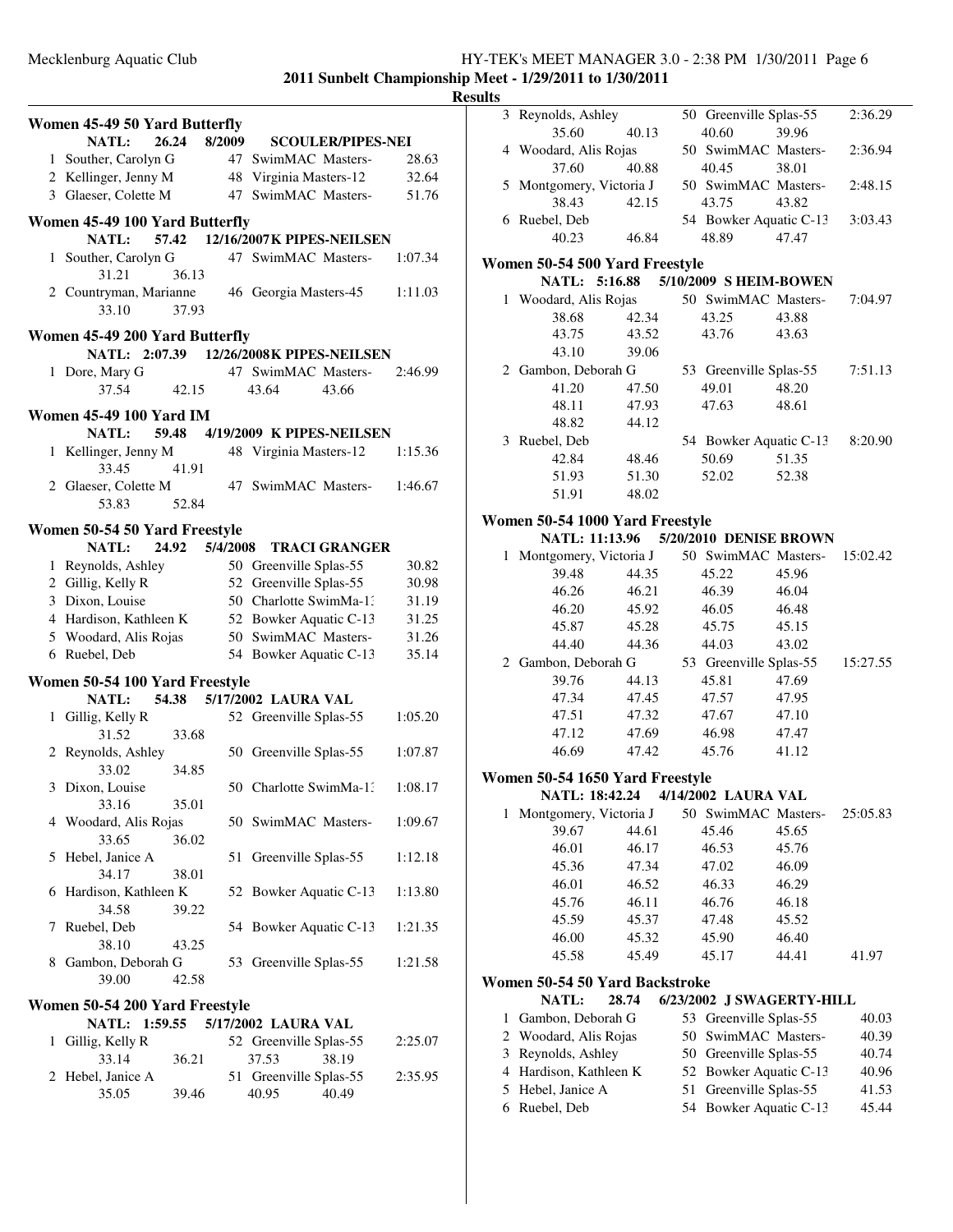|                | Women 50-54 100 Yard Backstroke                 |       |    |                                                  |                        |                |
|----------------|-------------------------------------------------|-------|----|--------------------------------------------------|------------------------|----------------|
|                | NATL: 1:02.67 5/4/2008                          |       |    |                                                  | <b>K ANDRUS-HUGHES</b> |                |
| 1              | Reynolds, Ashley                                |       |    | 50 Greenville Splas-55                           |                        | 1:27.14        |
|                | 42.39                                           | 44.75 |    |                                                  |                        |                |
|                | 2 Gambon, Deborah G                             |       |    | 53 Greenville Splas-55                           |                        | 1:30.94        |
|                | 43.73                                           | 47.21 |    |                                                  |                        |                |
|                | Women 50-54 200 Yard Backstroke                 |       |    |                                                  |                        |                |
|                | NATL: 2:16.65                                   |       |    | 4/17/2010 BONNIE BILICH                          |                        |                |
| $\mathbf{1}$   | Montgomery, Victoria J                          |       |    | 50 SwimMAC Masters-                              |                        | 3:27.08        |
|                | 49.31                                           | 52.64 |    | 53.43                                            | 51.70                  |                |
|                |                                                 |       |    |                                                  |                        |                |
|                | Women 50-54 50 Yard Breaststroke                |       |    |                                                  |                        |                |
|                | <b>NATL:</b>                                    | 32.37 |    | 5/21/2010 BRIGITTE HEUER                         |                        |                |
|                | 1 Gambon, Deborah G<br>2 Hebel, Janice A        |       |    | 53 Greenville Splas-55<br>51 Greenville Splas-55 |                        | 40.92<br>41.34 |
|                | 3 Dixon, Louise                                 |       |    | 50 Charlotte SwimMa-1:                           |                        | 44.53          |
|                | 4 Reynolds, Ashley                              |       |    | 50 Greenville Splas-55                           |                        | 44.74          |
|                | 5 Hardison, Kathleen K                          |       |    | 52 Bowker Aquatic C-13                           |                        | 44.90          |
|                | 6 Ruebel, Deb                                   |       |    | 54 Bowker Aquatic C-13                           |                        | 49.55          |
|                |                                                 |       |    |                                                  |                        |                |
|                | Women 50-54 100 Yard Breaststroke               |       |    |                                                  |                        |                |
|                | NATL: 1:12.25 5/7/2010                          |       |    | <b>JENNY COOK</b>                                |                        |                |
| 1              | Hebel, Janice A                                 |       |    | 51 Greenville Splas-55                           |                        | 1:30.98        |
|                | 43.33                                           | 47.65 |    |                                                  |                        |                |
|                | 2 Gambon, Deborah G<br>42.58                    |       |    | 53 Greenville Splas-55                           |                        | 1:31.04        |
| 3              | Hardison, Kathleen K                            | 48.46 |    | 52 Bowker Aquatic C-13                           |                        | 1:41.57        |
|                | 47.77                                           | 53.80 |    |                                                  |                        |                |
|                |                                                 |       |    |                                                  |                        |                |
|                | Women 50-54 200 Yard Breaststroke               |       |    |                                                  |                        |                |
|                | NATL: 2:37.95 4/17/2010 COKIE LEPINSKI          |       |    |                                                  |                        |                |
|                | 1 Hebel, Janice A                               |       |    | 51 Greenville Splas-55                           |                        | 3:18.63        |
|                | 44.26                                           | 49.81 |    | 51.76                                            | 52.80                  |                |
|                | Women 50-54 50 Yard Butterfly                   |       |    |                                                  |                        |                |
|                | <b>NATL:</b>                                    | 26.77 |    | 5/10/2009 TRACI GRANGER                          |                        |                |
|                | 1 Gillig, Kelly R                               |       |    | 52 Greenville Splas-55                           |                        | 32.12          |
|                | 2 Dixon, Louise                                 |       |    | 50 Charlotte SwimMa-1:                           |                        | 36.08          |
|                | 3 Reynolds, Ashley                              |       |    | 50 Greenville Splas-55                           |                        | 37.03          |
| $\overline{4}$ | Ruebel, Deb                                     |       | 54 | Bowker Aquatic C-13                              |                        | 41.85          |
|                | Women 50-54 100 Yard Butterfly                  |       |    |                                                  |                        |                |
|                | NATL: 1:00.28 5/10/2009 TRACI GRANGER           |       |    |                                                  |                        |                |
| 1              | Gillig, Kelly R                                 |       |    | 52 Greenville Splas-55                           |                        | 1:08.73        |
|                | 31.99                                           | 36.74 |    |                                                  |                        |                |
|                |                                                 |       |    |                                                  |                        |                |
|                | <b>Women 50-54 100 Yard IM</b><br>NATL: 1:03.72 |       |    | 5/10/2009 AHELEE SUE OSBORN                      |                        |                |
| 1              | Gillig, Kelly R                                 |       |    | 52 Greenville Splas-55                           |                        | 1:16.75        |
|                | 35.27                                           | 41.48 |    |                                                  |                        |                |
|                | 2 Dixon, Louise                                 |       |    | 50 Charlotte SwimMa-1:                           |                        | 1:22.91        |
|                | 38.72                                           | 44.19 |    |                                                  |                        |                |
| 3              | Reynolds, Ashley                                |       |    | 50 Greenville Splas-55                           |                        | 1:23.22        |
|                | 38.68                                           | 44.54 |    |                                                  |                        |                |
| 4              | Hebel, Janice A                                 |       | 51 | Greenville Splas-55                              |                        | 1:24.01        |
|                | 41.24                                           | 42.77 |    |                                                  |                        |                |
| 5              | Gambon, Deborah G                               |       | 53 | Greenville Splas-55                              |                        | 1:29.80        |
|                | 43.31                                           | 46.49 |    |                                                  |                        |                |
| 6              | Montgomery, Victoria J                          |       |    | 50 SwimMAC Masters-                              |                        | 1:32.79        |
|                | 45.21                                           | 47.58 |    |                                                  |                        |                |

| ults |                                                                     |                           |         |                                |          |
|------|---------------------------------------------------------------------|---------------------------|---------|--------------------------------|----------|
|      | 7 Ruebel, Deb<br>45.47                                              | 51.94                     |         | 54 Bowker Aquatic C-13 1:37.41 |          |
|      | <b>Women 50-54 200 Yard IM</b>                                      |                           |         |                                |          |
|      | NATL: 2:19.56                                                       |                           |         | 5/10/2009 AHELEE SUE OSBORN    |          |
|      | 1 Gillig, Kelly R                                                   |                           |         | 52 Greenville Splas-55         | 2:42.02  |
|      | 33.05                                                               | 43.55                     | 48.83   | 36.59                          |          |
|      | Women 55-59 50 Yard Freestyle                                       |                           |         |                                |          |
|      | <b>NATL:</b>                                                        | 25.29 5/10/2009 LAURA VAL |         |                                |          |
|      | 1 Amick, Beverly O                                                  |                           |         | 56 Bowker Aquatic C-13         | 31.68    |
|      | 2 Barber, Barbara A                                                 |                           |         | 58 Team Greenville-55          | 37.86    |
|      | 3 Long, Sally                                                       |                           |         | 58 Greenville Splas-55         | 39.39    |
|      | 4 Tolson, Suzy T                                                    |                           |         | 55 SwimMAC Masters-            | 41.88    |
|      | 5 Williamson, Cile K                                                |                           |         | 55 Team Greenville-55          |          |
|      |                                                                     |                           |         |                                | 44.38    |
|      | Women 55-59 100 Yard Freestyle                                      | 54.72   5/4/2008          |         |                                |          |
|      | <b>NATL:</b>                                                        |                           |         | <b>LAURA VAL</b>               |          |
|      | 1 Amick, Beverly O<br>32.93                                         | 35.29                     |         | 56 Bowker Aquatic C-13         | 1:08.22  |
|      | 2 Long, Sally<br>42.31                                              | 45.58                     |         | 58 Greenville Splas-55         | 1:27.89  |
|      | 3 Maynard, Rita                                                     |                           |         | 59 Twin Rivers YMCA-           | 1:55.92  |
|      | 55.23                                                               | 1:00.69                   |         |                                |          |
|      | Women 55-59 200 Yard Freestyle                                      |                           |         |                                |          |
|      | NATL: 1:59.02 5/10/2009 LAURA VAL                                   |                           |         |                                |          |
|      | 1 Amick, Beverly O                                                  |                           |         | 56 Bowker Aquatic C-13         | 2:31.50  |
|      | 34.14                                                               | 37.75                     | 39.46   | 40.15                          |          |
|      | 2 Long, Sally                                                       |                           |         | 58 Greenville Splas-55         | 3:13.85  |
|      | 41.27                                                               | 47.35                     | 51.81   | 53.42                          |          |
|      | 3 Barber, Barbara A                                                 |                           |         | 58 Team Greenville-55          | 3:15.18  |
|      | 43.20                                                               | 49.21                     | 52.11   | 50.66                          |          |
|      | 4 Richardson, Anita                                                 |                           |         | 55 North Carolina M-13         | 3:40.55  |
|      | 48.96                                                               | 55.90                     | 58.29   | 57.40                          |          |
|      | 5 Maynard, Rita                                                     |                           |         | 59 Twin Rivers YMCA-           | 4:09.47  |
|      | 58.16                                                               | 1:02.46                   | 1:03.78 | 1:05.07                        |          |
|      |                                                                     |                           |         |                                |          |
|      | Women 55-59 500 Yard Freestyle<br>NATL: 5:27.33 1/25/2009 LAURA VAL |                           |         |                                |          |
|      |                                                                     |                           |         |                                |          |
|      | 1 Amick, Beverly O                                                  |                           |         | 56 Bowker Aquatic C-13         | 6:47.41  |
|      | 35.83                                                               | 39.42                     | 41.08   | 41.40                          |          |
|      | 41.78                                                               | 42.09<br>40.05            | 41.79   | 42.13                          |          |
|      | 41.84                                                               |                           |         |                                |          |
|      | 2 Rogers, Jennie A                                                  |                           |         | 58 Asheville Master-13         | 7:40.16  |
|      | 41.19                                                               | 45.37                     | 46.46   | 46.88                          |          |
|      | 46.98                                                               | 47.55                     | 47.27   | 46.93                          |          |
|      | 46.42                                                               | 45.11                     |         |                                |          |
|      | 3 Maynard, Rita                                                     |                           |         | 59 Twin Rivers YMCA-           | 10:48.30 |
|      | 59.58                                                               | 1:06.09                   | 1:03.93 | 1:04.49                        |          |
|      | 1:05.19                                                             | 1:05.73                   | 1:05.56 | 1:05.25                        |          |
|      | 2:12.48                                                             |                           |         |                                |          |
|      | Women 55-59 1000 Yard Freestyle                                     |                           |         |                                |          |
| 1    | Amick, Beverly O                                                    |                           |         | 56 Bowker Aquatic C-13         | 13:54.88 |
|      | 36.00                                                               | 39.48                     | 40.86   | 42.14                          |          |
|      | 42.32                                                               | 42.62                     | 42.38   | 42.47                          |          |
|      | 42.63                                                               | 42.29                     | 42.51   | 43.19                          |          |
|      | 42.12                                                               | 42.65                     | 42.39   | 42.67                          |          |
|      | 42.13                                                               | 42.48                     | 42.00   | 39.55                          |          |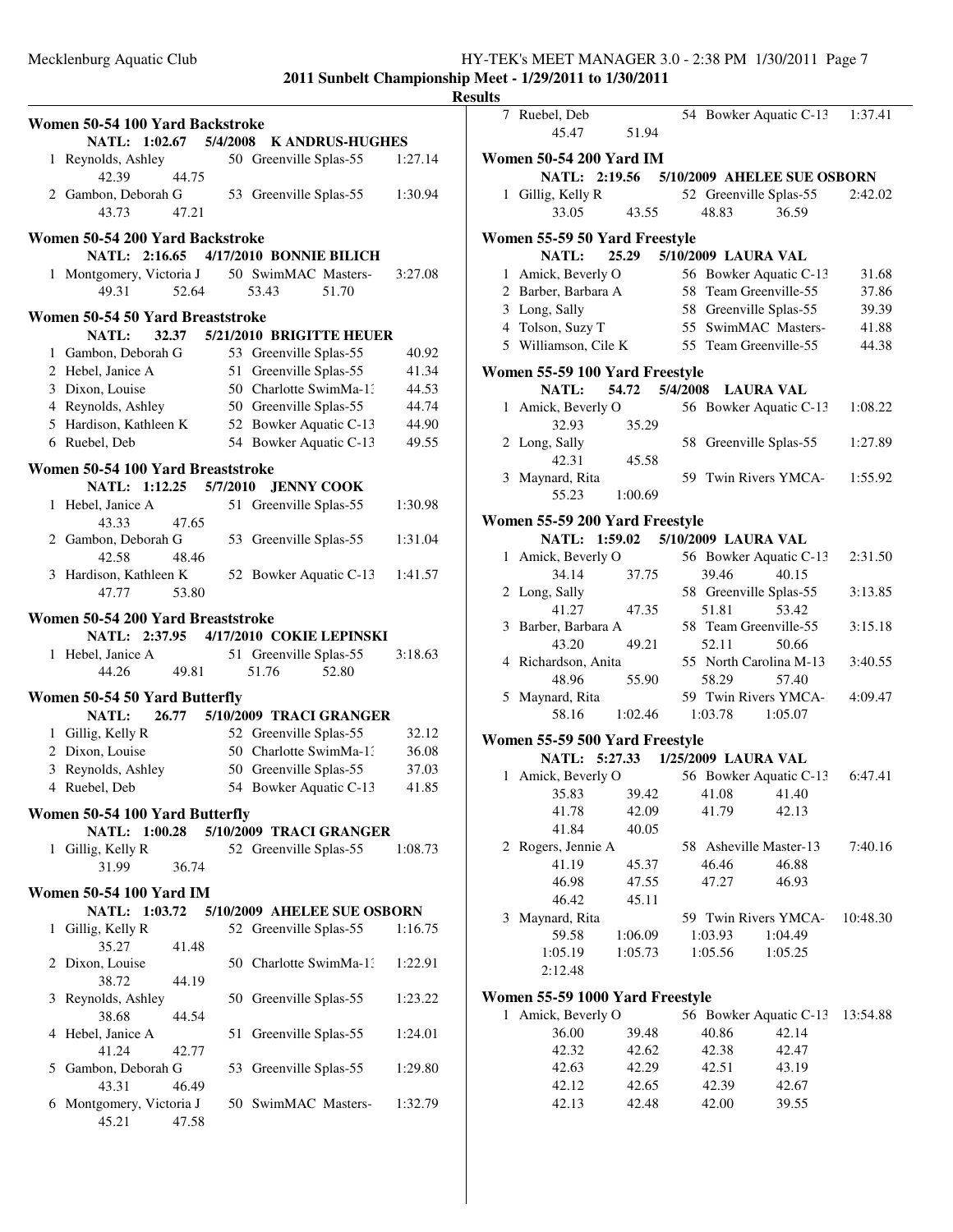|                |                                   |         |                                    |                        | Ľ        |
|----------------|-----------------------------------|---------|------------------------------------|------------------------|----------|
|                | (Women 55-59 1000 Yard Freestyle) |         |                                    |                        |          |
|                | 2 Rogers, Jennie A                |         | 58 Asheville Master-13             |                        | 15:23.38 |
|                | 41.57                             | 45.68   | 46.73                              | 47.15                  |          |
|                | 46.96                             | 46.79   | 46.52                              | 46.17                  |          |
|                | 46.72                             | 46.79   | 46.25                              | 46.38                  |          |
|                | 46.76                             | 46.54   | 46.64                              | 46.60                  |          |
|                | 46.36                             | 46.44   | 45.97                              | 44.36                  |          |
|                | 3 Richardson, Anita               |         |                                    | 55 North Carolina M-13 | 19:20.24 |
|                | 50.91                             | 56.64   | 58.40                              | 58.95                  |          |
|                | 58.15                             | 59.41   | 59.03                              | 59.53                  |          |
|                | 59.59                             | 1:00.38 | 58.83                              | 58.16                  |          |
|                | 58.88                             | 59.03   | 58.34                              | 57.67                  |          |
|                | 57.63                             | 58.48   | 57.78                              | 54.45                  |          |
|                |                                   |         |                                    |                        |          |
|                | Women 55-59 1650 Yard Freestyle   |         |                                    |                        |          |
|                |                                   |         | NATL: 18:56.04 4/16/2010 LAURA VAL |                        |          |
|                | 1 Wilson, Debbie R                |         | 57 Asheville Master-13             |                        | 22:47.94 |
|                | 37.23                             | 40.42   | 41.26                              | 41.40                  |          |
|                | 41.20                             | 41.43   | 41.54                              | 41.58                  |          |
|                | 42.03                             | 41.85   | 41.56                              | 41.85                  |          |
|                | 41.68                             | 41.78   | 41.52                              | 41.83                  |          |
|                | 41.77                             | 41.47   | 41.64                              | 41.73                  |          |
|                | 41.72                             | 41.58   | 41.64                              | 41.76                  |          |
|                | 42.01                             | 41.60   | 41.84                              | 41.67                  |          |
|                | 41.66                             | 41.71   | 41.57                              | 41.44                  | 40.97    |
|                | 2 Maynard, Rita                   |         |                                    | 59 Twin Rivers YMCA-   | 36:57.83 |
|                | 57.48                             | 1:04.73 | 1:05.69                            | 1:03.96                |          |
|                | 1:05.55                           | 1:06.13 | 1:06.11                            | 1:06.89                |          |
|                | 1:05.39                           | 1:06.34 | 1:05.88                            | 1:06.74                |          |
|                | 1:04.87                           | 1:07.24 | 1:06.86                            | 1:07.39                |          |
|                | 1:07.63                           | 1:06.88 | 1:09.61                            | 1:07.11                |          |
|                | 1:08.51                           | 1:09.39 | 1:06.89                            | 1:08.80                |          |
|                | 1:08.80                           | 1:08.41 | 1:08.51                            | 1:09.56                |          |
|                | 1:10.21                           | 1:11.05 | 1:09.87                            | 1:09.75                | 1:09.60  |
|                |                                   |         |                                    |                        |          |
|                | Women 55-59 50 Yard Backstroke    |         |                                    |                        |          |
|                | <b>NATL:</b>                      | 28.88   | 3/28/2010 LAURA VAL                |                        |          |
| 1              | Amick, Beverly O                  |         |                                    | 56 Bowker Aquatic C-13 | 37.89    |
| $\overline{c}$ | Barber, Barbara A                 |         | 58 Team Greenville-55              |                        | 44.81    |
|                | 3 Smith, Alison J                 |         |                                    | 56 SwimMAC Masters-    | 52.50    |
|                | 4 Williamson, Cile K              |         | 55 Team Greenville-55              |                        | 56.71    |
|                | 5 Long, Sally                     |         | 58 Greenville Splas-55             |                        | 59.67    |
|                | Women 55-59 100 Yard Backstroke   |         |                                    |                        |          |
|                |                                   |         | NATL: 1:04.65 5/23/2010 LAURA VAL  |                        |          |
| 1              | Amick, Beverly O                  |         |                                    | 56 Bowker Aquatic C-13 | 1:20.48  |
|                | 39.82                             | 40.66   |                                    |                        |          |
|                | 2 Rogers, Jennie A                |         | 58 Asheville Master-13             |                        | 1:30.50  |
|                | 42.89                             | 47.61   |                                    |                        |          |
| 3              | Smith, Alison J                   |         |                                    | 56 SwimMAC Masters-    | 1:46.22  |
|                | 53.14                             | 53.08   |                                    |                        |          |
|                |                                   |         |                                    |                        |          |
|                | Women 55-59 200 Yard Backstroke   |         |                                    |                        |          |
|                | NATL: 2:21.27                     |         | 2/6/2010 LAURA VAL                 |                        |          |
| 1              | Rogers, Jennie A                  |         | 58 Asheville Master-13             |                        | 3:10.80  |
|                | 44.09                             | 48.48   | 49.36                              | 48.87                  |          |
|                | 2 Richardson, Anita               |         |                                    | 55 North Carolina M-13 | 3:30.95  |
|                | 50.98                             | 52.89   | 54.59                              | 52.49                  |          |
|                |                                   |         |                                    |                        |          |
|                |                                   |         |                                    |                        |          |

|   | 3 Smith, Alison J<br>53.39 55.84                                            |         | 56 SwimMAC Masters- 3:37.16<br>55.24 | 52.69 |         |
|---|-----------------------------------------------------------------------------|---------|--------------------------------------|-------|---------|
|   | Women 55-59 50 Yard Breaststroke<br>NATL: 34.45 5/21/2010 LO D KNAPP        |         |                                      |       |         |
|   | 1 Smith, Alison J 56 SwimMAC Masters- 48.09                                 |         |                                      |       |         |
|   | 2 Long, Sally                                                               |         | 58 Greenville Splas-55 51.37         |       |         |
|   |                                                                             |         |                                      |       |         |
|   | Women 55-59 100 Yard Breaststroke<br>NATL: 1:14.67 5/22/2010 LO D KNAPP     |         |                                      |       |         |
|   | 1 Smith, Alison J                                                           |         | 56 SwimMAC Masters- 1:41.32          |       |         |
|   | 49.21                                                                       | 52.11   |                                      |       |         |
|   | 2 Tolson, Suzy T                                                            |         | 55 SwimMAC Masters- 1:47.74          |       |         |
|   | 50.06                                                                       | 57.68   |                                      |       |         |
|   |                                                                             |         |                                      |       |         |
|   | 3 Williamson, Cile K<br>57.96 1:04.17                                       |         | 55 Team Greenville-55 2:02.13        |       |         |
|   |                                                                             |         |                                      |       |         |
|   | Women 55-59 200 Yard Breaststroke<br>NATL: 2:40.19 5/10/2009 CATHERINE KOHN |         |                                      |       |         |
|   |                                                                             |         |                                      |       |         |
|   | 1 Smith, Alison J<br>48.29 52.95 54.09 55.26                                |         |                                      |       |         |
|   |                                                                             |         |                                      |       |         |
|   | Women 55-59 50 Yard Butterfly                                               |         |                                      |       |         |
|   | <b>NATL:</b>                                                                |         | 28.20 4/10/2010 LAURA VAL            |       |         |
|   | 1 Amick, Beverly O 56 Bowker Aquatic C-13 33.17                             |         |                                      |       |         |
|   | Women 55-59 100 Yard Butterfly                                              |         |                                      |       |         |
|   | NATL: 1:01.31 5/10/2009 LAURA VAL                                           |         |                                      |       |         |
|   | 1 Amick, Beverly O 56 Bowker Aquatic C-13 1:16.72                           |         |                                      |       |         |
|   | 36.34                                                                       | 40.38   |                                      |       |         |
|   | 2 Murray, Cheryl A                                                          |         | 58 Charlotte SwimMa-1: 1:22.92       |       |         |
|   | 38.08                                                                       | 44.84   |                                      |       |         |
|   |                                                                             |         |                                      |       |         |
|   | Women 55-59 200 Yard Butterfly<br>NATL: 2:16.28 5/10/2009 LAURA VAL         |         |                                      |       |         |
|   |                                                                             |         |                                      |       |         |
|   | 1 Murray, Cheryl A 58 Charlotte SwimMa-1: 3:03.85                           |         |                                      |       |         |
|   |                                                                             |         | 38.87 48.35 50.46                    | 46.17 |         |
|   | <b>Women 55-59 100 Yard IM</b>                                              |         |                                      |       |         |
|   | NATL: 1:05.21 5/20/2007 LAURA VAL                                           |         |                                      |       |         |
|   | 1 Smith, Alison J                                                           |         | 56 SwimMAC Masters- 1:42.91          |       |         |
|   | 51.56                                                                       | 51.35   |                                      |       |         |
|   | 2 Tolson, Suzy T 55 SwimMAC Masters-1:50.01                                 |         |                                      |       |         |
|   | 52.94                                                                       | 57.07   |                                      |       |         |
|   | 3 Williamson, Cile K                                                        |         | 55 Team Greenville-55 1:58.12        |       |         |
|   | 57.35                                                                       | 1:00.77 |                                      |       |         |
|   | <b>Women 55-59 200 Yard IM</b>                                              |         |                                      |       |         |
|   | NATL: 2:21.91 5/22/2010 LAURA VAL                                           |         |                                      |       |         |
| 1 | Rogers, Jennie A                                                            |         | 58 Asheville Master-13               |       | 3:18.29 |
|   | 44.35                                                                       | 50.09   | 57.64                                | 46.21 |         |
|   | 2 Smith, Alison J                                                           |         | 56 SwimMAC Masters-                  |       | 3:31.58 |
|   | 50.53                                                                       | 53.85   | 54.84                                | 52.36 |         |
|   |                                                                             |         |                                      |       |         |
|   | Women 55-59 400 Yard IM                                                     |         |                                      |       |         |
|   | NATL: 5:03.92 5/7/2010 LAURA VAL                                            |         |                                      |       |         |
| 1 | Murray, Cheryl A                                                            |         | 58 Charlotte SwimMa-1.               |       | 6:08.58 |
|   | 41.09                                                                       | 48.11   | 48.33                                | 46.94 |         |
|   | 52.73                                                                       | 52.50   | 40.11                                | 38.77 |         |
|   | 2 Rogers, Jennie A                                                          |         | 58 Asheville Master-13               |       | 7:04.88 |
|   | 48.82                                                                       | 59.79   | 52.44                                | 52.95 |         |
|   | 58.04                                                                       | 59.40   | 47.73                                | 45.71 |         |
|   |                                                                             |         |                                      |       |         |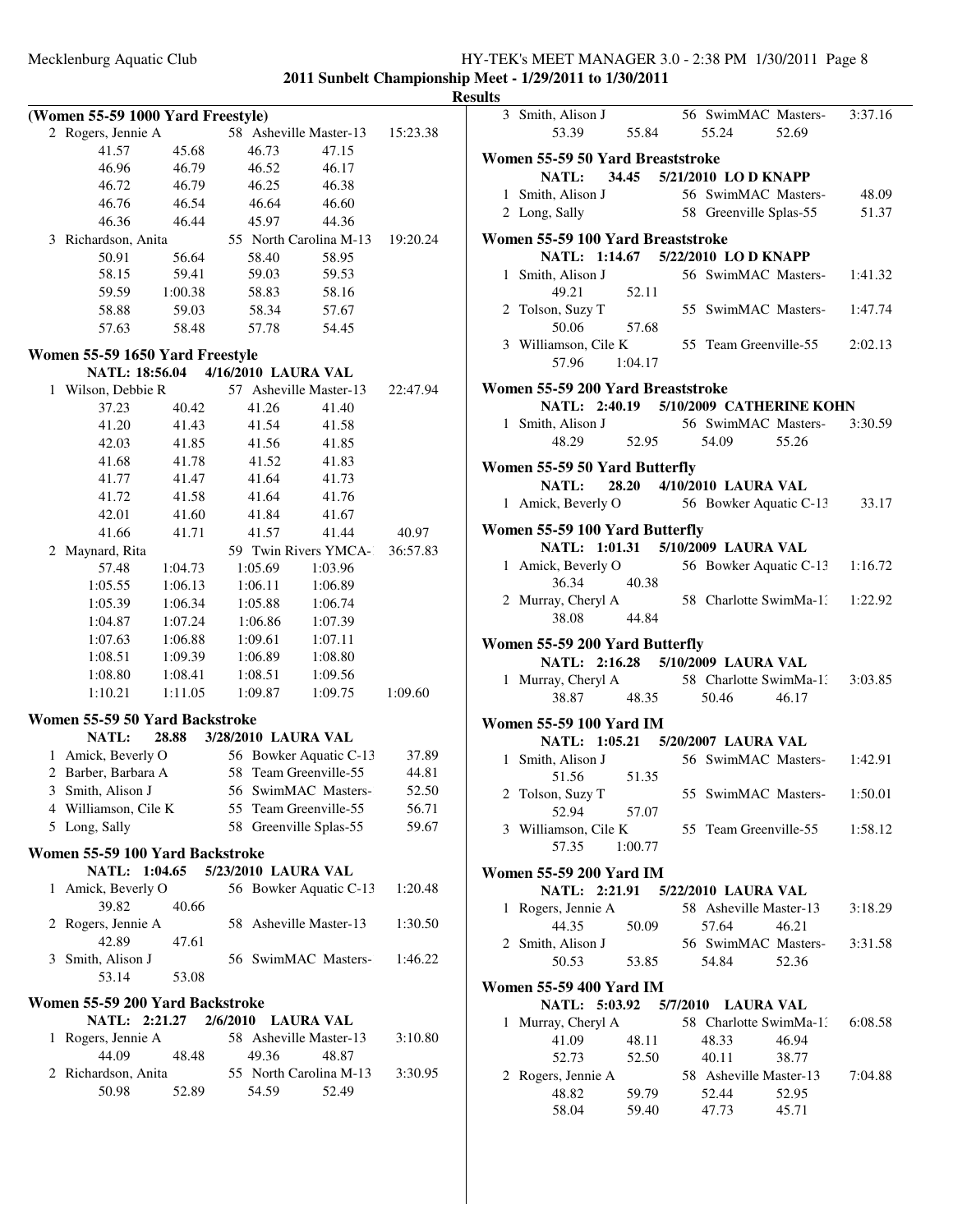|                                                                                                       |         |                                         |                                |         | <b>Results</b> |
|-------------------------------------------------------------------------------------------------------|---------|-----------------------------------------|--------------------------------|---------|----------------|
| Women 60-64 50 Yard Freestyle                                                                         |         |                                         |                                |         | Wo             |
|                                                                                                       |         | NATL: 27.36 5/23/2010 CHARLOTTE DAVIS   |                                |         |                |
|                                                                                                       |         |                                         |                                | 40.28   |                |
| 1 Daugherty, Donnie S<br>2 Parsons, Donna 60 North Carolina M-13                                      |         |                                         |                                | 43.02   |                |
| Women 60-64 200 Yard Freestyle                                                                        |         |                                         |                                |         | $\mathbf{W_0}$ |
|                                                                                                       |         | NATL: 2:15.60 5/10/2009 F.WILLIAMSON    |                                |         |                |
| 1 Van Meeteren, Greta 64 Twin Rivers YMCA-1                                                           |         |                                         |                                | 3:14.97 |                |
| 46.99                                                                                                 | 49.77   | 48.87                                   | 49.34                          |         |                |
| 2 Daugherty, Donnie S 62 James J Harris Y-13                                                          |         |                                         |                                | 3:23.65 |                |
|                                                                                                       |         |                                         |                                |         |                |
|                                                                                                       |         |                                         |                                |         |                |
| 41.78 52.78 55.46 53.63<br>3 Parsons, Donna 60 North Carolina M-13 3:28.76<br>45.71 51.78 55.80 55.47 |         |                                         |                                |         | Wo             |
| Women 60-64 500 Yard Freestyle                                                                        |         |                                         |                                |         |                |
|                                                                                                       |         | NATL: 5:59.36 5/23/2010 CELESTE MILLER  |                                |         |                |
| 1 Van Meeteren, Greta 64 Twin Rivers YMCA- 8:19.19                                                    |         |                                         |                                |         |                |
| 46.71                                                                                                 | 49.95   | 50.73                                   | 51.00                          |         | Wo             |
| 50.28 49.58                                                                                           |         | 50.08                                   | 51.10                          |         |                |
| 50.78 48.98                                                                                           |         |                                         |                                |         |                |
|                                                                                                       |         |                                         |                                |         |                |
| Women 60-64 1650 Yard Freestyle                                                                       |         | NATL: 20:24.14 4/16/2010 CELESTE MILLER |                                |         |                |
| 1 Van Meeteren, Greta 64 Twin Rivers YMCA- 27:47.39                                                   |         |                                         |                                |         |                |
| 47.97                                                                                                 | 50.53   | 51.72                                   | 50.36                          |         | Wo             |
| 50.69                                                                                                 | 51.05   | 50.92                                   | 50.35                          |         |                |
|                                                                                                       |         | 51.33 50.40 50.87                       | 50.39                          |         |                |
| 51.02                                                                                                 | 50.51   | 50.93                                   | 50.68                          |         |                |
| 50.20                                                                                                 | 50.46   | 50.87                                   | 51.13                          |         |                |
| 51.46                                                                                                 |         | 52.27 51.06                             | 51.25                          |         |                |
| 51.67                                                                                                 | 51.69   | 51.06                                   | 51.89                          |         |                |
| 53.12                                                                                                 |         | 52.61 53.01                             | 51.27                          | 32.65   | Wo             |
| Women 60-64 50 Yard Backstroke                                                                        |         |                                         |                                |         |                |
|                                                                                                       |         | NATL: 32.94 5/22/2010 DIANN UUSTAL      |                                |         |                |
| 1 Parsons, Donna 60 North Carolina M-13 54.35                                                         |         |                                         |                                |         | Wo             |
|                                                                                                       |         |                                         |                                |         |                |
| Women 60-64 200 Yard Backstroke                                                                       |         |                                         |                                |         |                |
|                                                                                                       |         | NATL: 2:42.86 4/20/1997 BETSY JORDAN    |                                |         |                |
| 1 Daugherty, Donnie S 62 James J Harris Y-13                                                          |         | 59.47 1:01.44                           |                                | 3:50.79 | W <sub>0</sub> |
| 50.05                                                                                                 |         |                                         | 59.83                          |         |                |
| Women 60-64 50 Yard Breaststroke                                                                      |         |                                         |                                |         |                |
|                                                                                                       |         | NATL: 36.30 5/14/2006 GINGER PIERSON    |                                |         |                |
| 1 Van Meeteren, Greta 64 Twin Rivers YMCA-2 48.26                                                     |         |                                         |                                |         |                |
| Women 60-64 100 Yard Breaststroke                                                                     |         |                                         |                                |         | W <sub>0</sub> |
|                                                                                                       |         | NATL: 1:19.98 5/4/2008 GINGER PIERSON   |                                |         |                |
| 1 Van Meeteren, Greta 64 Twin Rivers YMCA- 1:47.55                                                    |         |                                         |                                |         |                |
| 50.43                                                                                                 | 57.12   |                                         |                                |         |                |
| 2 Parsons, Donna                                                                                      |         | 60 North Carolina M-13 2:02.55          |                                |         | Wo             |
| 58.36                                                                                                 | 1:04.19 |                                         |                                |         |                |
| Women 60-64 200 Yard Breaststroke                                                                     |         |                                         |                                |         |                |
|                                                                                                       |         | NATL: 2:56.39 5/2/1999 JOANN LEILICH    |                                |         | Wo             |
| 1 Van Meeteren, Greta 64 Twin Rivers YMCA-1 3:53.46                                                   |         |                                         |                                |         |                |
| 52.95                                                                                                 |         | 57.97 1:00.65 1:01.89                   |                                |         |                |
| <b>Women 60-64 100 Yard IM</b>                                                                        |         |                                         |                                |         | Wс             |
|                                                                                                       |         | NATL: 1:08.64 5/23/2010 CHARLOTTE DAVIS |                                |         |                |
| 1 Parsons, Donna                                                                                      |         |                                         | 60 North Carolina M-13 1:54.77 |         |                |
| 56.27                                                                                                 | 58.50   |                                         |                                |         |                |
|                                                                                                       |         |                                         |                                |         |                |

| Women 65-69 50 Yard Freestyle     |                                                                                                             |
|-----------------------------------|-------------------------------------------------------------------------------------------------------------|
|                                   | NATL: 30.42 5/20/2007 BETH SCHREINER                                                                        |
|                                   |                                                                                                             |
|                                   | 1 Hovey, Mary Anna 67 Durham Area Mast-1. 40.33<br>2 Klotz, Camille A 65 Twin Rivers YMCA-. 53.17           |
|                                   |                                                                                                             |
| Women 65-69 100 Yard Freestyle    |                                                                                                             |
|                                   | NATL: 1:07.80 5/28/2007 ARDETH MUELLER                                                                      |
|                                   | 1 Hovey, Mary Anna 67 Durham Area Mast-1. 1:32.88                                                           |
| 43.86<br>49.02                    |                                                                                                             |
| 2 Klotz, Camille A                | 65 Twin Rivers YMCA-2:03.05                                                                                 |
| 59.12 1:03.93                     |                                                                                                             |
| Women 65-69 200 Yard Freestyle    |                                                                                                             |
|                                   | NATL: 2:24.66 5/21/2010 SUZANNE DILLS                                                                       |
|                                   |                                                                                                             |
|                                   | 1 Klotz, Camille A 65 Twin Rivers YMCA- 4:32.53<br>57.81 1:12.99 1:16.22 1:05.51                            |
|                                   |                                                                                                             |
| Women 65-69 500 Yard Freestyle    |                                                                                                             |
|                                   | NATL: 6:29.22 4/1/2007 ARDETH MUELLER                                                                       |
|                                   |                                                                                                             |
|                                   |                                                                                                             |
|                                   | 1 Klotz, Camille A<br>1:01.14 1:08.02 1:10.74 1:11.82<br>1:09.37 1:12.55 1:09.90 1:11.05<br>1:09.94 1:10.79 |
|                                   |                                                                                                             |
| Women 65-69 1000 Yard Freestyle   |                                                                                                             |
|                                   | 1 Klotz, Camille A 65 Twin Rivers YMCA- 23:42.28                                                            |
| $1:01.82$ $1:16.61$ $1:16.31$     | 1:10.85                                                                                                     |
|                                   | $1:16.21$ $1:10.14$ $1:10.93$ $1:14.24$                                                                     |
|                                   | $1:08.03 \qquad \  \  1:09.84 \qquad \quad 1:08.64 \qquad \quad 1:08.63$                                    |
|                                   |                                                                                                             |
|                                   | $1:08.05$ $1:08.18$ $1:09.52$ $1:10.10$<br>$1:06.66$ $1:09.54$ $1:08.41$ $1:29.57$                          |
|                                   |                                                                                                             |
| Women 65-69 50 Yard Backstroke    |                                                                                                             |
|                                   | NATL: 36.03 4/5/1992 CLARA WALKER                                                                           |
|                                   | 1 Hovey, Mary Anna 67 Durham Area Mast-1.<br>47.54                                                          |
| Women 65-69 100 Yard Backstroke   |                                                                                                             |
|                                   | NATL: 1:17.94 5/10/2009 JACKIE MARR                                                                         |
|                                   |                                                                                                             |
| 51.75 55.38                       | 1 Hovey, Mary Anna 67 Durham Area Mast-1. 1:47.13                                                           |
|                                   |                                                                                                             |
| <b>Women 65-69 100 Yard IM</b>    |                                                                                                             |
|                                   | NATL: 1:18.86 5/10/2009 JACKIE MARR                                                                         |
| 1 Hovey, Mary Anna                | 67 Durham Area Mast-1. 1:48.33                                                                              |
| 51.83<br>56.50                    |                                                                                                             |
| Women 65-69 200 Yard IM           |                                                                                                             |
|                                   | NATL: 2:52.51 5/22/2010 SUZANNE DILLS                                                                       |
|                                   |                                                                                                             |
| 58.28                             | 1 Hovey, Mary Anna 67 Durham Area Mast-1. 4:00.94<br>51.60                                                  |
|                                   | 56.25 1:14.81                                                                                               |
| Women 70-74 50 Yard Freestyle     |                                                                                                             |
|                                   | NATL: 31.05 4/30/2000 GAIL ROPER                                                                            |
|                                   | 1 Vass, Mary Katherine 74 Charlotte SwimMa-1.<br>54.17                                                      |
|                                   |                                                                                                             |
| Women 70-74 50 Yard Backstroke    |                                                                                                             |
| <b>NATL:</b>                      | 36.91 5/20/2007 BETSY JORDAN                                                                                |
|                                   | 1 Vass, Mary Katherine 74 Charlotte SwimMa-1:<br>52.26                                                      |
| Women 70-74 100 Yard Breaststroke |                                                                                                             |
|                                   | NATL: 1:27.62 1/24/2009 JOANN LEILICH                                                                       |
|                                   | 1 Vass, Mary Katherine 74 Charlotte SwimMa-1: 2:23.71                                                       |

1:10.93 1:12.78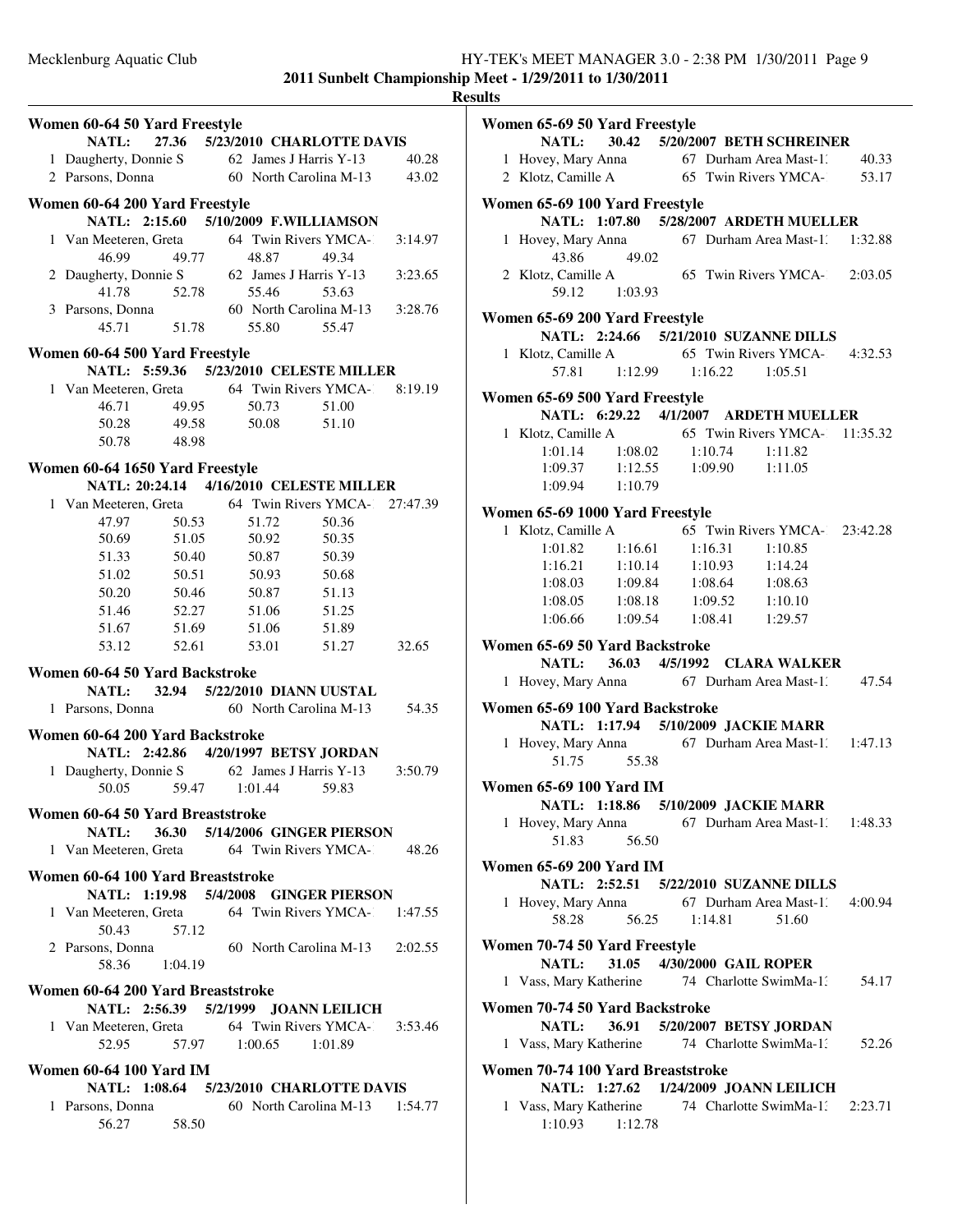|                                         |                                                                                                                       | <b>Results</b> |
|-----------------------------------------|-----------------------------------------------------------------------------------------------------------------------|----------------|
| Women 90-94 100 Yard Freestyle          |                                                                                                                       | Me             |
|                                         | NATL: 1:50.37 4/26/2009 RITA SIMONTON                                                                                 |                |
|                                         | 1 Willard, Juanita A 90 Twin Rivers YMCA- 4:06.65                                                                     |                |
| Women 90-94 200 Yard Freestyle          |                                                                                                                       |                |
|                                         | NATL: 3:59.22 5/10/2009 RITA SIMONTON                                                                                 | Me             |
|                                         | 1 Willard, Juanita A 90 Twin Rivers YMCA- 8:17.67                                                                     |                |
| Women 90-94 500 Yard Freestyle          |                                                                                                                       |                |
|                                         | NATL: 10:22.61 5/10/2009 RITA SIMONTON                                                                                | Me             |
|                                         |                                                                                                                       |                |
|                                         | 1 Willard, Juanita A<br>2:05.62 2:01.03 1:59.09 2:11.93<br>2:04.87 2:08.89 2:05.20 2:08.30<br>2:10.84 2:05.09 2:05.20 |                |
|                                         |                                                                                                                       |                |
| $2:10.84$ $2:05.08$                     |                                                                                                                       | Me             |
| Women 90-94 100 Yard Backstroke         |                                                                                                                       |                |
|                                         | NATL: 2:14.66 5/12/1996 AILEEN SOULE                                                                                  |                |
|                                         | 1 Willard, Juanita A 90 Twin Rivers YMCA- 4:01.25                                                                     | Me             |
| Women 90-94 200 Yard Backstroke         |                                                                                                                       |                |
|                                         | NATL: 4:42.55 5/12/1996 AILEEN SOULE                                                                                  |                |
|                                         | 1 Willard, Juanita A 90 Twin Rivers YMCA-1 8:01.11                                                                    |                |
|                                         | 2:00.41 2:00.84 2:04.19 1:55.67                                                                                       |                |
| Men 18-24 50 Yard Freestyle             |                                                                                                                       | Me             |
|                                         | NATL: 19.69 5/23/2010 STEVE SCHEREN                                                                                   |                |
|                                         |                                                                                                                       |                |
|                                         | 1 Cole, Rob R 22 UNAT 24.53<br>2 Ayers, John D 21 Bristol Family Y-15 25.97                                           |                |
|                                         | 3 Maynard, Sean 19 Twin Rivers YMCA-28.27                                                                             | Me             |
|                                         |                                                                                                                       |                |
| Men 18-24 100 Yard Freestyle            | NATL: 43.77 11/8/2009 ANDY GRANT                                                                                      |                |
| 1 Cole, Rob R                           | 22 UNAT<br>57.39                                                                                                      |                |
|                                         | 27.29 30.10<br>27.29 30.10<br>19 Twin Rivers YMCA-: 1:01.76                                                           |                |
|                                         |                                                                                                                       |                |
|                                         |                                                                                                                       |                |
|                                         | 21 Bristol Family Y-15 1:02.36                                                                                        | Me             |
| 30.81 30.95<br>3 Ayers, John D<br>30.95 |                                                                                                                       |                |
| Men 18-24 200 Yard Freestyle            |                                                                                                                       |                |
|                                         | NATL: 1:35.02 11/8/2009 ANDY GRANT                                                                                    |                |
| 1 Maynard, Sean                         | 19 Twin Rivers YMCA-2:20.19                                                                                           |                |
| 34.41<br>33.88                          | 36.05<br>35.85                                                                                                        |                |
| Men 18-24 500 Yard Freestyle            |                                                                                                                       |                |
| NATL: 4:24.81                           | 1/24/2010 ANDY GRANT                                                                                                  |                |
| --- Maynard, Sean                       | 19 Twin Rivers YMCA-1<br>DQ                                                                                           |                |
| 52.87<br>36.28                          | 39.25<br>39.38                                                                                                        | Me             |
| 40.51<br>40.12                          | 39.30<br>41.23                                                                                                        |                |
| 40.20<br>37.34                          |                                                                                                                       |                |
| Men 18-24 1000 Yard Freestyle           |                                                                                                                       |                |
| 1 Maynard, Sean                         | 19 Twin Rivers YMCA-1 13:11.33                                                                                        |                |
| 30.05<br>34.68                          | 37.32<br>39.27                                                                                                        |                |
| 39.82<br>40.03                          | 40.51<br>40.73                                                                                                        |                |
| 41.94<br>41.25                          | 41.22<br>41.23                                                                                                        |                |
| 41.69<br>40.93                          | 42.16<br>40.82                                                                                                        | Me             |
| 41.08<br>40.73                          | 39.87<br>36.00                                                                                                        |                |
| Men 18-24 50 Yard Backstroke            |                                                                                                                       |                |
| 23.22<br>NATL:                          | 4/15/2007 C GIBSON                                                                                                    |                |
| 1 Cole, Rob R                           | 22 UNAT<br>28.93                                                                                                      |                |
|                                         |                                                                                                                       |                |

| Men 18-24 200 Yard Backstroke         |       |                                |       |         |
|---------------------------------------|-------|--------------------------------|-------|---------|
| NATL: 1:50.28 4/26/1992 JOHN KEPPELER |       |                                |       |         |
| 1 Maynard, Sean                       |       | 19 Twin Rivers YMCA-2:55.11    |       |         |
| $37.87$ 44.11                         |       | 46.89                          | 46.24 |         |
| Men 18-24 50 Yard Breaststroke        |       |                                |       |         |
| NATL: 24.98 5/10/2009 RICKY EDDY      |       |                                |       |         |
|                                       |       |                                |       |         |
| 1 Ayers, John D                       |       | 21 Bristol Family Y-15         |       | 33.80   |
| Men 18-24 100 Yard Breaststroke       |       |                                |       |         |
| NATL: 54.65 5/14/2006 GARY MARSHALL   |       |                                |       |         |
| 1 Ayers, John D                       |       | 21 Bristol Family Y-15 1:18.41 |       |         |
| 36.30                                 | 42.11 |                                |       |         |
| Men 18-24 50 Yard Butterfly           |       |                                |       |         |
| <b>NATL:</b>                          |       | 22.16 4/11/2006 MICHAEL SHELBY |       |         |
| 1 Cole, Rob R                         |       | 22 UNAT                        |       | 28.83   |
|                                       |       |                                |       |         |
| Men 18-24 100 Yard Butterfly          |       |                                |       |         |
| NATL:                                 |       | 47.93 2/13/2010 RUSSELL PAYNE  |       |         |
| 1 Maynard, Sean                       |       | 19 Twin Rivers YMCA- 1:23.39   |       |         |
| 36.43                                 | 46.96 |                                |       |         |
| <b>Men 18-24 100 Yard IM</b>          |       |                                |       |         |
| <b>NATL:</b> 50.14                    |       | 2/18/2001 ROMAIN BARNIER       |       |         |
|                                       |       | 22 UNAT                        |       | 1:05.95 |
| 1 Cole, Rob R<br>30.08                |       |                                |       |         |
|                                       | 35.87 |                                |       |         |
| Men 25-29 50 Yard Freestyle           |       |                                |       |         |
| NATL:                                 |       | 18.67 2/13/2010 FRED BOUSQUET  |       |         |
| 1 Scheerhorn, Andrew J                |       | 28 Clemson Aquatic-55          |       | 21.59   |
| 2 Kummer, Rob                         |       | 29 Clemson Aquatic-55          |       | 22.57   |
| 3 Belote, Brandon                     |       | 27 James J Harris Y-13         |       | 23.89   |
| 4 Jetton, Chip                        |       | 29 Childress Klein-13          |       | 25.52   |
| 5 Monosoff, Micah                     |       | 28 Greensboro Commu-1          |       | 28.76   |
|                                       |       |                                |       |         |
| Men 25-29 100 Yard Freestyle<br>NATL: |       | 42.58 4/18/2010 ANDY GRANT     |       |         |
| 1 Scheerhorn, Andrew J                |       | 28 Clemson Aquatic-55          |       |         |
|                                       |       |                                |       | 47.32   |
| 22.74<br>2 Kummer, Rob                | 24.58 |                                |       | 51.00   |
| 24.57                                 | 26.43 | 29 Clemson Aquatic-55          |       |         |
| 3 Blanton, Taylor                     |       | 26 North Carolina M-13         |       | 56.94   |
| 26.88                                 | 30.06 |                                |       |         |
| 4 Monosoff, Micah                     |       | 28 Greensboro Commu-1 1:05.51  |       |         |
| 30.54                                 | 34.97 |                                |       |         |
|                                       |       |                                |       |         |
| Men 25-29 200 Yard Freestyle          |       |                                |       |         |
| NATL: 1:33.86 4/16/2010 ANDY GRANT    |       |                                |       |         |
| 1 Belote, Brandon                     |       | 27 James J Harris Y-13         |       | 2:06.03 |
| 27.69                                 | 30.52 | 33.30                          | 34.52 |         |
| 2 Swor, Richard M                     |       | 27 Greensboro Commu-1          |       | 2:12.30 |
| 29.40                                 | 33.19 | 34.91                          | 34.80 |         |
| 3 Jetton, Chip                        |       | 29 Childress Klein-13          |       | 2:13.81 |
| 30.01                                 | 34.00 | 35.33                          | 34.47 |         |
| Men 25-29 500 Yard Freestyle          |       |                                |       |         |
| NATL: 4:20.82 4/17/2010 ANDY GRANT    |       |                                |       |         |
| 1 Belote, Brandon                     |       | 27 James J Harris Y-13         |       | 5:51.47 |
| 31.43                                 | 34.62 | 34.29                          | 35.03 |         |
| 35.63                                 | 36.32 | 35.31                          | 35.79 |         |
|                                       |       |                                |       |         |

36.99 36.06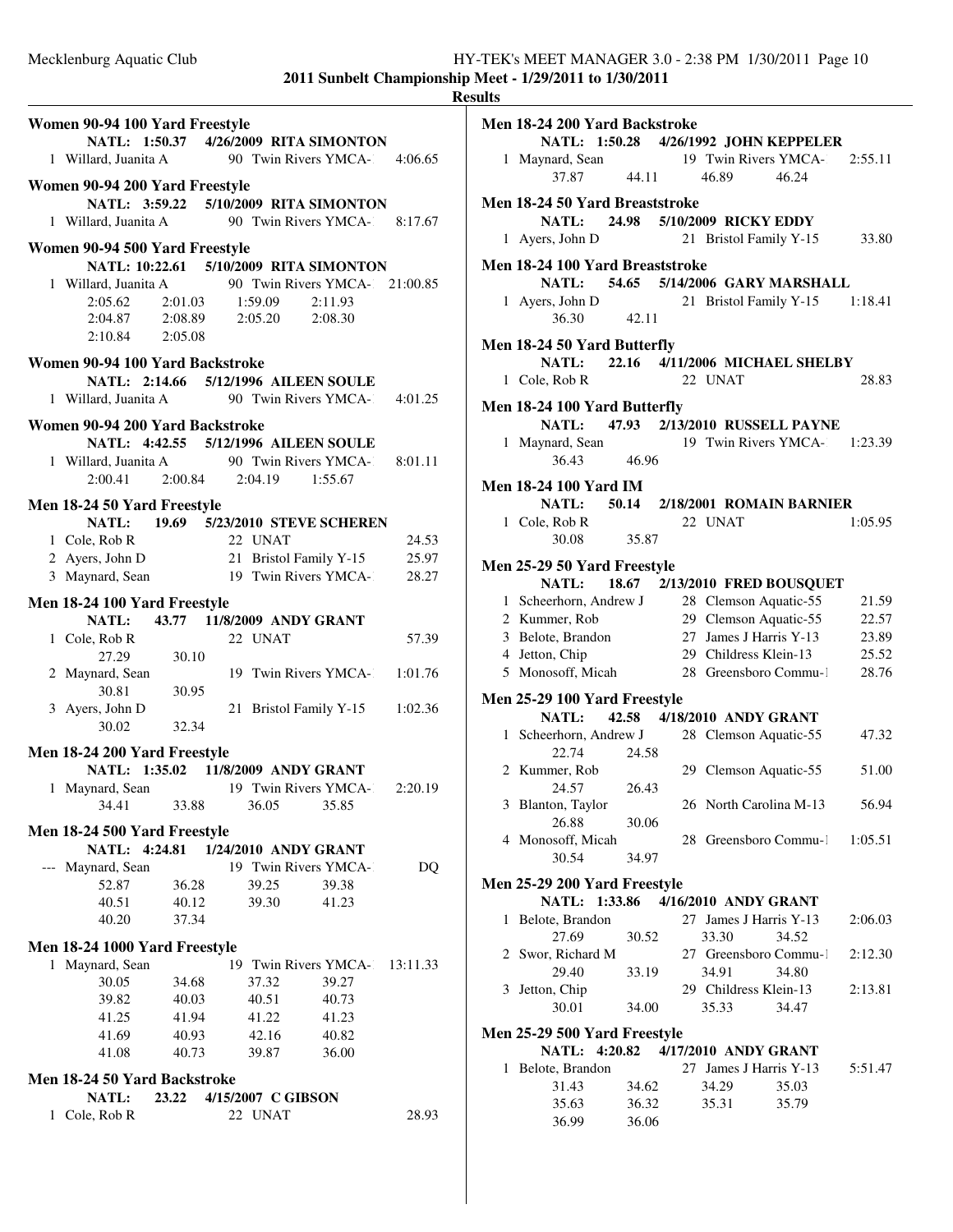|              | Men 25-29 1000 Yard Freestyle   |                                  |          |       |                                       |          |
|--------------|---------------------------------|----------------------------------|----------|-------|---------------------------------------|----------|
|              | NATL: 9:25.88                   |                                  | 5/3/1998 |       | <b>ALEX KOSTICH</b>                   |          |
|              | 1 Scheerhorn, Andrew J          |                                  |          |       | 28 Clemson Aquatic-55                 | 11:17.69 |
|              | 27.83                           | 31.78                            |          | 32.24 | 32.60                                 |          |
|              | 33.14                           | 33.07                            |          | 33.20 | 33.73                                 |          |
|              | 34.25                           | 34.68                            |          | 34.76 | 34.91                                 |          |
|              | 35.34                           | 35.86                            |          | 36.02 | 35.82                                 |          |
|              | 35.27                           | 35.69                            |          | 35.06 | 32.44                                 |          |
|              |                                 |                                  |          |       |                                       |          |
|              | Men 25-29 1650 Yard Freestyle   |                                  |          |       |                                       |          |
|              | <b>NATL: 15:44.70</b>           | 5/3/1998                         |          |       | <b>ALEX KOSTICH</b>                   |          |
| 1            | Swor, Richard M                 |                                  |          |       | 27 Greensboro Commu-1                 | 19:57.28 |
|              | 32.16                           | 34.71                            |          | 36.04 | 36.30                                 |          |
|              | 36.59                           | 36.54                            |          | 36.54 | 37.09                                 |          |
|              | 36.99                           | 37.07                            |          | 36.37 | 36.78                                 |          |
|              | 36.84                           | 36.40                            |          | 36.61 | 36.39                                 |          |
|              | 36.57                           | 36.40                            |          | 36.63 | 36.92                                 |          |
|              | 36.81                           | 36.66                            |          | 36.40 | 36.76                                 |          |
|              | 36.81                           | 36.28                            |          | 36.16 | 36.60                                 |          |
|              | 36.38                           | 35.77                            |          | 35.57 | 35.63                                 | 35.51    |
|              |                                 |                                  |          |       |                                       |          |
|              | Men 25-29 50 Yard Backstroke    |                                  |          |       |                                       |          |
|              | <b>NATL:</b>                    | 21.46                            |          |       | 4/16/2010 ADAM MANIA                  |          |
|              | 1 Scheerhorn, Andrew J          |                                  |          |       | 28 Clemson Aquatic-55                 | 24.88    |
|              | 2 Kummer, Rob                   |                                  |          |       | 29 Clemson Aquatic-55                 | 25.38    |
|              | 3 Jetton, Chip                  |                                  |          |       | 29 Childress Klein-13                 | 32.36    |
|              | 4 Monosoff, Micah               |                                  |          |       | 28 Greensboro Commu-1                 | 36.31    |
|              |                                 |                                  |          |       |                                       |          |
|              | Men 25-29 100 Yard Backstroke   |                                  |          |       |                                       |          |
|              |                                 | NATL: 45.95 4/15/2010 ADAM MANIA |          |       |                                       |          |
|              | 1 Belote, Brandon               |                                  |          |       | 27 James J Harris Y-13                | 1:00.99  |
|              | 29.27                           | 31.72                            |          |       |                                       |          |
|              | Men 25-29 200 Yard Backstroke   |                                  |          |       |                                       |          |
|              |                                 |                                  |          |       | NATL: 1:48.47 4/30/1995 JOHN KEPPELER |          |
|              | 1 Belote, Brandon               |                                  |          |       | 27 James J Harris Y-13                | 2:14.14  |
|              | 30.97                           | 33.21                            |          | 34.25 | 35.71                                 |          |
|              |                                 |                                  |          |       |                                       |          |
|              | Men 25-29 50 Yard Breaststroke  |                                  |          |       |                                       |          |
|              | <b>NATL:</b>                    |                                  |          |       | 23.87 5/21/2010 MARK GANGLOFF         |          |
|              | 1 Scheerhorn, Andrew J          |                                  |          |       | 28 Clemson Aquatic-55                 | 28.53    |
|              | 2 Kummer, Rob                   |                                  |          |       | 29 Clemson Aquatic-55                 | 29.21    |
| 3            | Monosoff, Micah                 |                                  |          |       | 28 Greensboro Commu-1                 | 37.25    |
|              |                                 |                                  |          |       |                                       |          |
|              | Men 25-29 100 Yard Breaststroke |                                  |          |       |                                       |          |
|              | NATL:                           | 52.30                            |          |       | 5/22/2010 MARK GANGLOFF               |          |
| 1            | Swor, Richard M                 |                                  |          |       | 27 Greensboro Commu-1                 | 1:17.87  |
|              | 36.44                           | 41.43                            |          |       |                                       |          |
|              | 2 Monosoff, Micah               |                                  |          |       | 28 Greensboro Commu-1                 | 1:23.08  |
|              | 38.49                           | 44.59                            |          |       |                                       |          |
|              | Men 25-29 200 Yard Breaststroke |                                  |          |       |                                       |          |
|              |                                 |                                  |          |       | NATL: 1:57.46 5/20/2007 GARY MARSHALL |          |
| $\mathbf{1}$ | Monosoff, Micah                 |                                  |          |       | 28 Greensboro Commu-1                 | 3:02.89  |
|              |                                 |                                  |          | 49.24 |                                       |          |
|              | 38.11                           | 46.08                            |          |       | 49.46                                 |          |
|              | Men 25-29 50 Yard Butterfly     |                                  |          |       |                                       |          |
|              | NATL:                           | 21.15                            |          |       | 4/25/2004 SABIR MUHAMMAD              |          |
|              | 1 Kummer, Rob                   |                                  |          |       | 29 Clemson Aquatic-55                 | 23.98    |
|              | 2 Scheerhorn, Andrew J          |                                  |          |       | 28 Clemson Aquatic-55                 | 24.08    |
|              | 3 Blanton, Taylor               |                                  |          |       | 26 North Carolina M-13                | 27.30    |
|              |                                 |                                  |          |       |                                       |          |

| Men 25-29 100 Yard Butterfly                     |       |       |                            |                                       |          |
|--------------------------------------------------|-------|-------|----------------------------|---------------------------------------|----------|
| NATL:                                            |       |       |                            | 47.51 3/7/2010 JAYME CRAMER           |          |
| 1 Jetton, Chip                                   |       |       |                            | 29 Childress Klein-13                 | 1:05.00  |
| 30.65                                            | 34.35 |       |                            |                                       |          |
|                                                  |       |       |                            |                                       |          |
| <b>Men 25-29 100 Yard IM</b><br>NATL:            | 48.27 |       |                            | 2/13/2010 MARK GANGLOFF               |          |
| 1 Scheerhorn, Andrew J                           |       |       |                            | 28 Clemson Aquatic-55                 | 54.40    |
| 24.95                                            | 29.45 |       |                            |                                       |          |
| 2 Kummer, Rob                                    |       |       |                            | 29 Clemson Aquatic-55                 | 56.56    |
| 25.92                                            | 30.64 |       |                            |                                       |          |
| 3 Monosoff, Micah                                |       |       |                            | 28 Greensboro Commu-1 1:15.24         |          |
| 35.55                                            | 39.69 |       |                            |                                       |          |
|                                                  |       |       |                            |                                       |          |
| Men 25-29 200 Yard IM                            |       |       |                            |                                       |          |
|                                                  |       |       |                            | NATL: 1:48.18 5/22/2010 MARK GANGLOFF |          |
| 1 Belote, Brandon                                |       |       |                            | 27 James J Harris Y-13                | 2:19.86  |
| 27.44                                            | 35.81 |       | 43.17                      | 33.44                                 |          |
| 2 Monosoff, Micah                                |       |       |                            | 28 Greensboro Commu-1 2:46.46         |          |
| 34.73                                            | 45.93 |       | 47.59                      | 38.21                                 |          |
| Men 30-34 50 Yard Freestyle                      |       |       |                            |                                       |          |
| <b>NATL:</b>                                     |       |       | 19.85 5/23/2010 LANCE ASTI |                                       |          |
| 1 Holland, Benjamin R                            |       |       |                            | 34 SwimMAC Masters-                   | 23.76    |
| 2 Ross, David                                    |       |       |                            | 32 YMCA Seahorse Sw-                  | 24.52    |
| 3 Belk, T.J.                                     |       |       |                            | 34 James J Harris Y-13                | 24.70    |
| 4 Nino-Acosta, Hernan A 34 Stingray Aquatic-13   |       |       |                            |                                       | 29.44    |
| 5 Chavez, Eddie M                                |       |       |                            | 32 Greensboro Commu-1                 | 31.62    |
|                                                  |       |       |                            |                                       |          |
| Men 30-34 100 Yard Freestyle                     |       |       |                            |                                       |          |
| <b>NATL:</b>                                     |       |       |                            | 44.53 12/19/2004 MIKE PICOTTE         |          |
| 1 Ross, David<br>25.99                           | 28.38 |       |                            | 32 YMCA Seahorse Sw-                  | 54.37    |
| --- Nino-Acosta, Hernan A 34 Stingray Aquatic-13 |       |       |                            |                                       | DQ       |
| 30.65                                            | 34.12 |       |                            |                                       |          |
|                                                  |       |       |                            |                                       |          |
| Men 30-34 200 Yard Freestyle                     |       |       |                            |                                       |          |
| NATL: 1:38.03 5/16/1999 JON OLSEN                |       |       |                            |                                       |          |
| 1 Ross, David                                    |       |       |                            | 32 YMCA Seahorse Sw- 2:03.46          |          |
| 29.37                                            |       | 31.66 | 32.06                      | 30.37                                 |          |
| 2 Belk, T.J.                                     |       |       |                            | 34 James J Harris Y-13                | 2:08.99  |
| 28.41                                            | 32.14 |       | 34.23                      | 34.21                                 |          |
| Men 30-34 500 Yard Freestyle                     |       |       |                            |                                       |          |
| NATL: 4:29.49                                    |       |       |                            | 2/25/1996 MATTHEW CETLINSKI           |          |
| 1 Ross, David                                    |       |       |                            | 32 YMCA Seahorse Sw-                  | 5:48.33  |
| 30.96                                            | 34.00 |       | 34.38                      | 34.66                                 |          |
| 34.82                                            | 35.59 |       | 36.06                      | 36.33                                 |          |
| 36.64                                            | 34.89 |       |                            |                                       |          |
| 2 Nino-Acosta, Hernan A                          |       |       |                            | 34 Stingray Aquatic-13                | 7:11.82  |
| 35.77                                            | 41.00 |       | 43.12                      | 45.34                                 |          |
| 44.89                                            | 46.14 |       | 44.96                      | 44.58                                 |          |
| 44.49                                            | 41.53 |       |                            |                                       |          |
|                                                  |       |       |                            |                                       |          |
| Men 30-34 1000 Yard Freestyle                    |       |       |                            |                                       |          |
| 1 Belk, T.J.                                     |       |       |                            | 34 James J Harris Y-13                | 12:41.16 |
| 32.74                                            | 36.15 |       | 37.87                      | 38.75                                 |          |
| 39.06                                            | 38.82 |       | 38.77                      | 39.29                                 |          |
| 39.42                                            | 39.37 |       | 39.54                      | 39.27                                 |          |
| 39.74                                            | 39.46 |       | 39.11                      | 38.83                                 |          |
| 38.32                                            | 38.49 |       | 35.04                      | 33.12                                 |          |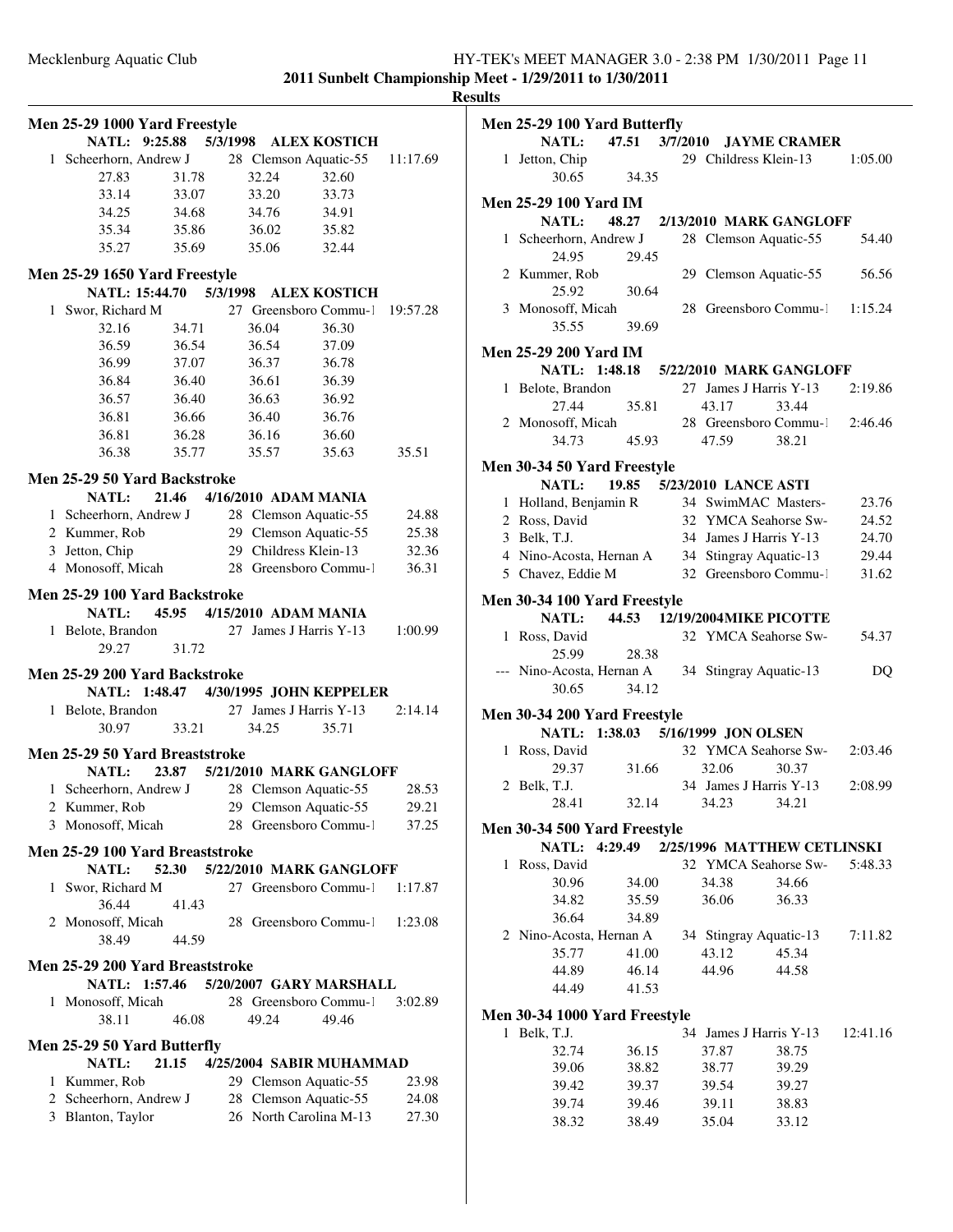|   |                                                    |                                        |             |                        |                          |         | <b>Results</b> |
|---|----------------------------------------------------|----------------------------------------|-------------|------------------------|--------------------------|---------|----------------|
|   | Men 30-34 1650 Yard Freestyle                      |                                        |             |                        |                          |         | Me             |
|   |                                                    | NATL: 15:51.57 5/12/1996 JEFF ERWIN    |             |                        |                          |         |                |
|   | 1 Holland, Benjamin R 34 SwimMAC Masters- 19:28.28 |                                        |             |                        |                          |         |                |
|   | 29.79                                              | 34.75                                  | 35.25       |                        | 35.76                    |         |                |
|   |                                                    | 35.13 35.38                            |             | 34.83                  | 35.56                    |         |                |
|   |                                                    | 34.87 35.35                            |             | 34.90                  | 35.39                    |         | Me             |
|   |                                                    | 34.56 34.91 35.38                      |             |                        | 35.36                    |         |                |
|   |                                                    | 35.20 35.19                            | 35.21       |                        | 35.94                    |         |                |
|   | 35.47                                              | 35.87                                  | 36.35       |                        | 36.35                    |         |                |
|   | 36.91                                              | 36.28                                  | 37.20       |                        | 35.45                    |         |                |
|   | 36.40                                              |                                        | 36.06 35.14 |                        | 35.65                    | 36.44   |                |
|   | Men 30-34 50 Yard Backstroke                       |                                        |             |                        |                          |         |                |
|   |                                                    | NATL: 22.97 2/8/2009 DERYA BUYUKUNCU   |             |                        |                          |         |                |
|   | 1 Ross, David                                      |                                        |             |                        | 32 YMCA Seahorse Sw-     | 29.46   | Me             |
|   | 2 Nino-Acosta, Hernan A 34 Stingray Aquatic-13     |                                        |             |                        |                          | 36.52   |                |
|   | 3 Chavez, Eddie M 32 Greensboro Commu-1            |                                        |             |                        |                          | 43.38   |                |
|   |                                                    |                                        |             |                        |                          |         |                |
|   | Men 30-34 50 Yard Breaststroke                     | NATL: 25.69 5/4/2008 JEFF COMMINGS     |             |                        |                          |         |                |
|   | 1 Ross, David                                      |                                        |             |                        | 32 YMCA Seahorse Sw-     | 34.30   |                |
|   |                                                    |                                        |             |                        |                          |         |                |
|   | 2 Nino-Acosta, Hernan A 34 Stingray Aquatic-13     |                                        |             |                        |                          | 38.61   |                |
|   | Men 30-34 100 Yard Breaststroke                    |                                        |             |                        |                          |         |                |
|   |                                                    | NATL: 55.85 5/20/2007 JEFF COMMINGS    |             |                        |                          |         |                |
|   | 1 Nino-Acosta, Hernan A 34 Stingray Aquatic-13     |                                        |             |                        |                          | 1:26.69 |                |
|   | 40.88                                              | 45.81                                  |             |                        |                          |         | Me             |
|   | Men 30-34 50 Yard Butterfly                        |                                        |             |                        |                          |         |                |
|   | <b>NATL:</b>                                       | 21.44 12/5/2009 ZSOLT GASPAR           |             |                        |                          |         |                |
|   | 1 Nino-Acosta, Hernan A 34 Stingray Aquatic-13     |                                        |             |                        |                          | 32.58   |                |
|   |                                                    |                                        |             |                        |                          |         | Me             |
|   | <b>Men 30-34 100 Yard IM</b>                       |                                        |             |                        |                          |         |                |
|   |                                                    | NATL: 50.89 5/10/2009 ERIK SCALISE     |             |                        |                          |         |                |
|   | 1 Ross, David                                      |                                        |             |                        | 32 YMCA Seahorse Sw-     | 1:03.55 |                |
|   | 29.93                                              | 33.62                                  |             |                        |                          |         |                |
|   | 2 Nino-Acosta, Hernan A 34 Stingray Aquatic-13     |                                        |             |                        |                          | 1:17.49 | Me             |
|   | 35.96                                              | 41.53                                  |             |                        |                          |         |                |
|   | 3 Chavez, Eddie M                                  |                                        |             |                        | 32 Greensboro Commu-1    | 1:36.87 |                |
|   | 44.61                                              | 52.26                                  |             |                        |                          |         | Me             |
|   | <b>Men 30-34 200 Yard IM</b>                       |                                        |             |                        |                          |         |                |
|   |                                                    | NATL: 1:47.62 5/4/1997 RONALD KARNAUGH |             |                        |                          |         |                |
| 1 | Ross, David                                        |                                        |             |                        | 32 YMCA Seahorse Sw-     | 2:19.51 |                |
|   | 30.35                                              | 35.10                                  | 41.65       |                        | 32.41                    |         |                |
|   | 2 Nino-Acosta, Hernan A                            |                                        |             | 34 Stingray Aquatic-13 |                          | 2:46.23 | Me             |
|   | 33.29                                              | 44.77                                  | 48.86       |                        | 39.31                    |         |                |
|   |                                                    |                                        |             |                        |                          |         |                |
|   | <b>Men 30-34 400 Yard IM</b>                       |                                        |             |                        |                          |         |                |
|   | NATL: 3:53.81                                      |                                        |             |                        | 5/4/1997 RONALD KARNAUGH |         |                |
|   | 1 Nino-Acosta, Hernan A                            |                                        |             | 34 Stingray Aquatic-13 |                          | 6:09.17 |                |
|   | 35.03                                              | 42.83                                  | 50.60       |                        | 47.49                    |         |                |
|   | 54.00                                              | 53.32                                  | 1:25.90     |                        |                          |         |                |
|   | <b>Men 35-39 50 Yard Freestyle</b>                 |                                        |             |                        |                          |         | Me             |
|   | <b>NATL:</b>                                       | 20.14 5/4/2008                         |             | <b>JOSH DAVIS</b>      |                          |         |                |
|   | 1 Stuart, Stan C                                   |                                        |             | 37 Rays Masters-55     |                          | 26.27   |                |
|   | 2 Sturgis, Jason                                   |                                        |             |                        | 38 SwimMAC Masters-      | 26.79   |                |
|   |                                                    |                                        |             |                        |                          |         |                |
|   | 3 Adcock, George E                                 |                                        | 39 UNAT     |                        |                          | 27.31   |                |
|   |                                                    |                                        |             |                        |                          |         |                |
|   |                                                    |                                        |             |                        |                          |         |                |

|   | Men 35-39 100 Yard Freestyle                  |       |          |    |             |                                          |          |
|---|-----------------------------------------------|-------|----------|----|-------------|------------------------------------------|----------|
|   |                                               |       |          |    |             | NATL: 44.24 4/20/2009 VLAD PYSHNENKO     |          |
|   | 1 Gonzalez, Jesus F 36 SwimMAC Masters- 50.57 |       |          |    |             |                                          |          |
|   | 23.90                                         | 26.67 |          |    |             |                                          |          |
|   | Men 35-39 1000 Yard Freestyle                 |       |          |    |             |                                          |          |
|   |                                               |       |          |    |             | NATL: 9:27.97 5/20/2010 ERIC CHRISTENSEN |          |
|   | 1 Stuart, Stan C                              |       |          |    |             | 37 Rays Masters-55                       | 12:49.87 |
|   | 34.73                                         | 37.87 |          |    | 39.38       | 38.61                                    |          |
|   | 38.99                                         |       | 38.91    |    | 38.29       | 38.73                                    |          |
|   | 39.37                                         |       | 38.80    |    | 39.27       | 38.74                                    |          |
|   | 38.48                                         | 39.06 |          |    | 38.58       | 38.76                                    |          |
|   | 38.68                                         |       | 38.78    |    | 38.75       | 37.09                                    |          |
|   |                                               |       |          |    |             |                                          |          |
|   | Men 35-39 1650 Yard Freestyle                 |       |          |    |             |                                          |          |
|   |                                               |       |          |    |             | NATL: 15:53.88 5/18/2003 JEFF ERWIN      |          |
|   | 1 Sturgis, Jason                              |       |          |    |             | 38 SwimMAC Masters- 20:13.63             |          |
|   | 32.62                                         | 35.59 |          |    | 36.48       | 36.85                                    |          |
|   | 36.86                                         |       | 36.71    |    | 36.42       | 36.49                                    |          |
|   | 36.90                                         | 36.25 |          |    | 36.54       | 36.84                                    |          |
|   | 36.51                                         |       | 36.48    |    | 36.45       | 36.61                                    |          |
|   | 36.45                                         |       |          |    | 36.97 36.94 | 38.09                                    |          |
|   | 37.59                                         | 36.98 |          |    | 37.02       | 37.29                                    |          |
|   | 37.61                                         |       | 37.54    |    | 37.76       | 37.60                                    |          |
|   | 37.47                                         |       |          |    | 37.42 37.64 | 37.12                                    | 35.54    |
|   |                                               |       |          |    |             |                                          |          |
|   | Men 35-39 50 Yard Backstroke                  |       |          |    |             |                                          |          |
|   | <b>NATL:</b>                                  |       |          |    |             | 22.70 5/4/2008 JOSH DAVIS                |          |
|   | 1 Gonzalez, Jesus F                           |       |          |    |             | 36 SwimMAC Masters-27.64                 |          |
|   | 2 Stuart, Stan C                              |       |          |    |             | 37 Rays Masters-55                       | 34.76    |
|   |                                               |       |          |    |             |                                          |          |
|   | Men 35-39 100 Yard Breaststroke               |       |          |    |             |                                          |          |
|   |                                               |       |          |    |             | NATL: 55.26 12/16/2001RON KARNAUGH       |          |
|   | 1 Adcock, George E 39 UNAT                    |       |          |    |             |                                          | 1:17.88  |
|   | 37.32                                         | 40.56 |          |    |             |                                          |          |
|   | Men 35-39 50 Yard Butterfly                   |       |          |    |             |                                          |          |
|   | <b>NATL:</b>                                  |       |          |    |             | 22.30 4/21/2002 WADE KING                |          |
|   | 1 Gonzalez, Jesus F 36 SwimMAC Masters-       |       |          |    |             |                                          | 23.84    |
|   |                                               |       |          |    |             |                                          |          |
|   | Men 35-39 100 Yard Butterfly                  |       |          |    |             |                                          |          |
|   |                                               |       |          |    |             | NATL: 49.54 5/16/1999 PETER EGAN         |          |
|   | 1 Gonzalez, Jesus F 36 SwimMAC Masters-       |       |          |    |             |                                          | 54.37    |
|   | 25.22                                         | 29.15 |          |    |             |                                          |          |
|   | <b>Men 35-39 100 Yard IM</b>                  |       |          |    |             |                                          |          |
|   | NATL:                                         | 50.06 | 5/4/2008 |    |             | <b>JOSH DAVIS</b>                        |          |
| 1 | Adcock, George E                              |       |          |    | 39 UNAT     |                                          | 1:08.76  |
|   | 33.43                                         | 35.33 |          |    |             |                                          |          |
|   | 2 Stuart, Stan C                              |       |          |    |             | 37 Rays Masters-55                       | 1:11.88  |
|   | 33.89                                         | 37.99 |          |    |             |                                          |          |
|   | 3 Sturgis, Jason                              |       |          |    |             | 38 SwimMAC Masters-                      | 1:12.00  |
|   |                                               |       |          |    |             |                                          |          |
|   | 33.17                                         | 38.83 |          |    |             |                                          |          |
|   | Men 40-44 50 Yard Freestyle                   |       |          |    |             |                                          |          |
|   | NATL:                                         | 20.84 |          |    |             | 4/26/2009 MICHAEL ROSS                   |          |
| 1 | Miller, Doug                                  |       |          | 41 | UNAT        |                                          | 24.15    |
|   | 2 Kothe, Mark                                 |       |          |    |             | 44 Greenville Splas-55                   | 24.19    |
|   | 3 Wiltsey, Scott S                            |       |          |    |             | 41 SwimMAC Masters-                      | 24.21    |

4 Rice, Bryan 44 Greenville Splas-55 24.61<br>5 Butterfield, Pete 42 SwimMAC Masters- 25.21

42 SwimMAC Masters-25.21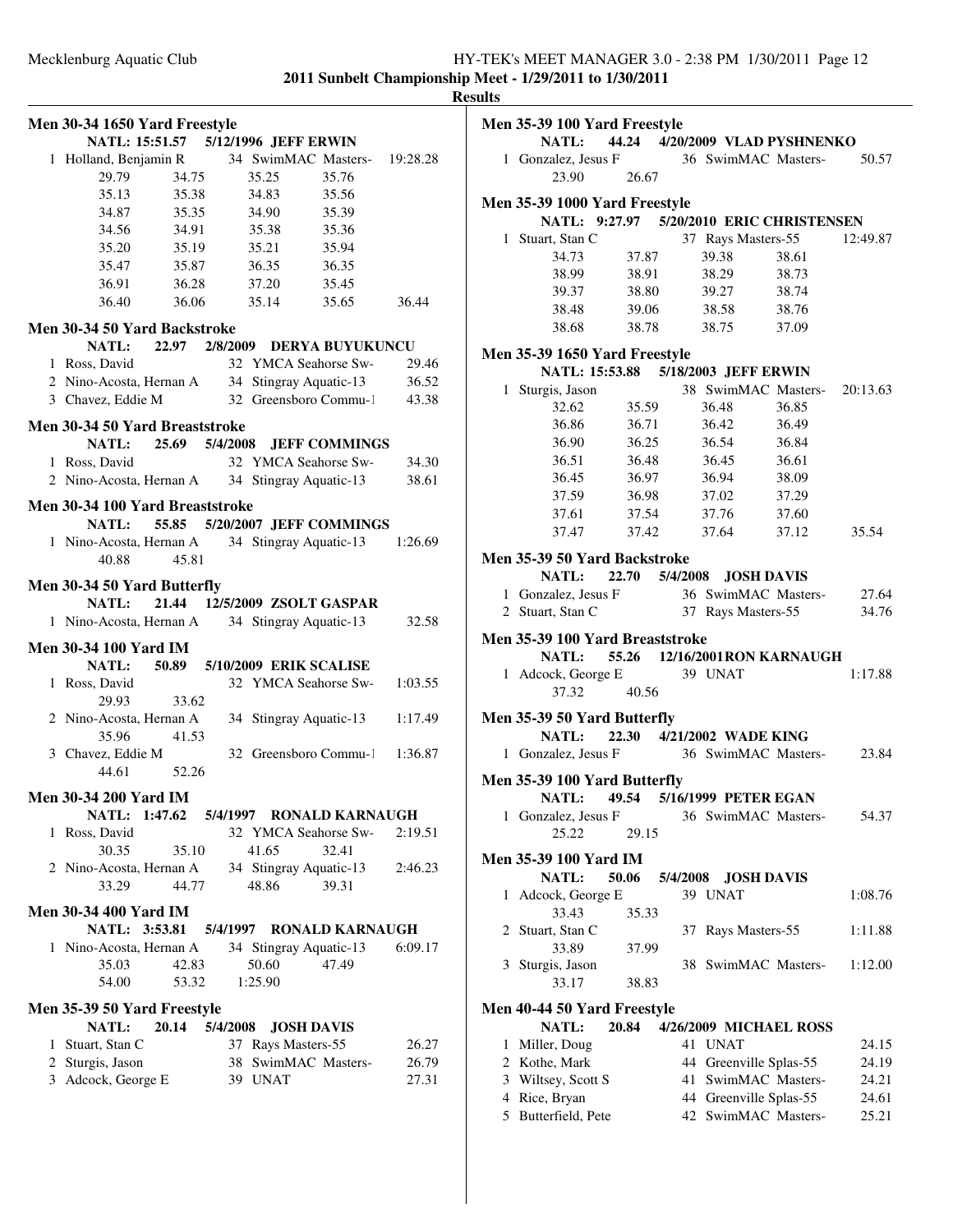|              |                                           |       |          |                        |                             |          | <b>Results</b> |
|--------------|-------------------------------------------|-------|----------|------------------------|-----------------------------|----------|----------------|
|              | (Men 40-44 50 Yard Freestyle)             |       |          |                        |                             |          | Me             |
|              | 6 Stuart, Steven J                        |       |          | 42 Greenville Splas-55 |                             | 25.88    |                |
|              | 7 Thomas, Chris K 41 YMCA Seahorse Sw-    |       |          |                        |                             | 28.49    |                |
|              | Men 40-44 100 Yard Freestyle              |       |          |                        |                             |          |                |
|              | <b>NATL:</b>                              |       |          |                        | 45.35 5/4/2008 MICHAEL ROSS |          |                |
|              | 1 Murray, Jeff L                          |       |          | 41 SwimMAC Masters-    |                             | 48.30    |                |
|              | 22.81                                     | 25.49 |          |                        |                             |          |                |
|              | 2 Kothe, Mark                             |       |          | 44 Greenville Splas-55 |                             | 51.89    |                |
|              | 25.51                                     | 26.38 |          |                        |                             |          |                |
|              | 3 Davis, William A                        |       |          |                        | 43 SwimMAC Masters-         | 53.76    |                |
|              | 26.01                                     | 27.75 |          |                        |                             |          | Me             |
|              | 4 Miller, Doug                            |       |          | 41 UNAT                |                             | 54.13    |                |
|              | 25.98                                     | 28.15 |          |                        |                             |          |                |
|              | 5 Rice, Bryan                             |       |          | 44 Greenville Splas-55 |                             | 54.78    |                |
|              | 26.41                                     | 28.37 |          |                        |                             |          |                |
|              | 6 Butterfield, Pete                       |       |          |                        | 42 SwimMAC Masters-         | 56.53    |                |
|              |                                           |       |          |                        |                             |          | Me             |
|              | 27.48                                     | 29.05 |          |                        | 41 YMCA Seahorse Sw-        |          |                |
|              | 7 Thomas, Chris K                         |       |          |                        |                             | 1:02.57  |                |
|              | 30.27                                     | 32.30 |          |                        |                             |          |                |
|              | <b>Men 40-44 200 Yard Freestyle</b>       |       |          |                        |                             |          |                |
|              | NATL: 1:38.94 5/4/2008 MICHAEL ROSS       |       |          |                        |                             |          |                |
|              | 1 Murray, Jeff L                          |       |          |                        | 41 SwimMAC Masters-         | 1:46.78  |                |
|              | 25.54                                     | 25.98 |          | 26.85                  | 28.41                       |          |                |
|              | 2 Kothe, Mark                             |       |          | 44 Greenville Splas-55 |                             | 1:57.91  |                |
|              | 27.28                                     | 28.85 |          | 29.77                  | 32.01                       |          |                |
|              | 3 Thomas, Chris K                         |       |          |                        | 41 YMCA Seahorse Sw-        | 2:22.42  | Me             |
|              | 33.99                                     | 36.80 |          | 36.23                  | 35.40                       |          |                |
|              |                                           |       |          |                        |                             |          |                |
|              | Men 40-44 500 Yard Freestyle              |       |          |                        |                             |          |                |
|              | NATL: 4:39.86 5/8/2010 ALEX KOSTICH       |       |          |                        |                             |          |                |
|              | 1 Pulsifer, Andrew 44 Asheville Master-13 |       |          |                        |                             | 5:14.48  |                |
|              | 28.85                                     | 31.27 |          | 31.57                  | 31.90                       |          |                |
|              | 31.62 31.76                               |       |          | 31.66                  | 32.23                       |          |                |
|              | 32.11                                     | 31.51 |          |                        |                             |          |                |
|              | 2 Murray, Jeff L                          |       |          |                        | 41 SwimMAC Masters-         | 5:32.51  | Me             |
|              | 28.35                                     | 32.01 |          | 31.29                  | 32.32                       |          |                |
|              | 33.70                                     | 31.60 |          | 34.10                  | 36.31                       |          |                |
|              | 36.54                                     | 36.29 |          |                        |                             |          |                |
|              | 3 Mitchell, Robert D                      |       |          | 43 YMCA Seahorse Sw-   |                             | 5:35.24  |                |
|              | 31.01                                     | 33.69 |          | 33.49                  | 34.00                       |          |                |
|              | 34.11                                     | 33.83 |          | 33.95                  | 34.11                       |          |                |
|              | 34.02                                     | 33.03 |          |                        |                             |          |                |
|              | 4 Thomas, Chris K                         |       |          | 41 YMCA Seahorse Sw-   |                             | 6:30.76  |                |
|              | 35.34                                     | 39.22 |          | 40.29                  | 40.13                       |          | Me             |
|              | 40.36                                     | 40.20 |          | 40.23                  | 39.81                       |          |                |
|              | 38.90                                     | 36.28 |          |                        |                             |          |                |
|              | Men 40-44 1000 Yard Freestyle             |       |          |                        |                             |          |                |
|              | <b>NATL:</b><br>9:32.66                   |       | 5/7/2010 |                        | <b>ALEX KOSTICH</b>         |          |                |
| $\mathbf{1}$ | Stuart, Steven J                          |       |          | 42 Greenville Splas-55 |                             | 11:48.31 |                |
|              | 31.20                                     |       |          |                        | 35.46                       |          |                |
|              |                                           | 34.91 |          | 36.01                  |                             |          |                |
|              | 35.66                                     | 35.51 |          | 36.00                  | 35.91                       |          |                |
|              | 36.05                                     | 35.98 |          | 35.87                  | 35.82                       |          |                |
|              | 35.42                                     | 35.55 |          | 35.83                  | 35.69                       |          |                |
|              | 35.74                                     | 35.89 |          | 35.94                  | 33.87                       |          |                |

|                                                                     | Men 40-44 1650 Yard Freestyle   |         |    |       |                                              |          |  |  |  |  |  |
|---------------------------------------------------------------------|---------------------------------|---------|----|-------|----------------------------------------------|----------|--|--|--|--|--|
|                                                                     |                                 |         |    |       | NATL: 15:51.52 5/9/2010 ALEX KOSTICH         |          |  |  |  |  |  |
|                                                                     | 1 Davis, William A              |         |    |       | 43 SwimMAC Masters-                          | 18:47.27 |  |  |  |  |  |
|                                                                     | 2:13.98                         | 3:30.79 |    |       |                                              |          |  |  |  |  |  |
|                                                                     | 34.27                           | 34.40   |    | 34.14 | 34.16                                        |          |  |  |  |  |  |
|                                                                     | 34.23                           | 34.20   |    | 34.06 | 34.10                                        |          |  |  |  |  |  |
|                                                                     | 34.08                           | 33.45   |    | 34.04 | 34.11                                        |          |  |  |  |  |  |
|                                                                     | 33.98                           | 33.95   |    | 33.92 | 34.01                                        |          |  |  |  |  |  |
|                                                                     | 33.89                           | 34.29   |    | 33.94 | 33.83                                        | 32.22    |  |  |  |  |  |
|                                                                     | Men 40-44 50 Yard Backstroke    |         |    |       |                                              |          |  |  |  |  |  |
|                                                                     | <b>NATL:</b>                    |         |    |       | 22.77 4/26/2009 MICHAEL ROSS                 |          |  |  |  |  |  |
|                                                                     | 1 Brewick, Noel                 |         |    |       | 42 SwimMAC Masters-                          | 27.25    |  |  |  |  |  |
|                                                                     | 2 Wiltsey, Scott S              |         |    |       | 41 SwimMAC Masters-                          | 28.70    |  |  |  |  |  |
|                                                                     | 3 Mitchell, Robert D            |         |    |       | 43 YMCA Seahorse Sw-                         | 29.28    |  |  |  |  |  |
|                                                                     |                                 |         |    |       |                                              |          |  |  |  |  |  |
| Men 40-44 100 Yard Backstroke<br>NATL: 48.49 4/26/2009 MICHAEL ROSS |                                 |         |    |       |                                              |          |  |  |  |  |  |
|                                                                     |                                 |         |    |       |                                              |          |  |  |  |  |  |
|                                                                     | 1 Pulsifer, Andrew              |         |    |       | 44 Asheville Master-13                       | 57.45    |  |  |  |  |  |
|                                                                     | 27.97                           | 29.48   |    |       |                                              |          |  |  |  |  |  |
|                                                                     | 2 Wiltsey, Scott S              |         | 41 |       | SwimMAC Masters-                             | 1:01.23  |  |  |  |  |  |
|                                                                     | 29.95                           | 31.28   |    |       |                                              |          |  |  |  |  |  |
|                                                                     | 3 Mitchell, Robert D            |         |    |       | 43 YMCA Seahorse Sw-                         | 1:02.63  |  |  |  |  |  |
|                                                                     | 31.07                           | 31.56   |    |       |                                              |          |  |  |  |  |  |
|                                                                     | 4 Stuart, Steven J              |         |    |       | 42 Greenville Splas-55                       | 1:07.04  |  |  |  |  |  |
|                                                                     | 32.90                           | 34.14   |    |       |                                              |          |  |  |  |  |  |
|                                                                     | Men 40-44 200 Yard Backstroke   |         |    |       |                                              |          |  |  |  |  |  |
|                                                                     | NATL: 1:50.09 5/4/2008          |         |    |       | <b>MICHAEL ROSS</b>                          |          |  |  |  |  |  |
|                                                                     | 1 Mitchell, Robert D            |         |    |       | 43 YMCA Seahorse Sw-                         | 2:12.57  |  |  |  |  |  |
|                                                                     | 31.03                           | 32.95   |    | 33.75 | 34.84                                        |          |  |  |  |  |  |
|                                                                     | 2 Davis, William A              |         |    |       | 43 SwimMAC Masters-                          | 2:13.14  |  |  |  |  |  |
|                                                                     | 32.41                           | 33.43   |    | 34.39 | 32.91                                        |          |  |  |  |  |  |
|                                                                     | 3 Stuart, Steven J              |         |    |       | 42 Greenville Splas-55                       | 2:23.84  |  |  |  |  |  |
|                                                                     | 34.68                           | 37.19   |    | 37.42 | 34.55                                        |          |  |  |  |  |  |
|                                                                     | Men 40-44 50 Yard Breaststroke  |         |    |       |                                              |          |  |  |  |  |  |
|                                                                     |                                 |         |    |       | NATL: 25.84 5/18/2003 GREG RHODENBAUGH       |          |  |  |  |  |  |
|                                                                     | 1 Brewick, Noel                 |         |    |       | 42 SwimMAC Masters-                          | 28.91    |  |  |  |  |  |
|                                                                     | 2 Wiltsey, Scott S              |         |    |       | 41 SwimMAC Masters-                          | 31.28    |  |  |  |  |  |
|                                                                     | 3 Stuart, Steven J              |         |    |       | 42 Greenville Splas-55                       | 31.41    |  |  |  |  |  |
|                                                                     | 4 Rice, Bryan                   |         |    |       |                                              | 33.17    |  |  |  |  |  |
| 5                                                                   | Behnsch, Joerg                  |         | 41 |       | 44 Greenville Splas-55<br>Team Greenville-55 | 35.48    |  |  |  |  |  |
| 6                                                                   | Butterfield, Pete               |         |    |       | 42 SwimMAC Masters-                          | 36.31    |  |  |  |  |  |
|                                                                     |                                 |         |    |       |                                              |          |  |  |  |  |  |
|                                                                     | Men 40-44 100 Yard Breaststroke |         |    |       |                                              |          |  |  |  |  |  |
|                                                                     | NATL:                           | 57.04   |    |       | 5/18/2003 WALLY DICKS                        |          |  |  |  |  |  |
| 1                                                                   | Brewick, Noel                   |         |    |       | 42 SwimMAC Masters-                          | 1:03.32  |  |  |  |  |  |
|                                                                     | 29.67                           | 33.65   |    |       |                                              |          |  |  |  |  |  |
|                                                                     | 2 Andersen, Morten              |         |    |       | 40 SwimMAC Masters-                          | 1:04.86  |  |  |  |  |  |
|                                                                     | 30.23                           | 34.63   |    |       |                                              |          |  |  |  |  |  |
| 3                                                                   | Rice, Bryan                     |         |    |       | 44 Greenville Splas-55                       | 1:14.29  |  |  |  |  |  |
|                                                                     | 35.06                           | 39.23   |    |       |                                              |          |  |  |  |  |  |
| 4                                                                   | Bradley, Patrick J              |         |    |       | 44 Stonewall Master-12                       | 1:18.46  |  |  |  |  |  |
|                                                                     | 37.38                           | 41.08   |    |       |                                              |          |  |  |  |  |  |
| 5                                                                   | Behnsch, Joerg                  |         | 41 |       | Team Greenville-55                           | 1:20.13  |  |  |  |  |  |
|                                                                     | 37.08                           | 43.05   |    |       |                                              |          |  |  |  |  |  |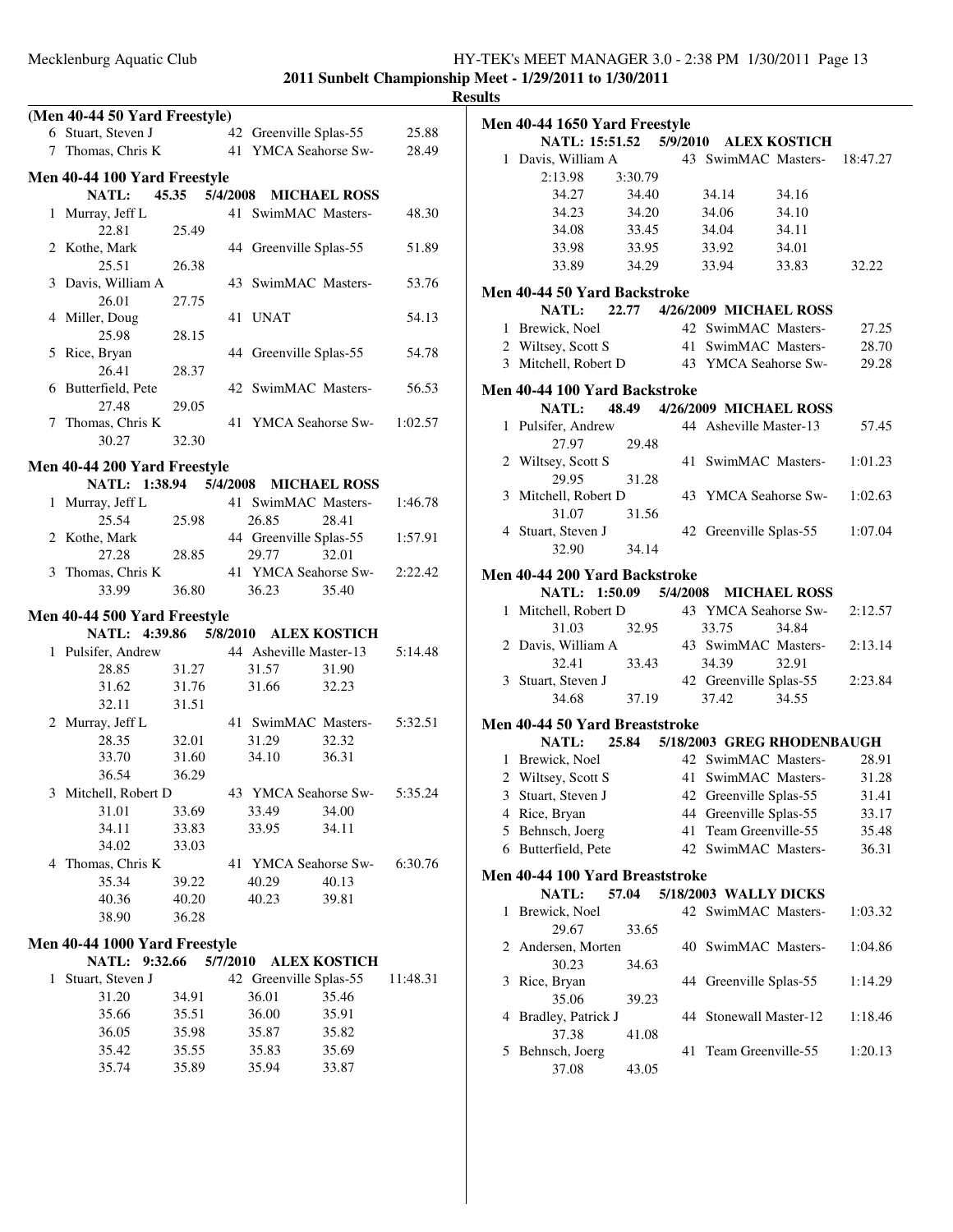**2011 Sunbelt Championship Meet - 1/29/2011 to 1/30/2011**

|   |                                        |       |                                                     |                       |         | <b>Results</b>       |
|---|----------------------------------------|-------|-----------------------------------------------------|-----------------------|---------|----------------------|
|   | Men 40-44 200 Yard Breaststroke        |       |                                                     |                       |         |                      |
|   | NATL: 2:03.37 4/19/2009 ROQUE SANTOS   |       |                                                     |                       |         |                      |
|   | 1 Bradley, Patrick J                   |       | 44 Stonewall Master-12                              |                       | 2:51.83 |                      |
|   | 37.98                                  | 43.93 | 45.20                                               | 44.72                 |         |                      |
|   |                                        |       |                                                     |                       |         |                      |
|   | Men 40-44 50 Yard Butterfly<br>NATL:   |       |                                                     |                       |         |                      |
|   |                                        |       | 22.61 4/26/2009 MICHAEL ROSS<br>42 SwimMAC Masters- |                       |         |                      |
|   | 1 Brewick, Noel                        |       | 40 SwimMAC Masters-                                 |                       | 24.78   |                      |
|   | 2 Andersen, Morten                     |       |                                                     |                       | 24.87   | Mei                  |
|   | 3 Wiltsey, Scott S<br>4 Kothe, Mark    |       | 41 SwimMAC Masters-<br>44 Greenville Splas-55       |                       | 25.32   |                      |
|   |                                        |       | 43 SwimMAC Masters-                                 |                       | 25.86   |                      |
|   | 5 Davis, William A                     |       | 43 SWIMMAC $\frac{1}{2}$<br>42 Greenville Splas-55  |                       | 28.43   |                      |
|   | 6 Stuart, Steven J                     |       | 41 Team Greenville-55                               |                       | 28.96   |                      |
|   | 7 Behnsch, Joerg                       |       |                                                     |                       | 29.98   | Mei                  |
|   | Men 40-44 100 Yard Butterfly           |       |                                                     |                       |         |                      |
|   | <b>NATL:</b>                           |       | 49.27 5/4/2008 MICHAEL ROSS                         |                       |         |                      |
|   | 1 Andersen, Morten 40 SwimMAC Masters- |       |                                                     |                       | 54.71   |                      |
|   | 25.47                                  | 29.24 |                                                     |                       |         | Î                    |
|   | 2 Wiltsey, Scott S                     |       | 41 SwimMAC Masters-                                 |                       | 57.07   |                      |
|   | 26.62                                  | 30.45 |                                                     |                       |         |                      |
|   | 3 Kothe, Mark                          |       | 44 Greenville Splas-55                              |                       | 59.24   | $\epsilon$           |
|   | 27.43                                  | 31.81 |                                                     |                       |         |                      |
|   | 4 Stuart, Steven J                     |       | 42 Greenville Splas-55                              |                       | 1:06.52 | ξ                    |
|   | 31.22                                  | 35.30 |                                                     |                       |         | $\tilde{\mathbf{c}}$ |
|   | 5 Behnsch, Joerg                       |       |                                                     | 41 Team Greenville-55 | 1:09.73 | 1(                   |
|   | 32.33                                  | 37.40 |                                                     |                       |         | 11                   |
|   | Men 40-44 200 Yard Butterfly           |       |                                                     |                       |         | 12                   |
|   | NATL: 1:50.61 4/14/2002 DENNIS BAKER   |       |                                                     |                       |         |                      |
|   | 1 Andersen, Morten                     |       |                                                     | 40 SwimMAC Masters-   | 2:08.10 | Mei                  |
|   | 28.77                                  | 32.93 | 33.65                                               | 32.75                 |         |                      |
|   | 2 Pulsifer, Andrew                     |       | 44 Asheville Master-13                              |                       | 2:08.62 |                      |
|   | 28.56                                  | 33.02 | 33.75                                               | 33.29                 |         |                      |
|   | 3 Bradley, Patrick J                   |       | 44 Stonewall Master-12                              |                       | 3:13.45 |                      |
|   | 36.51                                  | 48.26 | 52.93                                               | 55.75                 |         |                      |
|   |                                        |       |                                                     |                       |         |                      |
|   | Men 40-44 100 Yard IM                  |       |                                                     |                       |         |                      |
|   | NATL: 51.85                            |       | 5/23/2010 MICHAEL ROSS                              |                       |         |                      |
|   | 1 Brewick, Noel                        |       | 42 SwimMAC Masters-                                 |                       | 57.80   |                      |
|   | 26.94                                  | 30.86 |                                                     |                       |         |                      |
|   | 2 Andersen, Morten                     |       | 40 SwimMAC Masters-                                 |                       | 58.37   |                      |
|   | 26.93                                  | 31.44 |                                                     |                       |         |                      |
| 3 | Wiltsey, Scott S                       |       | 41 SwimMAC Masters-                                 |                       | 59.65   |                      |
|   | 27.04                                  | 32.61 |                                                     |                       |         |                      |
| 4 | Miller, Doug                           |       | 41 UNAT                                             |                       | 1:01.75 |                      |
|   | 29.11                                  | 32.64 |                                                     |                       |         | ξ                    |
| 5 | Rice, Bryan                            |       | 44 Greenville Splas-55                              |                       | 1:02.67 |                      |
|   | 29.26                                  | 33.41 |                                                     |                       |         | Ç                    |
|   | 6 Butterfield, Pete                    |       | 42 SwimMAC Masters-                                 |                       | 1:10.45 |                      |
|   | 32.85                                  | 37.60 |                                                     |                       |         | 10                   |
| 7 | Bradley, Patrick J                     |       | 44 Stonewall Master-12                              |                       | 1:12.14 |                      |
|   | 34.05                                  | 38.09 | 41 Team Greenville-55                               |                       |         | 11                   |
|   | 8 Behnsch, Joerg<br>33.12              |       |                                                     |                       | 1:12.59 |                      |
|   |                                        | 39.47 |                                                     |                       |         | 12                   |
|   | <b>Men 40-44 200 Yard IM</b>           |       |                                                     |                       |         |                      |
|   | NATL: 1:51.85                          |       | 4/26/2009 MICHAEL ROSS                              |                       |         |                      |
|   | 1 Andersen, Morten                     |       | 40 SwimMAC Masters-                                 |                       | 2:06.89 |                      |

26.85 33.71 36.83 29.50

| ults         |                                              |       |    |                            |       |         |
|--------------|----------------------------------------------|-------|----|----------------------------|-------|---------|
|              | 2 Pulsifer, Andrew                           |       |    | 44 Asheville Master-13     |       | 2:07.04 |
|              | 27.02                                        | 31.89 |    | 37.97                      | 30.16 |         |
|              | 3 Wiltsey, Scott S                           |       |    | 41 SwimMAC Masters-        |       | 2:12.31 |
|              | 27.08                                        | 33.32 |    | 39.97                      | 31.94 |         |
|              | 4 Rice, Bryan                                |       |    | 44 Greenville Splas-55     |       | 2:20.14 |
|              | 29.71                                        | 36.58 |    | 40.96                      | 32.89 |         |
|              | 5 Bradley, Patrick J                         |       |    | 44 Stonewall Master-12     |       | 2:39.40 |
|              | 35.30                                        | 42.19 |    | 44.56                      | 37.35 |         |
|              | <b>Men 40-44 400 Yard IM</b>                 |       |    |                            |       |         |
|              | <b>NATL:</b><br>4:01.87                      |       |    | 4/19/2009 ROQUE SANTOS     |       |         |
|              | 1 Bradley, Patrick J                         |       |    | 44 Stonewall Master-12     |       | 5:39.10 |
|              | 36.41                                        | 45.37 |    | 44.69                      | 42.71 |         |
|              | 46.88                                        | 46.61 |    | 38.70                      | 37.73 |         |
|              | Men 45-49 50 Yard Freestyle                  |       |    |                            |       |         |
|              | 21.06<br><b>NATL:</b>                        |       |    | 5/21/2010 RICHARD HUGHEY   |       |         |
| $\mathbf{1}$ | Stewart, Henry D                             |       | 47 | Raleigh Area Mas-13        |       | 23.37   |
|              | 2 Hilgen, Thomas H                           |       | 46 | SwimMAC Masters-           |       | 24.39   |
|              | 3 Brekovsky, Tom                             |       | 48 | James J Harris Y-13        |       | 25.26   |
|              | 4 D'Englere, Paul M                          |       |    | 49 North Carolina M-13     |       | 25.41   |
|              | 5 Cole, Robert W                             |       |    | 49 North Carolina M-13     |       | 25.58   |
|              | 6 Neilly, Adam G                             |       |    | 46 YMCA Seahorse Sw-       |       | 25.99   |
|              | 7 Guidry, Brian                              |       |    | 46 YMCA Seahorse Sw-       |       | 26.95   |
| 8            | Ayers, John C                                |       |    | 47 Bristol Family Y-15     |       | 27.78   |
|              | 9 Gould, Lowell                              |       |    | 46 Cape Fear Aquati-13     |       | 28.85   |
|              | 10 Gilmore, John F                           |       | 47 | Raleigh Area Mas-13        |       | 30.35   |
| 11           | Engels, Detlef N                             |       | 47 | SwimMAC Masters-           |       | 32.59   |
|              | 12 Hadaway, Randy L                          |       |    | 49 Team Greenville-55      |       | 33.15   |
|              |                                              |       |    |                            |       |         |
|              | Men 45-49 100 Yard Freestyle<br><b>NATL:</b> | 46.46 |    | 5/22/2010 DAVID SIMS       |       |         |
| 1            | Stewart, Henry D                             |       |    | 47 Raleigh Area Mas-13     |       | 51.72   |
|              | 24.90                                        | 26.82 |    |                            |       |         |
|              | 2 Smith, Jeffrey H                           |       | 47 | SwimMAC Masters-           |       | 53.70   |
|              | 25.94                                        | 27.76 |    |                            |       |         |
|              | 3 Cole, Robert W                             |       |    | 49 North Carolina M-13     |       | 55.82   |
|              | 27.05                                        | 28.77 |    |                            |       |         |
|              | 4 Hilgen, Thomas H                           |       |    | 46 SwimMAC Masters-        |       | 55.93   |
|              | 27.63                                        | 28.30 |    |                            |       |         |
| 5            | Byers, Christopher H                         |       |    | 46 North Carolina M-13     |       | 56.56   |
|              | 27.05                                        | 29.51 |    |                            |       |         |
|              | 6 D'Englere, Paul M                          |       |    | 49 North Carolina M-13     |       | 58.24   |
|              | 28.39                                        | 29.85 |    |                            |       |         |
| 7            | Neilly, Adam G                               |       | 46 | YMCA Seahorse Sw-          |       | 59.54   |
|              | 28.76                                        | 30.78 |    |                            |       |         |
| 8            | Darmody, Kevin P                             |       | 49 | SwimMAC Masters-           |       | 1:00.58 |
|              | 28.75                                        | 31.83 |    |                            |       |         |
|              | 9 Ayers, John C                              |       | 47 | <b>Bristol Family Y-15</b> |       | 1:03.09 |
|              | 30.15<br>Gould, Lowell                       | 32.94 |    | 46 Cape Fear Aquati-13     |       |         |
| 10           | 30.28                                        |       |    |                            |       | 1:05.31 |
| 11           | Gilmore, John F                              | 35.03 | 47 | Raleigh Area Mas-13        |       | 1:05.73 |
|              | 31.18                                        | 34.55 |    |                            |       |         |
| 12           | Engels, Detlef N                             |       | 47 | SwimMAC Masters-           |       | 1:13.49 |
|              | 35.52                                        | 37.97 |    |                            |       |         |
|              |                                              |       |    |                            |       |         |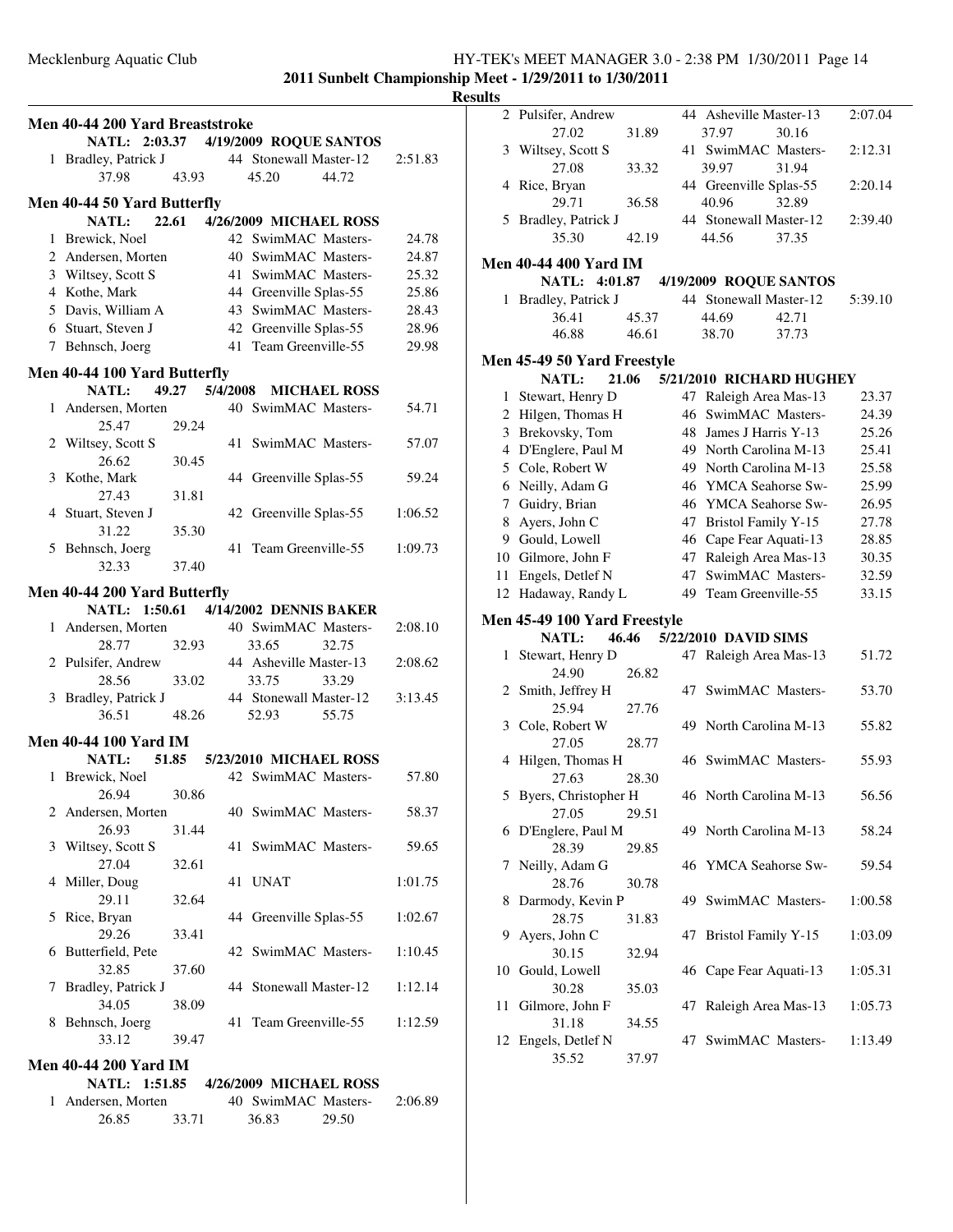### Mecklenburg Aquatic Club HY-TEK's MEET MANAGER 3.0 - 2:38 PM 1/30/2011 Page 15 **2011 Sunbelt Championship Meet - 1/29/2011 to 1/30/2011**

**Results**

|                               |                |                        |                |          | 2 Smith, Stratton             |       |          |       | 46 SwimMAC Masters-       | 19:30.86 |
|-------------------------------|----------------|------------------------|----------------|----------|-------------------------------|-------|----------|-------|---------------------------|----------|
| Men 45-49 200 Yard Freestyle  |                |                        |                |          | 34.03                         | 35.57 |          | 35.90 | 36.76                     |          |
| NATL: 1:41.69                 |                | 5/21/2010 DAVID SIMS   |                |          | 36.42                         | 36.01 |          | 37.00 | 36.38                     |          |
| 1 Pistorio, Tyge              |                | 45 SwimMAC Masters-    |                | 1:54.83  | 35.76                         | 35.16 |          | 35.23 | 35.48                     |          |
| 26.58                         | 28.88          | 29.60                  | 29.77          |          | 35.59                         | 35.20 |          | 35.56 | 35.38                     |          |
| 2 Smith, Jeffrey H            |                | 47 SwimMAC Masters-    |                | 2:03.35  | 35.84                         | 35.30 |          | 35.51 | 35.27                     |          |
| 28.76                         | 31.54          | 32.45                  | 30.60          |          | 34.98                         | 35.08 |          | 35.16 | 35.23                     |          |
| 3 Cole, Robert W              |                | 49 North Carolina M-13 |                | 2:07.01  | 35.28                         | 35.20 |          | 35.47 | 35.40                     |          |
| 30.92                         | 32.74          | 31.22                  | 32.13          |          | 35.79                         | 35.30 |          | 35.67 | 34.83                     | 34.12    |
| 4 Brekovsky, Tom              |                | 48 James J Harris Y-13 |                | 2:17.29  | 3 Cole, Robert W              |       |          |       | 49 North Carolina M-13    | 20:23.00 |
| 29.00                         | 33.65          | 37.17                  | 37.47          |          | 32.77                         | 36.39 |          | 36.22 | 36.40                     |          |
| 5 Guidry, Brian               |                | 46 YMCA Seahorse Sw-   |                | 2:21.47  | 36.21                         | 36.54 |          | 36.46 | 36.55                     |          |
| 32.61                         | 35.22          | 37.15                  | 36.49          |          | 36.35                         | 36.38 |          | 36.03 | 36.47                     |          |
| 6 Hadaway, Randy L            |                | 49 Team Greenville-55  |                | 3:00.55  |                               |       |          |       |                           |          |
| 39.76                         | 45.01          | 48.32                  | 47.46          |          | 36.64                         | 36.78 |          | 37.30 | 37.50                     |          |
| Men 45-49 500 Yard Freestyle  |                |                        |                |          | 37.27                         | 37.58 |          | 37.66 | 37.54                     |          |
| NATL: 4:39.10                 |                | 5/20/2007 DENNIS BAKER |                |          | 37.62                         | 38.08 |          | 37.92 | 37.58                     |          |
| 1 Byers, Christopher H        |                | 46 North Carolina M-13 |                | 5:36.54  | 38.36                         | 37.82 |          | 37.61 | 38.09                     |          |
| 30.19                         | 32.46          | 33.03                  | 33.78          |          | 37.97                         | 38.37 |          | 38.04 | 37.54                     | 36.96    |
| 33.80                         | 34.44          | 34.75                  | 35.02          |          | Men 45-49 50 Yard Backstroke  |       |          |       |                           |          |
| 35.36                         | 33.71          |                        |                |          | NATL:                         | 24.28 |          |       | 5/22/2010 CHRIS STEVENSON |          |
| 2 Smith, Stratton             |                | 46 SwimMAC Masters-    |                | 5:41.03  | 1 Stewart, Henry D            |       |          |       | 47 Raleigh Area Mas-13    | 27.29    |
| 32.16                         | 33.54          | 34.16                  | 34.30          |          | 2 D'Englere, Paul M           |       |          |       | 49 North Carolina M-13    | 29.62    |
| 35.02                         | 34.67          | 34.05                  | 34.61          |          | 3 Guidry, Brian               |       |          |       | 46 YMCA Seahorse Sw-      | 32.89    |
| 34.75                         | 33.77          |                        |                |          | 4 Mangrum, John W             |       |          |       | 47 Raleigh Area Mas-13    | 34.03    |
| 3 D'Englere, Paul M           |                | 49 North Carolina M-13 |                | 5:42.02  | 5 Gilmore, John F             |       |          |       | 47 Raleigh Area Mas-13    | 38.98    |
| 32.78                         | 35.03          | 35.30                  | 34.83          |          | 6 Engels, Detlef N            |       |          |       | 47 SwimMAC Masters-       | 41.38    |
| 34.73                         | 34.89          | 34.67                  | 34.36          |          | 7 Hadaway, Randy L            |       |          |       | 49 Team Greenville-55     | 50.07    |
| 33.75                         | 31.68          |                        |                |          |                               |       |          |       |                           |          |
| 4 Cole, Robert W              |                | 49 North Carolina M-13 |                | 5:56.19  | Men 45-49 100 Yard Backstroke |       |          |       |                           |          |
|                               |                |                        |                |          | NATL:                         | 51.74 | 3/6/2010 |       | <b>CHRIS STEVENSON</b>    |          |
| 32.00<br>35.90                | 34.88<br>35.47 | 35.76<br>36.10         | 35.80<br>36.61 |          | 1 Smith, Jeffrey H            |       |          |       | 47 SwimMAC Masters-       | 1:01.19  |
| 36.85                         | 36.82          |                        |                |          | 30.33                         | 30.86 |          |       |                           |          |
|                               |                |                        |                |          | 2 Hilgen, Thomas H            |       |          |       | 46 SwimMAC Masters-       | 1:01.52  |
| Men 45-49 1000 Yard Freestyle |                |                        |                |          | 31.17                         | 30.35 |          |       |                           |          |
| 1 Pistorio, Tyge              |                | 45 SwimMAC Masters-    |                | 11:02.79 | 3 Smith, Stratton             |       |          |       | 46 SwimMAC Masters-       | 1:06.57  |
| 29.37                         | 32.67          | 33.58                  | 34.35          |          | 32.37                         | 34.20 |          |       |                           |          |
| 34.38                         | 34.26          | 34.08                  | 34.03          |          | 4 D'Englere, Paul M           |       |          |       | 49 North Carolina M-13    | 1:07.81  |
| 33.87                         | 33.43          | 33.17                  | 32.96          |          | 34.21                         | 33.60 |          |       |                           |          |
| 33.03                         | 33.02          | 33.06                  | 32.82          |          | 5 Cole, Robert W              |       |          |       | 49 North Carolina M-13    | 1:09.11  |
| 32.52                         | 32.98          | 33.07                  | 32.14          |          | 33.77                         | 35.34 |          |       |                           |          |
| 2 D'Englere, Paul M           |                | 49 North Carolina M-13 |                | 11:36.28 | 6 Mangrum, John W             |       |          |       | 47 Raleigh Area Mas-13    | 1:12.81  |
| 31.82                         | 34.54          | 35.33                  | 35.44          |          | 35.41                         | 37.40 |          |       |                           |          |
| 35.45                         | 34.92          | 35.38                  | 35.05          |          | 7 Engels, Detlef N            |       |          |       | 47 SwimMAC Masters-       | 1:32.16  |
| 35.32                         | 35.45          | 35.44                  | 35.09          |          | 45.67                         | 46.49 |          |       |                           |          |
| 35.04                         | 34.73          | 34.94                  | 35.25          |          | --- Byers, Christopher H      |       |          |       | 46 North Carolina M-13    | DQ       |
| 34.97                         | 34.78          | 33.92                  | 33.42          |          | 30.05                         | 31.57 |          |       |                           |          |
| Men 45-49 1650 Yard Freestyle |                |                        |                |          | Men 45-49 200 Yard Backstroke |       |          |       |                           |          |
| NATL: 16:08.05                |                | 5/20/2010 JEFF ERWIN   |                |          | NATL: 1:55.05                 |       | 3/7/2010 |       | <b>CHRIS STEVENSON</b>    |          |
| 1 Schultz, Norman E           |                | 45 SwimMAC Masters-    |                | 18:55.46 | 1 Pistorio, Tyge              |       |          |       | 45 SwimMAC Masters-       | 2:13.65  |
| 31.17                         | 35.14          | 35.75                  | 35.93          |          | 33.04                         | 34.04 |          | 34.00 | 32.57                     |          |
| 35.86                         | 35.05          | 34.99                  | 34.73          |          | 2 Smith, Jeffrey H            |       |          |       | 47 SwimMAC Masters-       | 2:19.30  |
| 34.92                         | 35.01          | 34.77                  | 34.71          |          | 33.10                         | 34.71 |          | 36.41 | 35.08                     |          |
| 34.47                         | 34.46          | 34.63                  | 34.29          |          | 3 Smith, Stratton             |       |          |       | 46 SwimMAC Masters-       | 2:22.22  |
| 34.46                         | 34.04          |                        |                |          | 33.62                         | 35.34 |          | 36.49 | 36.77                     |          |
|                               |                | 34.32                  | 34.69          |          | 4 Cole, Robert W              |       |          |       | 49 North Carolina M-13    | 2:28.91  |
| 34.60                         | 34.50          | 34.22                  | 34.00          |          | 35.28                         | 37.58 |          | 37.62 | 38.43                     |          |
| 34.03                         | 33.89          | 34.07                  | 34.37          |          |                               |       |          |       |                           |          |
| 34.03                         | 34.00          | 34.01                  | 34.28          | 32.07    |                               |       |          |       |                           |          |
|                               |                |                        |                |          |                               |       |          |       |                           |          |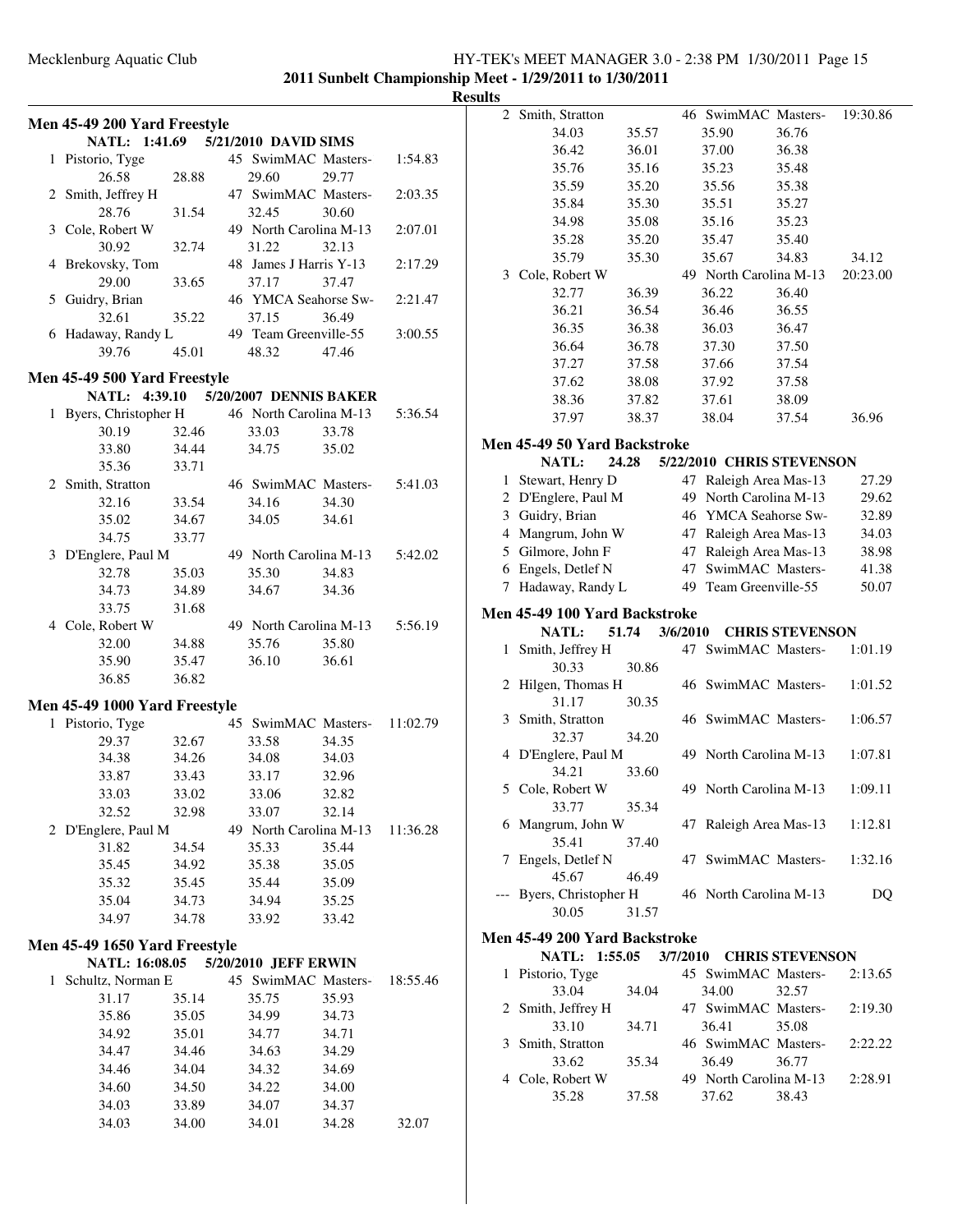|              | (Men 45-49 200 Yard Backstroke)               |       |          |                               |       |                |
|--------------|-----------------------------------------------|-------|----------|-------------------------------|-------|----------------|
|              | 5 Mangrum, John W                             |       |          | 47 Raleigh Area Mas-13        |       | 2:36.92        |
|              | 36.32                                         | 38.78 |          | 40.12                         | 41.70 |                |
|              | Men 45-49 50 Yard Breaststroke                |       |          |                               |       |                |
|              | <b>NATL:</b>                                  | 26.58 |          | <b>12/20/2008 WALLY DICKS</b> |       |                |
| 1            | Stewart, Henry D                              |       |          | 47 Raleigh Area Mas-13        |       | 31.46          |
|              | 2 Hilgen, Thomas H                            |       | 46       | SwimMAC Masters-              |       | 31.61          |
|              | 3 Smith, Jeffrey H                            |       | 47       | SwimMAC Masters-              |       | 32.18          |
|              | 4 D'Englere, Paul M                           |       |          | 49 North Carolina M-13        |       | 34.37          |
|              | 5 Ayers, John C                               |       | 47       | <b>Bristol Family Y-15</b>    |       | 35.54          |
|              | 6 Gilmore, John F                             |       | 47       | Raleigh Area Mas-13           |       | 37.00          |
|              | 7 Brekovsky, Tom                              |       | 48       | James J Harris Y-13           |       | 37.81          |
|              | 8 Mangrum, John W                             |       | 47       | Raleigh Area Mas-13           |       | 38.94          |
|              | 9 Engels, Detlef N                            |       | 47       | SwimMAC Masters-              |       | 41.60          |
|              |                                               |       |          |                               |       |                |
|              | Men 45-49 100 Yard Breaststroke               |       |          |                               |       |                |
|              | <b>NATL:</b>                                  | 57.87 |          | 4/19/2009 CHRIS WEISSMAN      |       |                |
| 1            | D'Englere, Paul M                             |       |          | 49 North Carolina M-13        |       | 1:14.25        |
|              | 34.58                                         | 39.67 |          |                               |       |                |
|              | 2 Ayers, John C                               |       | 47       | <b>Bristol Family Y-15</b>    |       | 1:19.92        |
|              | 38.17                                         | 41.75 |          |                               |       |                |
| 3            | Gilmore, John F                               |       | 47       | Raleigh Area Mas-13           |       | 1:22.22        |
|              | 39.48                                         | 42.74 |          |                               |       |                |
|              | 4 Engels, Detlef N                            |       |          | 47 SwimMAC Masters-           |       | 1:30.53        |
|              | 42.49                                         | 48.04 |          |                               |       |                |
|              | Men 45-49 200 Yard Breaststroke               |       |          |                               |       |                |
|              | NATL: 2:08.33                                 |       |          | 5/10/2009 DAVID GUTHRIE       |       |                |
| 1            | Pistorio, Tyge                                |       |          | 45 SwimMAC Masters-           |       | 2:35.41        |
|              | 36.60                                         | 40.93 |          | 40.27                         | 37.61 |                |
|              | 2 Schultz, Norman E                           |       |          | 45 SwimMAC Masters-           |       | 2:36.57        |
|              | 36.52                                         | 39.63 |          | 40.23                         | 40.19 |                |
|              | 3 Gilmore, John F                             |       |          | 47 Raleigh Area Mas-13        |       | 3:01.87        |
|              | 41.06                                         | 44.56 |          | 48.17                         | 48.08 |                |
|              |                                               |       |          |                               |       |                |
|              | Men 45-49 50 Yard Butterfly                   |       |          |                               |       |                |
|              | <b>NATL:</b>                                  | 22.67 | 5/4/2008 | <b>PAUL SMITH</b>             |       |                |
|              | 1 Stewart, Henry D                            |       |          | 47 Raleigh Area Mas-13        |       | 25.62<br>27.97 |
|              | 2 Hilgen, Thomas H                            |       |          | 46 SwimMAC Masters-           |       |                |
|              | 3 Darmody, Kevin P                            |       |          | 49 SwimMAC Masters-           |       | 28.84          |
|              | 4 D'Englere, Paul M                           |       |          | 49 North Carolina M-13        |       | 28.91          |
|              | 5 Cole, Robert W                              |       |          | 49 North Carolina M-13        |       | 29.34          |
|              | 6 Mangrum, John W                             |       |          | 47 Raleigh Area Mas-13        |       | 31.66          |
|              | 7 Engels, Detlef N                            |       |          | 47 SwimMAC Masters-           |       | 41.05          |
|              | Men 45-49 100 Yard Butterfly                  |       |          |                               |       |                |
|              | <b>NATL:</b>                                  | 50.90 |          | 5/21/2010 DAVID SIMS          |       |                |
| $\mathbf{1}$ | Schultz, Norman E                             |       |          | 45 SwimMAC Masters-           |       | 59.64          |
|              | 28.09                                         | 31.55 |          |                               |       |                |
|              | 2 Smith, Jeffrey H                            |       |          | 47 SwimMAC Masters-           |       | 1:00.77        |
|              | 28.29                                         | 32.48 |          |                               |       |                |
|              | 3 Mangrum, John W                             |       |          | 47 Raleigh Area Mas-13        |       | 1:12.15        |
|              | 33.16                                         | 38.99 |          |                               |       |                |
|              |                                               |       |          |                               |       |                |
|              | Men 45-49 200 Yard Butterfly<br>NATL: 1:50.73 |       |          | 12/6/2008 DENNIS BAKER        |       |                |
| 1            | Pistorio, Tyge                                |       |          | 45 SwimMAC Masters-           |       | 2:13.74        |
|              | 30.69                                         | 33.37 |          | 34.69                         | 34.99 |                |
|              |                                               |       |          |                               |       |                |

| <b>Results</b> |   |                                                |       |    |                                |       |         |
|----------------|---|------------------------------------------------|-------|----|--------------------------------|-------|---------|
|                |   | 2 Schultz, Norman E 45 SwimMAC Masters-2:32.07 |       |    |                                |       |         |
|                |   | 33.37                                          | 38.22 |    | 39.91                          | 40.57 |         |
|                |   | <b>Men 45-49 100 Yard IM</b>                   |       |    |                                |       |         |
|                |   | NATL:                                          |       |    | 52.14 5/23/2010 RICHARD HUGHEY |       |         |
|                |   | 1 Stewart, Henry D                             |       |    | 47 Raleigh Area Mas-13         |       | 1:01.55 |
|                |   | 27.30                                          | 34.25 |    |                                |       |         |
|                |   | 2 Smith, Stratton                              |       |    | 46 SwimMAC Masters-            |       | 1:04.71 |
|                |   | 29.59                                          | 35.12 |    |                                |       |         |
|                |   | 3 D'Englere, Paul M                            |       |    | 49 North Carolina M-13         |       | 1:06.71 |
|                |   | 31.02                                          | 35.69 |    |                                |       |         |
|                |   | 4 Brekovsky, Tom                               |       |    | 48 James J Harris Y-13         |       | 1:08.83 |
|                |   | 30.70                                          | 38.13 |    |                                |       |         |
|                |   | 5 Gilmore, John F                              |       |    | 47 Raleigh Area Mas-13         |       | 1:17.44 |
|                |   | 36.91                                          | 40.53 |    |                                |       |         |
|                |   | 6 Engels, Detlef N                             |       |    | 47 SwimMAC Masters-            |       | 1:25.13 |
|                |   | 40.11                                          | 45.02 |    |                                |       |         |
|                |   | <b>Men 45-49 200 Yard IM</b>                   |       |    |                                |       |         |
|                |   | NATL: 1:58.20                                  |       |    | 5/22/2010 ANDERS RASMUSSEN     |       |         |
|                |   | 1 Pistorio, Tyge                               |       |    | 45 SwimMAC Masters-            |       | 2:10.23 |
|                |   | 27.92                                          | 33.68 |    | 38.56                          | 30.07 |         |
|                |   | 2 Schultz, Norman E                            |       |    | 45 SwimMAC Masters-            |       | 2:12.37 |
|                |   | 28.26                                          | 34.04 |    | 38.85                          | 31.22 |         |
|                |   | 3 Smith, Jeffrey H                             |       |    | 47 SwimMAC Masters-            |       | 2:17.48 |
|                |   | 27.96                                          | 35.61 |    | 40.06                          | 33.85 |         |
|                |   | 4 Smith, Stratton                              |       |    | 46 SwimMAC Masters-            |       | 2:24.39 |
|                |   | 30.82                                          | 36.50 |    | 43.62                          | 33.45 |         |
|                |   | 5 Mangrum, John W                              |       |    | 47 Raleigh Area Mas-13         |       | 2:36.82 |
|                |   | 33.68                                          | 40.69 |    | 45.81                          | 36.64 |         |
|                |   | <b>Men 45-49 400 Yard IM</b>                   |       |    |                                |       |         |
|                |   | NATL: 4:14.17 5/21/2010 DENNIS BAKER           |       |    |                                |       |         |
|                |   | 1 Schultz, Norman E 45 SwimMAC Masters-        |       |    |                                |       | 4:49.26 |
|                |   | 31.47                                          | 35.64 |    | 37.93                          | 36.39 |         |
|                |   | 41.54                                          |       |    | 41.61 33.48                    | 31.20 |         |
|                |   | Men 50-54 50 Yard Freestyle                    |       |    |                                |       |         |
|                |   | <b>NATL:</b>                                   |       |    | 21.38 5/10/2009 AMBROSE GAINES |       |         |
|                |   | 1 Klein, Jonathan E                            |       |    | 53 Duke Aquatics-13            |       | 24.04   |
|                |   | 2 Adams, Robert D 50 North Carolina M-13 31.52 |       |    |                                |       |         |
|                |   | 3 White, Jay K                                 |       |    | 50 SwimMAC Masters-            |       | 32.10   |
|                |   | 4 Caveness, Michael                            |       |    | 54 Cape Fear Aquati-13         |       | 32.56   |
|                |   | 5 Acheson, Scott A                             |       |    | 52 James J Harris Y-13         |       | 33.57   |
|                |   | Men 50-54 100 Yard Freestyle                   |       |    |                                |       |         |
|                |   | NATL:                                          | 46.59 |    | 5/10/2009 AMBROSE GAINES       |       |         |
|                |   | 1 Klein, Jonathan E                            |       |    | 53 Duke Aquatics-13            |       | 53.77   |
|                |   | 25.96                                          | 27.81 |    |                                |       |         |
|                |   | 2 Phillips, John M                             |       |    | 52 Charlotte SwimMa-1.         |       | 56.52   |
|                |   | 27.43                                          | 29.09 |    |                                |       |         |
|                |   | 3 Caveness, Michael                            |       |    | 54 Cape Fear Aquati-13         |       | 1:12.71 |
|                |   | 35.84                                          | 36.87 |    |                                |       |         |
|                |   | 4 Creighton, Mel L                             |       | 51 | Grand Strand Mas-55            |       | 1:15.53 |
|                |   | 36.46                                          | 39.07 |    |                                |       |         |
|                | 5 | Acheson, Scott A                               |       |    | 52 James J Harris Y-13         |       | 1:16.36 |
|                |   | 37.35                                          | 39.01 |    |                                |       |         |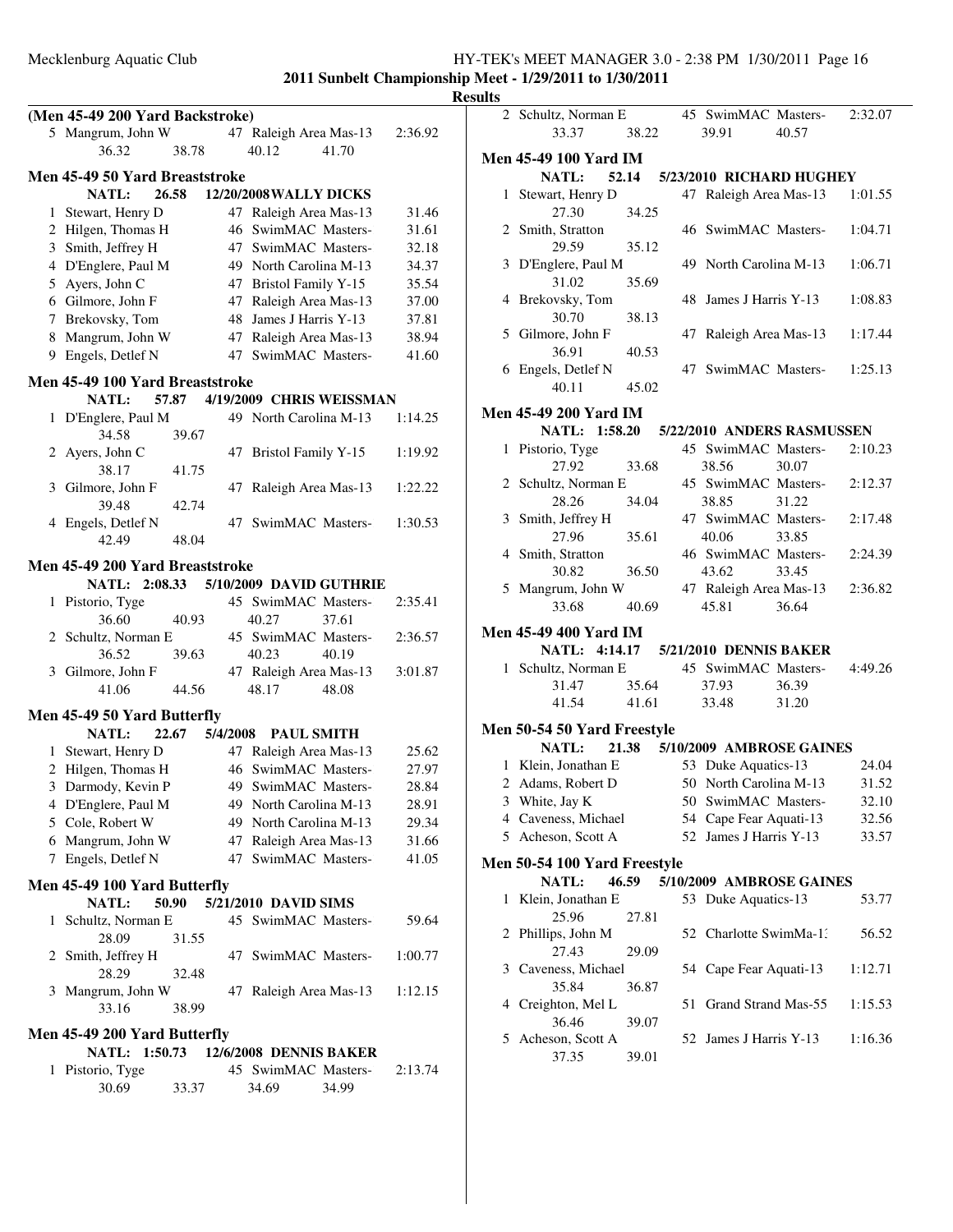|   | Men 50-54 200 Yard Freestyle          |       |         |                                      |          |
|---|---------------------------------------|-------|---------|--------------------------------------|----------|
|   | NATL: 1:43.76                         |       |         | 5/10/2009 AMBROSE GAINES             |          |
| 1 | Klein, Jonathan E                     |       |         | 53 Duke Aquatics-13                  | 2:01.86  |
|   | 27.90                                 | 31.55 | 31.42   | 30.99                                |          |
|   | 2 Adams, Robert D                     |       |         | 50 North Carolina M-13               | 2:42.34  |
|   | 37.37                                 | 40.45 | 42.89   | 41.63                                |          |
|   | 3 Acheson, Scott A                    |       |         | 52 James J Harris Y-13               | 2:45.75  |
|   | 37.62                                 | 41.39 | 42.34   | 44.40                                |          |
|   | Men 50-54 500 Yard Freestyle          |       |         |                                      |          |
|   |                                       |       |         | NATL: 4:47.57 5/20/2001 JIM MCCONICA |          |
| 1 |                                       |       |         | 54 Charlotte SwimMa-1.               |          |
|   | Lee, Doug                             |       |         |                                      | 6:10.96  |
|   | 33.82                                 | 36.92 | 37.13   | 37.53                                |          |
|   | 37.46                                 | 37.45 | 37.49   | 37.69                                |          |
|   | 38.18                                 | 37.29 |         |                                      |          |
|   | 2 Creighton, Mel L                    |       |         | 51 Grand Strand Mas-55               | 7:55.28  |
|   | 42.62                                 | 47.38 | 49.21   | 51.64                                |          |
|   | 1:39.66                               | 48.27 | 49.30   | 47.55                                |          |
|   | 39.65                                 |       |         |                                      |          |
|   | Men 50-54 1000 Yard Freestyle         |       |         |                                      |          |
|   | NATL: 9:57.78                         |       |         | 5/17/2002 JIM MCCONICA               |          |
| 1 | Doyle, Mark                           |       |         | 51 Twin Rivers YMCA-1                | 12:07.13 |
|   | 33.00                                 |       |         |                                      |          |
|   |                                       | 35.73 | 37.47   | 37.52                                |          |
|   | 37.12                                 | 36.67 | 36.65   | 36.58                                |          |
|   | 36.60                                 | 36.88 | 36.45   | 36.63                                |          |
|   | 36.80                                 | 36.79 | 36.52   | 36.60                                |          |
|   | 36.61                                 | 36.74 | 1:09.77 |                                      |          |
|   | 2 Adams, Robert D                     |       |         | 50 North Carolina M-13               | 14:39.48 |
|   | 39.90                                 | 43.57 | 43.40   | 43.71                                |          |
|   | 44.48                                 | 44.27 | 45.87   | 44.45                                |          |
|   | 45.99                                 | 46.50 | 45.37   | 45.47                                |          |
|   | 43.59                                 | 43.40 | 43.40   | 44.28                                |          |
|   | 43.33                                 | 45.13 | 43.84   | 39.53                                |          |
|   |                                       |       |         |                                      |          |
|   | Men 50-54 1650 Yard Freestyle         |       |         |                                      |          |
| 1 | Acheson, Scott A                      |       |         | 52 James J Harris Y-13               | 24:51.62 |
|   | 42.66                                 | 41.87 | 44.41   | 45.01                                |          |
|   | 45.03                                 | 45.44 | 45.54   | 46.48                                |          |
|   | 45.78                                 | 47.40 | 47.57   | 47.49                                |          |
|   | 45.71                                 | 46.62 | 44.82   | 46.16                                |          |
|   | 46.47                                 | 46.62 | 46.50   | 46.50                                |          |
|   | 45.99                                 | 47.55 | 45.54   | 46.72                                |          |
|   | 47.28                                 | 45.56 | 45.44   | 45.34                                |          |
|   | 46.52                                 | 45.58 | 44.66   | 43.68                                | 27.68    |
|   | 2 Creighton, Mel L                    |       |         | 51 Grand Strand Mas-55               | 30:03.72 |
|   |                                       | 51.41 |         |                                      |          |
|   | 50.92                                 | 51.73 |         |                                      |          |
|   |                                       |       |         | 2:36.21                              |          |
|   | 3:19.84                               |       |         |                                      |          |
|   |                                       |       |         |                                      |          |
|   | Men 50-54 50 Yard Backstroke<br>NATL: | 25.52 |         | 5/22/2010 RICHARD KAMMERER           |          |
| 1 | Klein, Jonathan E                     |       |         | 53 Duke Aquatics-13                  | 27.85    |
| 2 | Dyer, Andy                            |       | 52 UNAT |                                      | 30.48    |
|   |                                       |       |         |                                      |          |
|   |                                       |       |         |                                      |          |
|   |                                       |       |         |                                      |          |

|   | 3 Doyle, Mark                         |       | 51 | Twin Rivers YMCA-                     | 31.01   |
|---|---------------------------------------|-------|----|---------------------------------------|---------|
|   | 4 Lee, Doug                           |       |    | 54 Charlotte SwimMa-1:                | 34.43   |
|   | 5 White, Jay K                        |       |    | 50 SwimMAC Masters-                   | 36.50   |
|   | 6 Stone, Keith C                      |       |    | 51 Bowker Aquatic C-13                | 39.43   |
|   |                                       |       |    |                                       |         |
|   | Men 50-54 100 Yard Backstroke         |       |    |                                       |         |
|   | <b>NATL:</b>                          | 55.80 |    | 5/23/2010 RICHARD KAMMERER            |         |
| 1 | Klein, Jonathan E                     |       |    | 53 Duke Aquatics-13                   | 59.00   |
|   | 28.34                                 | 30.66 |    |                                       |         |
|   | 2 Doyle, Mark                         |       | 51 | Twin Rivers YMCA-                     | 1:05.52 |
|   | 32.06                                 | 33.46 |    |                                       |         |
|   | 3 Stone, Keith C                      |       | 51 | Bowker Aquatic C-13                   | 1:25.98 |
|   | 42.28                                 | 43.70 |    |                                       |         |
|   | Men 50-54 200 Yard Backstroke         |       |    |                                       |         |
|   |                                       |       |    | NATL: 2:01.39 4/11/2010 LINCOLN DJANG |         |
| 1 | Klein, Jonathan E                     |       |    | 53 Duke Aquatics-13                   | 2:13.13 |
|   | 30.29                                 | 33.88 |    | 34.78<br>34.18                        |         |
|   | 2 Doyle, Mark                         |       |    | 51 Twin Rivers YMCA-                  | 2:23.09 |
|   | 35.21                                 | 36.71 |    | 36.44<br>34.73                        |         |
|   | 3 Adams, Robert D                     |       |    | 50 North Carolina M-13                | 3:09.14 |
|   | 46.08                                 | 47.11 |    | 49.82<br>46.13                        |         |
|   |                                       |       |    |                                       |         |
|   | <b>Men 50-54 50 Yard Breaststroke</b> |       |    |                                       |         |
|   | NATL:                                 | 26.98 |    | 5/21/2010 HOLDEN BANK                 |         |
|   | 1 Dyer, Andy                          |       |    | 52 UNAT                               | 31.05   |
|   | 2 Hearn, John W                       |       |    | 52 UNAT                               | 36.05   |
|   | 3 Caveness, Michael                   |       |    | 54 Cape Fear Aquati-13                | 44.22   |
|   | Men 50-54 100 Yard Breaststroke       |       |    |                                       |         |
|   | <b>NATL:</b>                          | 59.94 |    | 5/22/2010 JON BLANK                   |         |
|   | 1 Dyer, Andy                          |       |    | 52 UNAT                               | 1:06.92 |
|   | 31.41                                 | 35.51 |    |                                       |         |
|   | 2 Lee, Doug                           |       |    | 54 Charlotte SwimMa-1.                | 1:16.19 |
|   | 36.79                                 | 39.40 |    |                                       |         |
|   |                                       |       |    |                                       |         |
|   | Men 50-54 50 Yard Butterfly           |       |    |                                       |         |
|   | <b>NATL:</b>                          | 23.19 |    | 4/25/2004 TRIP HEDRICK                |         |
|   | 1 Klein, Jonathan E                   |       |    | 53 Duke Aquatics-13                   | 26.08   |
|   | 2 Phillips, John M                    |       |    | 52 Charlotte SwimMa-1:                | 26.34   |
|   | 3 Dyer, Andy                          |       |    | 52 UNAT                               | 27.33   |
|   | 4 Stone, Keith C                      |       |    | 51 Bowker Aquatic C-13                | 34.33   |
|   | 5 Creighton, Mel L                    |       |    | 51 Grand Strand Mas-55                | 37.82   |
|   | Men 50-54 100 Yard Butterfly          |       |    |                                       |         |
|   |                                       |       |    |                                       |         |
|   |                                       |       |    |                                       |         |
|   | NATL:                                 | 51.93 |    | 4/13/2008 PAUL CARTER                 |         |
| 1 | Phillips, John M                      |       |    | 52 Charlotte SwimMa-1:                | 1:00.47 |
|   | 28.52                                 | 31.95 |    |                                       |         |
|   | 2 Acheson, Scott A                    |       |    | 52 James J Harris Y-13                | 1:33.85 |
|   | 44.04                                 | 49.81 |    |                                       |         |
|   | <b>Men 50-54 100 Yard IM</b>          |       |    |                                       |         |
|   | NATL:                                 | 55.42 |    | 5/10/2009 JACK GROSELLE               |         |
| 1 | Dyer, Andy                            |       |    | 52 UNAT                               | 1:01.71 |
|   | 29.19                                 | 32.52 |    |                                       |         |
|   | 2 Doyle, Mark                         |       | 51 | Twin Rivers YMCA-                     | 1:07.76 |
|   | 31.30                                 | 36.46 |    |                                       |         |
| 3 | Lee, Doug                             |       |    | 54 Charlotte SwimMa-1.                | 1:09.08 |
|   | 32.90                                 | 36.18 |    |                                       |         |
| 4 | Stone, Keith C                        |       |    | 51 Bowker Aquatic C-13                | 1:21.68 |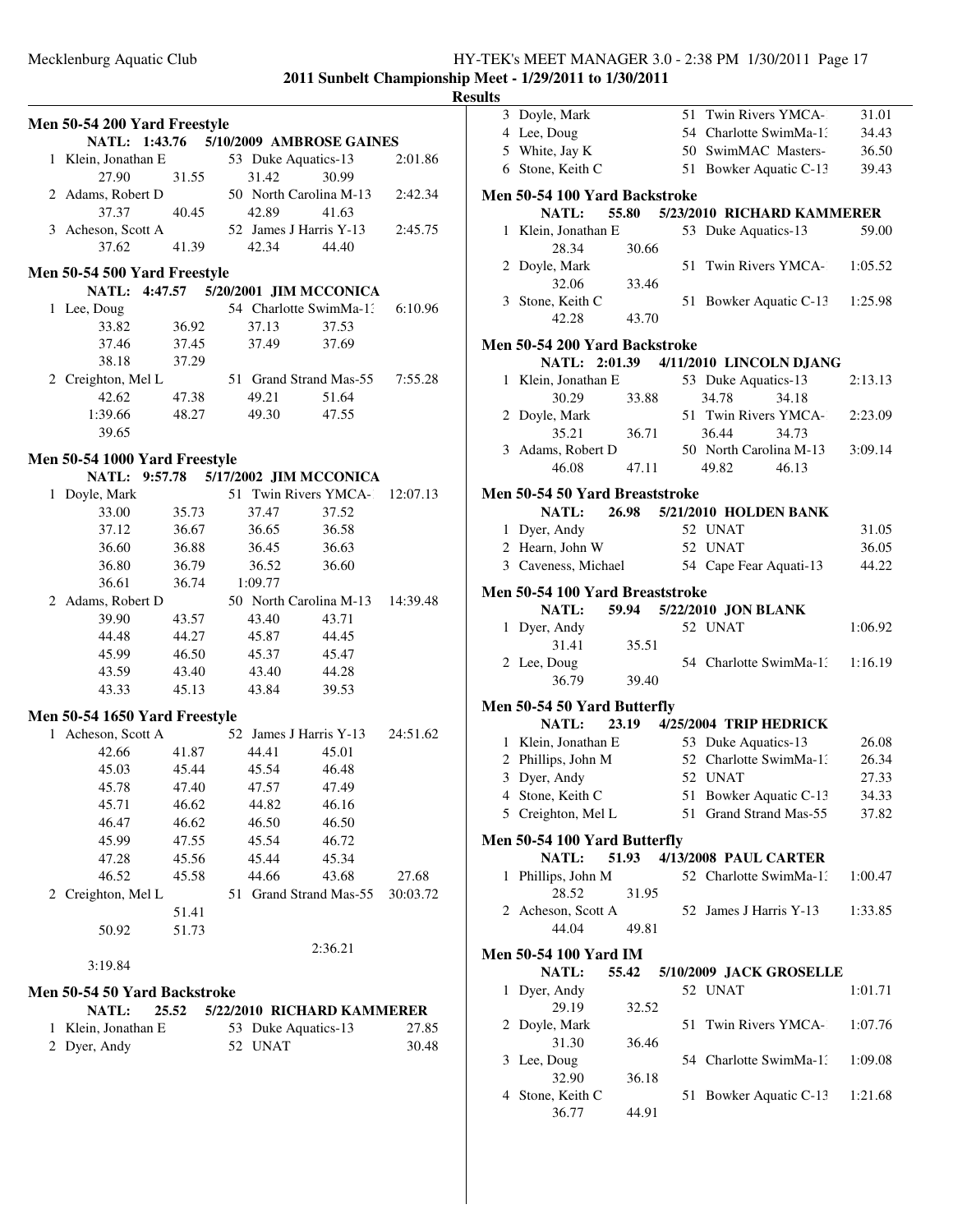### Mecklenburg Aquatic Club HY-TEK's MEET MANAGER 3.0 - 2:38 PM 1/30/2011 Page 18 **2011 Sunbelt Championship Meet - 1/29/2011 to 1/30/2011**

**Results**

|              | (Men 50-54 100 Yard IM)                                              |         |                                   |       |         |
|--------------|----------------------------------------------------------------------|---------|-----------------------------------|-------|---------|
|              | 5 White, Jay K                                                       |         | 50 SwimMAC Masters-               |       | 1:23.37 |
|              | 37.94                                                                | 45.43   |                                   |       |         |
|              | 6 Adams, Robert D                                                    |         | 50 North Carolina M-13            |       | 1:26.23 |
|              | 40.28                                                                | 45.95   |                                   |       |         |
|              |                                                                      |         |                                   |       |         |
|              | <b>Men 50-54 200 Yard IM</b><br>NATL: 2:00.82 5/10/2009 KEN SHILLING |         |                                   |       |         |
|              |                                                                      |         | 51 Twin Rivers YMCA-              |       | 2:31.07 |
|              | 1 Doyle, Mark<br>31.82                                               | 37.78   | 48.60                             | 32.87 |         |
|              | 2 Lee, Doug                                                          |         | 54 Charlotte SwimMa-1:            |       | 2:31.65 |
|              | 31.69                                                                | 41.14   | 43.15                             | 35.67 |         |
|              |                                                                      |         |                                   |       |         |
|              | Men 55-59 50 Yard Freestyle                                          |         |                                   |       |         |
|              | <b>NATL:</b>                                                         | 21.82   | 4/30/2000 RICHARD ABRAHAMS        |       |         |
|              | 1 Trevisan, Paul T                                                   |         | 59 Colonials 1776-8               |       | 23.40   |
|              | 2 Long, Douglas D                                                    |         | 57 Greenville Splas-55            |       | 26.38   |
|              | 3 Bober, Richard S                                                   |         | 59 Greensboro Commu-1             |       | 27.24   |
|              | 4 Gosha, Joseph D                                                    |         | 57 North Carolina M-13            |       | 28.57   |
|              | 5 Miller, Jamie A                                                    |         | 56 Triad Masters Sw-13            |       | 40.81   |
|              | 6 Wright, Bernard                                                    |         | 58 North Carolina M-13            |       | 42.09   |
|              | Men 55-59 100 Yard Freestyle                                         |         |                                   |       |         |
|              | <b>NATL:</b>                                                         |         | 48.37  4/30/2000 RICHARD ABRAHAMS |       |         |
| $\mathbf{1}$ | Trevisan, Paul T                                                     |         | 59 Colonials 1776-8               |       | 52.48   |
|              | 25.05                                                                | 27.43   |                                   |       |         |
|              | 2 Gilchrist, Donald B                                                |         | 56 Greensboro Commu-1             |       | 56.48   |
|              | 27.40                                                                | 29.08   |                                   |       |         |
|              | 3 Schmitz, Robert L                                                  |         | 58 Duke Aquatics-13               |       | 59.99   |
|              | 28.58                                                                | 31.41   |                                   |       |         |
|              | 4 Bober, Richard S                                                   |         | 59 Greensboro Commu-1             |       | 1:01.90 |
|              | 30.04                                                                | 31.86   |                                   |       |         |
|              | 5 Gosha, Joseph D                                                    |         | 57 North Carolina M-13            |       | 1:03.29 |
|              | 29.95                                                                | 33.34   |                                   |       |         |
|              | 6 Seifart, Curt                                                      |         | 59 Charlotte SwimMa-1:            |       | 1:12.66 |
|              | 35.10                                                                | 37.56   |                                   |       |         |
|              | 7 Miller, Jamie A                                                    |         | 56 Triad Masters Sw-13            |       | 1:34.39 |
|              | 45.73                                                                | 48.66   |                                   |       |         |
|              | Men 55-59 200 Yard Freestyle                                         |         |                                   |       |         |
|              | NATL: 1:48.79 4/10/2010 MICHAEL MANN                                 |         |                                   |       |         |
| 1            | Gilchrist, Donald B                                                  |         | 56 Greensboro Commu-1             |       | 2:04.49 |
|              | 28.42                                                                | 31.32   | 32.36                             | 32.39 |         |
|              | Wright, Bernard                                                      |         | 58 North Carolina M-13            |       | DQ      |
|              | 53.09                                                                | 1:12.08 | 1:21.33                           |       |         |
|              |                                                                      |         |                                   |       |         |
|              | Men 55-59 500 Yard Freestyle                                         |         |                                   |       |         |
|              | NATL: 4:56.82                                                        |         | 4/11/2010 MICHAEL MANN            |       |         |
|              | 1 Long, Douglas D                                                    |         | 57 Greenville Splas-55            |       | 6:11.10 |
|              | 31.91                                                                | 35.15   | 36.66                             | 37.53 |         |
|              | 37.85                                                                | 38.51   | 38.57                             | 39.23 |         |
|              | 38.76                                                                | 36.93   |                                   |       |         |
|              | 2 Bober, Richard S                                                   |         | 59 Greensboro Commu-1             |       | 6:42.91 |
|              | 34.35                                                                | 38.65   | 41.33                             | 42.06 |         |
|              | 41.94                                                                | 41.55   | 41.26                             | 40.55 |         |
|              | 41.84                                                                | 39.38   |                                   |       |         |
|              |                                                                      |         |                                   |       |         |
|              |                                                                      |         |                                   |       |         |

| யக           |                                      |         |    |         |                                       |          |
|--------------|--------------------------------------|---------|----|---------|---------------------------------------|----------|
| 3            | Gosha, Joseph D                      |         |    |         | 57 North Carolina M-13                | 6:54.81  |
|              | 37.35                                | 40.10   |    | 41.14   | 41.97                                 |          |
|              | 42.25                                | 42.78   |    | 42.87   | 42.56                                 |          |
|              | 42.96                                | 40.83   |    |         |                                       |          |
|              | 4 Seifart, Curt                      |         |    |         | 59 Charlotte SwimMa-1:                | 7:18.68  |
|              | 36.35                                | 43.16   |    | 45.47   | 45.36                                 |          |
|              | 45.72                                | 45.15   |    | 45.24   | 45.23                                 |          |
|              | 45.05                                | 41.95   |    |         |                                       |          |
|              | 5 Miller, Jamie A                    |         |    |         | 56 Triad Masters Sw-13                | 9:53.22  |
|              | 53.72                                | 1:00.48 |    | 1:00.78 |                                       |          |
|              |                                      | 1:00.52 |    | 1:02.10 | 1:58.42                               |          |
|              | 54.18                                |         |    |         |                                       |          |
|              |                                      |         |    |         |                                       |          |
|              | Men 55-59 1000 Yard Freestyle        |         |    |         |                                       |          |
|              |                                      |         |    |         | NATL: 10:07.36 5/14/2006 JIM MCCONICA |          |
| $\mathbf{1}$ | Miller, Jamie A                      |         |    |         | 56 Triad Masters Sw-13                | 22:11.92 |
|              | 54.61                                | 59.75   |    | 2:04.71 | 1:03.63                               |          |
|              | 1:03.52                              | 1:02.53 |    | 1:03.62 | 1:03.25                               |          |
|              | 1:01.32                              | 2:05.67 |    | 1:02.85 | 1:05.32                               |          |
|              | 1:02.64                              | 1:00.03 |    | 2:01.37 | 1:00.48                               |          |
|              | 54.17                                | 48.47   |    | 53.98   |                                       |          |
|              | 2 Wright, Bernard                    |         |    |         | 58 North Carolina M-13                | 29:13.25 |
|              | 53.75                                | 1:10.92 |    | 1:21.01 | 1:24.90                               |          |
|              | 1:26.69                              | 1:28.92 |    | 1:30.41 | 1:26.86                               |          |
|              | 1:35.37                              | 1:35.54 |    | 1:32.73 | 1:29.90                               |          |
|              | 1:30.28                              | 1:33.20 |    | 1:29.96 | 1:38.51                               |          |
|              | 1:30.71                              | 1:34.73 |    | 1:37.65 | 1:21.21                               |          |
|              |                                      |         |    |         |                                       |          |
|              | <b>Men 55-59 1650 Yard Freestyle</b> |         |    |         |                                       |          |
| $\mathbf{1}$ | Seifart, Curt                        |         |    |         | 59 Charlotte SwimMa-1:                | 25:05.91 |
|              | 38.38                                | 43.10   |    | 44.55   | 45.16                                 |          |
|              | 45.40                                | 45.66   |    | 46.01   | 45.88                                 |          |
|              | 45.57                                | 46.24   |    | 45.87   | 46.14                                 |          |
|              | 45.67                                | 45.73   |    | 46.03   | 46.36                                 |          |
|              | 45.78                                | 46.00   |    | 45.81   | 45.26                                 |          |
|              | 45.42                                | 46.27   |    | 46.15   | 46.24                                 |          |
|              | 46.16                                | 46.25   |    | 46.17   | 46.84                                 |          |
|              | 45.90                                | 46.53   |    | 45.91   | 45.92                                 | 47.55    |
| 2            | Clem, Mike                           |         |    |         | 56 SwimMAC Masters-                   | 28:03.79 |
|              | 42.04                                | 47.19   |    | 49.69   | 49.85                                 |          |
|              | 48.87                                | 49.50   |    | 50.36   | 50.41                                 |          |
|              | 49.90                                | 50.68   |    | 50.81   | 50.92                                 |          |
|              | 51.99                                | 50.43   |    | 50.97   | 51.17                                 |          |
|              | 51.54                                | 51.69   |    | 52.60   | 51.62                                 |          |
|              |                                      |         |    |         |                                       |          |
|              | 51.73                                | 52.09   |    | 51.17   | 51.16                                 |          |
|              | 51.36                                | 52.26   |    | 51.44   | 50.76                                 |          |
|              | 52.36                                | 52.04   |    | 53.35   | 58.44                                 | 53.40    |
|              | Men 55-59 50 Yard Backstroke         |         |    |         |                                       |          |
|              | <b>NATL:</b>                         | 26.42   |    |         | 5/22/2010 PHILLIP DJANG               |          |
| $*1$         | Bober, Richard S                     |         |    |         | 59 Greensboro Commu-1                 | 31.17    |
| *1           | Long, Douglas D                      |         | 57 |         | Greenville Splas-55                   | 31.17    |
| 3            | Schmitz, Robert L                    |         | 58 |         | Duke Aquatics-13                      | 31.68    |
|              | 4 Gilchrist, Donald B                |         |    |         | 56 Greensboro Commu-1                 | 32.17    |
|              | 5 Gosha, Joseph D                    |         | 57 |         | North Carolina M-13                   | 35.79    |
|              |                                      |         |    |         |                                       |          |
|              | <b>Men 55-59 100 Yard Backstroke</b> |         |    |         |                                       |          |
|              | <b>NATL:</b>                         | 57.34   |    |         | 4/19/2009 GEOFF MYKLEBY               |          |

1 Long, Douglas D 57 Greenville Splas-55 1:08.72

33.33 35.39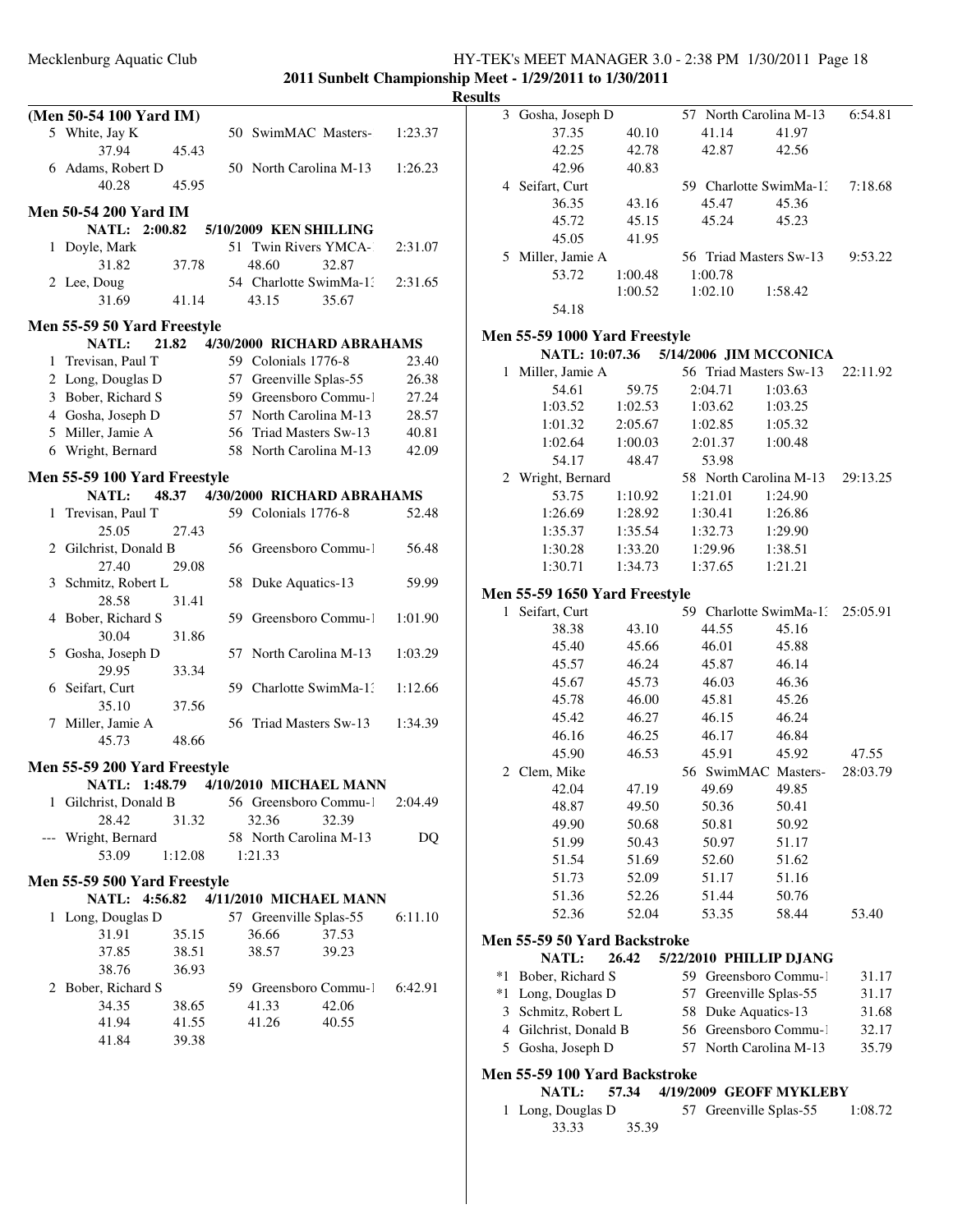|              |                                 |       |          |                                             | R       |
|--------------|---------------------------------|-------|----------|---------------------------------------------|---------|
|              | (Men 55-59 100 Yard Backstroke) |       |          |                                             |         |
|              | 2 Bober, Richard S              |       |          | 59 Greensboro Commu-1                       | 1:09.94 |
|              | 34.00<br>3 Seifart, Curt        | 35.94 |          | 59 Charlotte SwimMa-1.                      | 1:26.83 |
|              | 42.87                           | 43.96 |          |                                             |         |
|              | Men 55-59 200 Yard Backstroke   |       |          |                                             |         |
|              |                                 |       |          | NATL: 2:05.90 5/21/2010 PHILIPP DJANG       |         |
|              | 1 Bober, Richard S              |       |          | 59 Greensboro Commu-1                       | 2:34.65 |
|              | 35.96                           | 38.31 |          | 41.28<br>39.10                              |         |
|              | Men 55-59 50 Yard Breaststroke  |       |          |                                             |         |
|              | NATL: 27.81 5/4/2008            |       |          | <b>TIMOTHY SHEAD</b>                        |         |
|              | 1 Vestal, Neal L                |       |          | 56 UNAT                                     | 32.16   |
|              | 2 Inglefield, Jody              |       |          | 56 YMCA Seahorse Sw-                        | 32.38   |
|              |                                 |       |          | 3 Gilchrist, Donald B 56 Greensboro Commu-1 | 33.04   |
|              | 4 Schmitz, Robert L             |       |          | 58 Duke Aquatics-13                         | 33.22   |
|              | 5 Miller, Jamie A               |       |          | 56 Triad Masters Sw-13                      | 49.04   |
|              | Men 55-59 100 Yard Breaststroke |       |          |                                             |         |
|              |                                 |       |          | NATL: 1:01.42 5/4/2008 TIMOTHY SHEAD        |         |
|              | 1 Vestal, Neal L                |       |          | 56 UNAT                                     | 1:10.55 |
|              | 32.72                           | 37.83 |          |                                             |         |
|              | 2 Stone, Jeff                   |       |          | 59 Team Greenville-55                       | 1:21.92 |
|              | 37.37                           | 44.55 |          |                                             |         |
|              | 3 Miller, Jamie A               |       |          | 56 Triad Masters Sw-13                      | 1:53.99 |
|              | 54.64                           | 59.35 |          |                                             |         |
|              | Men 55-59 200 Yard Breaststroke |       |          |                                             |         |
|              | NATL: 2:17.00 5/4/2008          |       |          | <b>TIMOTHY SHEAD</b>                        |         |
|              | 1 Gilchrist, Donald B           |       |          | 56 Greensboro Commu-1                       | 2:37.80 |
|              | 35.72                           | 39.96 |          | 40.81<br>41.31                              |         |
|              | 2 Vestal, Neal L                |       |          | 56 UNAT                                     | 2:45.33 |
|              | 35.21                           | 40.21 |          | 43.82<br>46.09                              |         |
|              | 3 Schmitz, Robert L             |       |          | 58 Duke Aquatics-13                         | 2:45.77 |
|              | 37.09                           | 41.55 |          | 43.33<br>43.80                              |         |
|              | 4 Inglefield, Jody              |       |          | 56 YMCA Seahorse Sw-                        | 2:49.42 |
|              | 37.12                           | 41.85 |          | 44.62<br>45.83                              |         |
|              | Men 55-59 50 Yard Butterfly     |       |          |                                             |         |
|              | NATL:                           |       |          | 24.16 3/25/2007 GREG SHAW                   |         |
|              | 1 Inglefield, Jody              |       |          | 56 YMCA Seahorse Sw-                        | 29.97   |
|              |                                 |       |          |                                             |         |
|              | Men 55-59 100 Yard Butterfly    |       |          |                                             |         |
|              | <b>NATL:</b>                    | 54.09 |          | 3/29/2009 GREG SHAW                         |         |
| $\mathbf{1}$ | Gilchrist, Donald B<br>29.37    | 33.95 |          | 56 Greensboro Commu-1                       | 1:03.32 |
|              |                                 |       |          |                                             |         |
|              | <b>Men 55-59 100 Yard IM</b>    |       |          |                                             |         |
|              | NATL:                           | 56.20 | 5/4/2008 | <b>TIMOTHY SHEAD</b>                        |         |
| 1            | Gilchrist, Donald B             |       |          | 56 Greensboro Commu-1                       | 1:05.45 |
|              | 30.44                           | 35.01 |          |                                             |         |
| 2            | Vestal, Neal L                  |       |          | 56 UNAT                                     | 1:05.62 |
|              | 30.71                           | 34.91 |          |                                             |         |
| 3            | Long, Douglas D                 |       | 57       | Greenville Splas-55                         | 1:08.18 |
|              | 31.28                           | 36.90 |          |                                             |         |
| 4            | Schmitz, Robert L               |       |          | 58 Duke Aquatics-13                         | 1:14.44 |
|              | 33.82                           | 40.62 |          |                                             |         |
| 5            | Gosha, Joseph D                 |       | 57       | North Carolina M-13                         | 1:17.17 |
|              | 36.41                           | 40.76 |          |                                             |         |

| <b>Results</b> |                               |       |    |       |                                        |          |
|----------------|-------------------------------|-------|----|-------|----------------------------------------|----------|
|                | 6 Stone, Jeff<br>41.64        | 42.62 |    |       | 59 Team Greenville-55 1:24.26          |          |
|                | <b>Men 55-59 200 Yard IM</b>  |       |    |       |                                        |          |
|                | NATL: 2:04.09                 |       |    |       | 5/4/2008 TIMOTHY SHEAD                 |          |
|                | 1 Gilchrist, Donald B         |       |    |       | 56 Greensboro Commu-1 2:21.43          |          |
|                | 29.90                         | 36.91 |    | 41.51 | 33.11                                  |          |
|                | 2 Long, Douglas D             |       |    |       | 57 Greenville Splas-55                 | 2:36.08  |
|                | 32.24                         | 38.98 |    | 47.76 | 37.10                                  |          |
|                | Men 60-64 50 Yard Freestyle   |       |    |       |                                        |          |
|                |                               |       |    |       | NATL: 22.30 5/22/2005 RICHARD ABRAHAMS |          |
|                | 1 Glass, Ernie                |       |    |       | 61 Charlotte SwimMa-1.                 | 26.87    |
|                | 2 Richelson, Andrew M         |       |    |       | 63 Triad Masters Sw-13                 | 29.66    |
|                | 3 Guignard, Allen S           |       |    |       | 61 Columbia Masters-55                 | 31.45    |
|                | 4 Bell, Gary E                |       |    |       | 64 Columbia Masters-55                 | 36.51    |
|                | Men 60-64 100 Yard Freestyle  |       |    |       |                                        |          |
|                | <b>NATL:</b>                  |       |    |       | 49.14 5/22/2005 RICHARD ABRAHAMS       |          |
|                | 1 Glass, Ernie                |       |    |       | 61 Charlotte SwimMa-1.                 | 1:00.12  |
|                | 28.70                         | 31.42 |    |       |                                        |          |
|                | 2 Anderson, Craig             |       |    |       | 61 Twin Rivers YMCA-                   | 1:04.83  |
|                | 30.61                         | 34.22 |    |       |                                        |          |
|                | 3 Guignard, Allen S           |       |    |       | 61 Columbia Masters-55                 | 1:12.21  |
|                | 34.43                         | 37.78 |    |       |                                        |          |
|                | 4 Bell, Gary E                |       |    |       | 64 Columbia Masters-55                 | 1:27.23  |
|                |                               |       |    |       |                                        |          |
|                | Men 60-64 200 Yard Freestyle  |       |    |       |                                        |          |
|                |                               |       |    |       | NATL: 1:54.14 3/29/2009 FRED SCHLICHER |          |
|                | 1 Glass, Ernie                |       |    |       | 61 Charlotte SwimMa-1, 2:15.27         |          |
|                | 31.15                         | 35.35 |    | 35.21 | 33.56                                  |          |
|                | 2 Bell, Gary E                |       |    |       | 64 Columbia Masters-55 3:22.36         |          |
|                | 42.86                         | 50.94 |    | 53.69 | 54.87                                  |          |
|                | Men 60-64 500 Yard Freestyle  |       |    |       |                                        |          |
|                |                               |       |    |       | NATL: 5:13.68 5/22/2010 JIM CLEMMONS   |          |
|                | 1 Glass, Ernie                |       |    |       | 61 Charlotte SwimMa-1.                 | 6:32.16  |
|                | 33.62                         | 38.78 |    | 40.22 | 40.86                                  |          |
|                | 41.70                         | 40.09 |    | 40.30 | 40.51                                  |          |
|                | 38.80                         | 37.28 |    |       |                                        |          |
|                | 2 Anderson, Craig             |       |    |       | 61 Twin Rivers YMCA- 6:38.13           |          |
|                | 34.32                         | 38.59 |    | 40.18 | 40.88                                  |          |
|                | 41.14                         | 41.02 |    | 41.55 | 41.18                                  |          |
|                | 40.58                         | 38.69 |    |       |                                        |          |
|                | Men 60-64 1000 Yard Freestyle |       |    |       |                                        |          |
|                | 1 Glass, Ernie                |       | 61 |       | Charlotte SwimMa-1.                    | 13:17.45 |
|                | 34.36                         | 39.13 |    | 40.30 | 41.09                                  |          |
|                | 40.83                         | 41.37 |    | 41.60 | 42.16                                  |          |
|                | 41.79                         | 41.18 |    | 39.65 | 40.59                                  |          |
|                | 40.52                         | 40.44 |    | 39.76 | 39.45                                  |          |
|                | 39.83                         | 39.60 |    | 38.03 | 35.77                                  |          |
|                | 2 Anderson, Craig             |       |    |       | 61 Twin Rivers YMCA-                   | 13:41.23 |
|                | 35.10                         | 39.36 |    | 40.28 | 40.85                                  |          |
|                | 42.41                         | 41.47 |    | 41.78 | 41.96                                  |          |
|                | 41.37                         | 42.11 |    | 42.01 | 41.92                                  |          |
|                | 42.01                         | 41.99 |    | 41.52 | 42.11                                  |          |
|                | 41.77                         | 41.26 |    | 40.75 | 39.20                                  |          |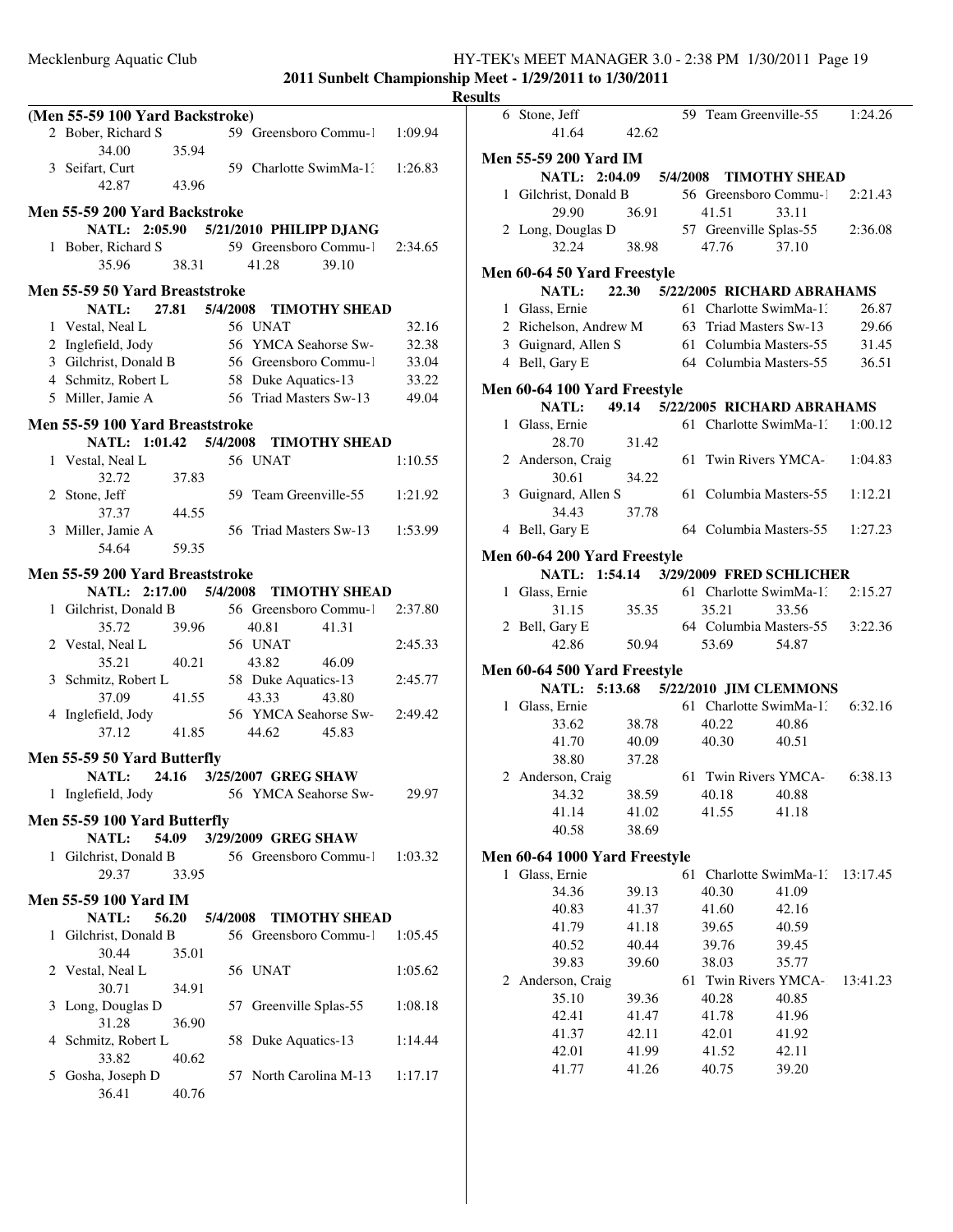|   | Men 60-64 1650 Yard Freestyle   |                |    |         |                                       |          |
|---|---------------------------------|----------------|----|---------|---------------------------------------|----------|
|   | 1 Scott, Robert M               |                |    |         | 64 YMCA Seahorse Sw-                  | 21:37.70 |
|   | 36.63                           | 39.12          |    | 39.60   | 39.95                                 |          |
|   | 40.22                           | 40.31          |    | 39.91   | 39.73                                 |          |
|   | 39.86                           | 39.76          |    | 39.89   | 40.01                                 |          |
|   | 39.93                           | 39.85          |    | 39.91   | 39.35                                 |          |
|   | 39.69                           | 39.66          |    | 39.35   | 39.34                                 |          |
|   | 39.48                           | 39.67          |    | 39.65   | 38.94                                 |          |
|   | 39.48                           | 39.30          |    | 39.21   | 38.96                                 |          |
|   | 38.99                           | 38.85          |    | 38.68   | 37.94                                 | 36.48    |
|   | Men 60-64 50 Yard Backstroke    |                |    |         |                                       |          |
|   | NATL: 26.82 5/4/2008            |                |    |         | <b>HUGH WILDER</b>                    |          |
|   | 1 Glass, Ernie                  |                |    |         | 61 Charlotte SwimMa-1:                | 34.39    |
|   | 2 Anderson, Craig               |                |    |         | 61 Twin Rivers YMCA-                  | 36.43    |
|   |                                 |                |    |         |                                       |          |
|   | Men 60-64 100 Yard Backstroke   |                |    |         |                                       |          |
|   | <b>NATL:</b>                    | 59.29 5/4/2008 |    |         | <b>HUGH WILDER</b>                    |          |
|   | 1 Scott, Robert M               |                |    |         | 64 YMCA Seahorse Sw-                  | 1:16.57  |
|   | 38.21                           | 38.36          |    |         |                                       |          |
|   | Men 60-64 50 Yard Breaststroke  |                |    |         |                                       |          |
|   | <b>NATL:</b>                    |                |    |         | 29.32 5/14/2006 ROBERT STRAND         |          |
| 1 | Mierzwa, Hank S                 |                |    |         | 60 Stonewall Master-12                | 33.96    |
|   | 2 Guignard, Allen S             |                |    |         | 61 Columbia Masters-55                | 40.00    |
|   | 3 Bell, Gary E                  |                |    |         | 64 Columbia Masters-55                | 51.11    |
|   |                                 |                |    |         |                                       |          |
|   | Men 60-64 100 Yard Breaststroke |                |    |         |                                       |          |
|   |                                 |                |    |         | NATL: 1:05.17 5/22/2010 ROBERT STRAND |          |
| 1 | Mierzwa, Hank S                 |                |    |         | 60 Stonewall Master-12                | 1:14.20  |
|   | 35.40                           | 38.80          |    |         |                                       |          |
|   | 2 Scott, Robert M               |                |    |         | 64 YMCA Seahorse Sw-                  | 1:20.86  |
|   | 38.71                           | 42.15          |    |         |                                       |          |
|   | 3 Anderson, Craig               |                | 61 |         | Twin Rivers YMCA-                     | 1:21.88  |
|   | 38.86                           | 43.02          |    |         |                                       |          |
|   | 4 Guignard, Allen S             |                | 61 |         | Columbia Masters-55                   | 1:30.10  |
|   | 43.09                           | 47.01          |    |         | 64 Columbia Masters-55                |          |
|   | 5 Bell, Gary E                  |                |    |         |                                       | 1:52.59  |
|   | 53.98                           | 58.61          |    |         |                                       |          |
|   | Men 60-64 200 Yard Breaststroke |                |    |         |                                       |          |
|   |                                 |                |    |         | NATL: 2:24.68 5/14/2006 ROBERT STRAND |          |
| 1 | Mierzwa, Hank S                 |                |    |         | 60 Stonewall Master-12                | 2:47.91  |
|   | 37.24                           | 41.70          |    | 44.36   | 44.61                                 |          |
| 2 | Anderson, Craig                 |                |    |         | 61 Twin Rivers YMCA-1                 | 3:04.14  |
|   | 40.40                           | 46.83          |    | 48.65   | 48.26                                 |          |
| 3 | Guignard, Allen S               |                |    |         | 61 Columbia Masters-55                | 3:16.81  |
|   | 42.78                           | 48.92          |    | 52.59   | 52.52                                 |          |
|   | 4 Bell, Gary E                  |                |    |         | 64 Columbia Masters-55                | 4:09.84  |
|   | 54.10                           | 1:02.40        |    | 1:06.47 | 1:06.87                               |          |
|   | Men 60-64 50 Yard Butterfly     |                |    |         |                                       |          |
|   | <b>NATL:</b>                    | 24.46          |    |         | 5/22/2005 RICHARD ABRAHAMS            |          |
|   | 1 Glass, Ernie                  |                |    |         | 61 Charlotte SwimMa-1:                | 30.56    |
|   | 2 Mierzwa, Hank S               |                |    |         | 60 Stonewall Master-12                | 31.41    |
|   | 3 Richelson, Andrew M           |                |    |         | 63 Triad Masters Sw-13                | 33.33    |
|   | 4 Bell, Gary E                  |                |    |         | 64 Columbia Masters-55                | 55.92    |
|   |                                 |                |    |         |                                       |          |
|   |                                 |                |    |         |                                       |          |
|   |                                 |                |    |         |                                       |          |
|   |                                 |                |    |         |                                       |          |

| шь           |                                                      |       |                        |                                  |         |
|--------------|------------------------------------------------------|-------|------------------------|----------------------------------|---------|
|              | Men 60-64 100 Yard Butterfly                         |       |                        |                                  |         |
|              | NATL: 54.92 5/22/2005 RICHARD ABRAHAMS               |       |                        |                                  |         |
|              | 1 Richelson, Andrew M 63 Triad Masters Sw-13 1:19.29 |       |                        |                                  |         |
|              | 37.13                                                | 42.16 |                        |                                  |         |
|              | <b>Men 60-64 100 Yard IM</b>                         |       |                        |                                  |         |
|              | NATL: 59.18                                          |       |                        | 4/17/2010 GEORGE SCHMIDT         |         |
|              | 1 Mierzwa, Hank S                                    |       |                        | 60 Stonewall Master-12           | 1:08.97 |
|              | 32.66                                                | 36.31 |                        |                                  |         |
|              | 2 Anderson, Craig                                    |       |                        | 61 Twin Rivers YMCA-             | 1:14.71 |
|              | 35.79                                                | 38.92 |                        |                                  |         |
|              | 3 Scott, Robert M                                    |       |                        | 64 YMCA Seahorse Sw-             | 1:15.65 |
|              | 36.41                                                | 39.24 |                        |                                  |         |
|              | 4 Guignard, Allen S                                  |       |                        | 61 Columbia Masters-55           | 1:23.69 |
|              | 39.94                                                | 43.75 |                        |                                  |         |
|              | <b>Men 60-64 200 Yard IM</b>                         |       |                        |                                  |         |
|              | NATL: 2:12.14 4/17/2010 GEORGE SCHMIDT               |       |                        |                                  |         |
|              | 1 Mierzwa, Hank S                                    |       |                        | 60 Stonewall Master-12           | 2:36.79 |
|              | 33.16                                                | 40.60 | 43.59                  | 39.44                            |         |
|              | 2 Scott, Robert M                                    |       |                        | 64 YMCA Seahorse Sw-             | 2:47.36 |
|              | 38.78                                                | 44.55 | 47.76 36.27            |                                  |         |
|              | 3 Anderson, Craig                                    |       |                        | 61 Twin Rivers YMCA-             | 2:49.66 |
|              | 35.27                                                | 46.21 | 50.42 37.76            |                                  |         |
|              | <b>Men 60-64 400 Yard IM</b>                         |       |                        |                                  |         |
|              | 1 Mierzwa, Hank S                                    |       |                        | 60 Stonewall Master-12   5:32.69 |         |
|              | 33.46                                                | 39.40 | 43.61                  | 45.09                            |         |
|              | 44.57                                                | 46.67 | 41.20                  | 38.69                            |         |
|              |                                                      |       |                        |                                  |         |
|              | Men 65-69 50 Yard Freestyle                          |       |                        |                                  |         |
|              | NATL: 22.10 5/23/2010 RICHARD ABRAHAMS               |       |                        |                                  |         |
|              | 1 White, Bernie T                                    |       | 67 Charlotte SwimMa-1. |                                  | 29.36   |
|              | 2 Keeney, Russ B                                     |       |                        | 67 Asheville Master-13 32.64     |         |
|              | 3 Van Meeteren, Hans P 66 Twin Rivers YMCA-          |       |                        |                                  | 37.57   |
|              | Men 65-69 100 Yard Freestyle                         |       |                        |                                  |         |
|              | NATL: 49.42 5/22/2010 RICHARD ABRAHAMS               |       |                        |                                  |         |
|              | 1 White, Bernie T                                    |       |                        | 67 Charlotte SwimMa-1, 1:10.27   |         |
|              | 32.34                                                | 37.93 |                        |                                  |         |
|              | 2 Van Meeteren, Hans P 66 Twin Rivers YMCA- 1:26.39  |       |                        |                                  |         |
|              | 42.24                                                | 44.15 |                        |                                  |         |
|              | 3 Davenport, John E                                  |       |                        | 66 SwimMAC Masters-1:40.00       |         |
|              | 46.24                                                | 53.76 |                        |                                  |         |
|              | Men 65-69 200 Yard Freestyle                         |       |                        |                                  |         |
|              | NATL: 1:57.54 5/21/2010 RICHARD ABRAHAMS             |       |                        |                                  |         |
| $\mathbf{1}$ | White, Bernie T                                      |       |                        | 67 Charlotte SwimMa-1:           | 2:49.82 |
|              | 39.10                                                | 42.88 | 44.73                  | 43.11                            |         |
|              | Men 65-69 500 Yard Freestyle                         |       |                        |                                  |         |
|              | NATL: 5:37.64 5/20/2007 TOM LANDIS                   |       |                        |                                  |         |
|              | 1 Zeigler, John V                                    |       | 65 Georgia Masters-45  |                                  | 7:04.50 |
|              | 38.56                                                | 43.46 | 43.70                  | 43.43                            |         |
|              | 43.66                                                | 43.07 | 43.92                  | 43.17                            |         |
|              | 43.18                                                | 38.35 |                        |                                  |         |
|              |                                                      |       | 67 Asheville Master-13 |                                  | 8:16.66 |
|              | 2 Keeney, Russ B<br>43.69                            | 48.68 | 50.54                  | 51.09                            |         |
|              | 50.87                                                | 51.03 | 51.67                  | 51.19                            |         |
|              | 50.99                                                | 46.91 |                        |                                  |         |
|              |                                                      |       |                        |                                  |         |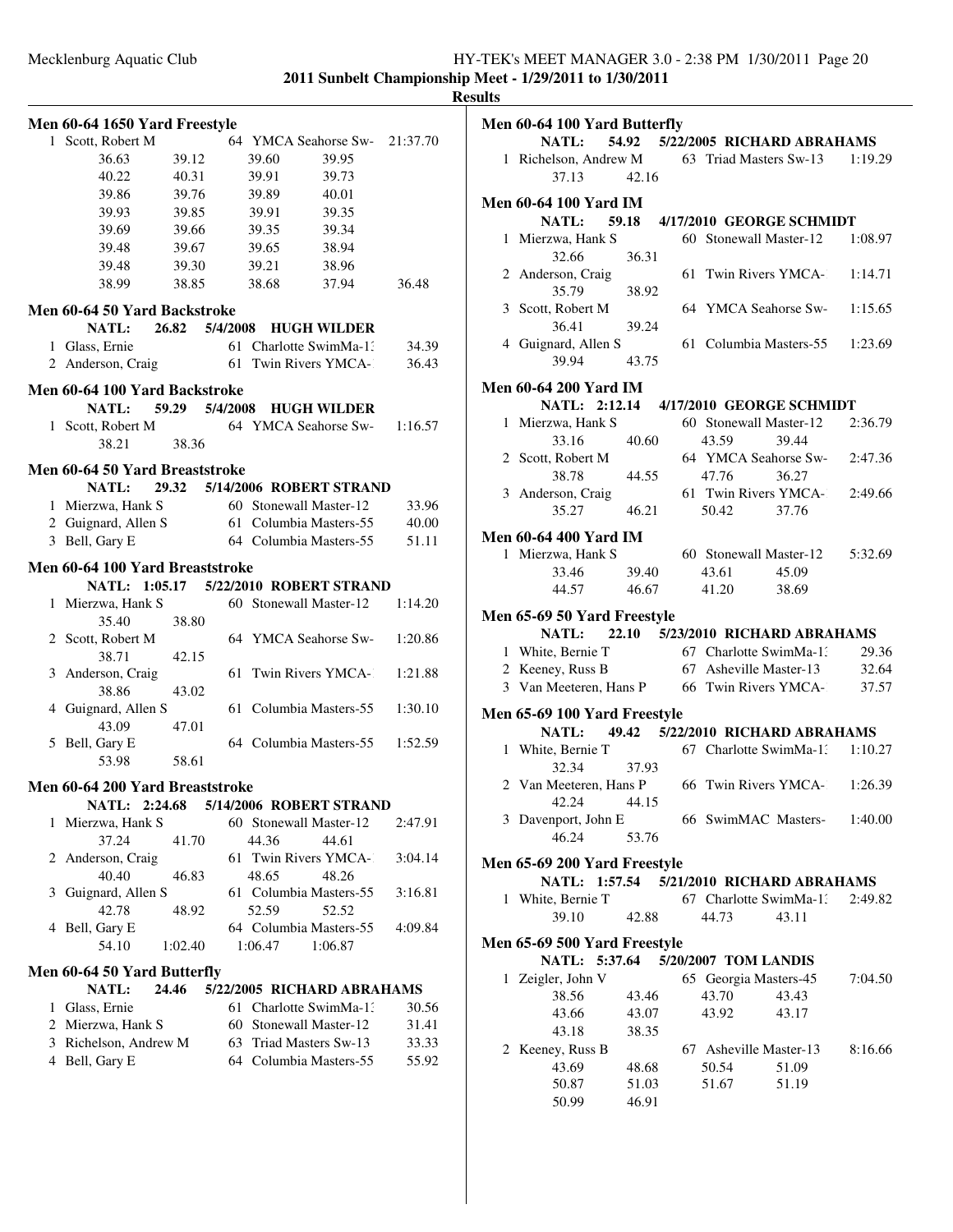**2011 Sunbelt Championship Meet - 1/29/2011 to 1/30/2011**

**Results**

| Men 65-69 1000 Yard Freestyle               |       |                                       |       |          |
|---------------------------------------------|-------|---------------------------------------|-------|----------|
| 1 Green, Jim M                              |       | 66 Asheville Master-13                |       | 14:12.04 |
| 38.56                                       | 42.49 | 42.72                                 | 43.36 |          |
| 42.91                                       | 42.78 | 43.25                                 | 43.08 |          |
| 42.98                                       | 44.45 | 43.40                                 | 42.69 |          |
| 43.66                                       | 42.12 | 42.87                                 | 43.62 |          |
| 41.84                                       | 42.84 | 41.86                                 | 40.56 |          |
| Men 65-69 50 Yard Backstroke                |       |                                       |       |          |
| NATL:                                       |       | 27.74 5/23/2010 RICHARD ABRAHAMS      |       |          |
| 1 Keeney, Russ B                            |       | 67 Asheville Master-13                |       | 47.86    |
| 2 Davenport, John E 66 SwimMAC Masters-     |       |                                       |       | 49.42    |
| Men 65-69 200 Yard Backstroke               |       |                                       |       |          |
|                                             |       | NATL: 2:18.14 5/10/2009 RICHARD BURNS |       |          |
| 1 Zeigler, John V                           |       | 65 Georgia Masters-45                 |       | 3:03.58  |
| 44.90                                       | 45.78 | 47.38                                 | 45.52 |          |
| Men 65-69 50 Yard Breaststroke              |       |                                       |       |          |
| NATL:                                       |       | 30.66 5/10/2009 PETER ANDERSEN        |       |          |
| 1 Zeigler, John V                           |       | 65 Georgia Masters-45                 |       | 39.11    |
| 2 Davenport, John E 66 SwimMAC Masters-     |       |                                       |       | 47.74    |
|                                             |       |                                       |       |          |
| Men 65-69 100 Yard Breaststroke             |       | NATL: 1:08.19 5/10/2009 DAVID GILDEA  |       |          |
| 1 Zeigler, John V                           |       | 65 Georgia Masters-45                 |       | 1:26.27  |
| 41.59                                       | 44.68 |                                       |       |          |
| 2 Keeney, Russ B                            |       | 67 Asheville Master-13                |       | 1:39.22  |
| 47.79                                       | 51.43 |                                       |       |          |
| 3 Davenport, John E                         |       | 66 SwimMAC Masters-                   |       | 1:50.79  |
| 51.33                                       | 59.46 |                                       |       |          |
| Men 65-69 200 Yard Breaststroke             |       |                                       |       |          |
|                                             |       | NATL: 2:35.32 5/23/2010 KENNETH FROST |       |          |
| 1 Zeigler, John V                           |       | 65 Georgia Masters-45                 |       | 3:10.32  |
| 42.40                                       | 49.33 | 50.34                                 | 48.25 |          |
| 2 Van Meeteren, Hans P 66 Twin Rivers YMCA- |       |                                       |       | 3:37.80  |
| 51.79                                       |       | 56.77 56.18                           | 53.06 |          |
| Men 65-69 50 Yard Butterfly                 |       |                                       |       |          |
| <b>NATL:</b>                                | 24.94 | 5/22/2010 RICHARD ABRAHAMS            |       |          |
| 1 Poiletman, Robert M                       |       | 67 Columbia Masters-55                |       | 29.58    |
| 2 White, Bernie T                           |       | 67 Charlotte SwimMa-1:                |       | 31.92    |
| 3 Keeney, Russ B                            |       | 67 Asheville Master-13                |       | 35.18    |
| 4 Davenport, John E                         |       | 66 SwimMAC Masters-                   |       | 57.23    |
| Men 65-69 50 Yard Butterfly                 |       |                                       |       |          |
| <b>NATL:</b>                                | 24.94 | 5/22/2010 RICHARD ABRAHAMS            |       |          |
| 1 Poiletman, Robert M                       |       | 67 Columbia Masters-55                |       | 30.60    |
| Men 65-69 100 Yard Butterfly                |       |                                       |       |          |
| <b>NATL:</b>                                | 56.36 | 5/21/2010 RICHARD ABRAHAMS            |       |          |
| 1 Poiletman, Robert M                       |       | 67 Columbia Masters-55                |       | 1:12.66  |
|                                             |       |                                       |       |          |
| Men 65-69 100 Yard Butterfly<br>NATL:       | 56.36 | 5/21/2010 RICHARD ABRAHAMS            |       |          |
| 1 Poiletman, Robert M                       |       | 67 Columbia Masters-55                |       | 1:03.80  |
| 30.60                                       | 33.20 |                                       |       |          |
| 2 White, Bernie T                           |       | Charlotte SwimMa-1:<br>67             |       | 1:20.80  |
| 38.42                                       | 42.38 |                                       |       |          |
| Keeney, Russ B<br>3                         |       | Asheville Master-13<br>67             |       | 1:30.74  |
| 42.05                                       | 48.69 |                                       |       |          |
|                                             |       |                                       |       |          |

| 4 Van Meeteren, Hans P 66 Twin Rivers YMCA- 1:39.64<br>48.55             | 51.09          |                                 |       |         |
|--------------------------------------------------------------------------|----------------|---------------------------------|-------|---------|
|                                                                          |                |                                 |       |         |
| Men 65-69 200 Yard Butterfly<br>NATL: 2:23.38 2/14/2010 ROBERT POILETMAN |                |                                 |       |         |
| 1 Poiletman, Robert M 67 Columbia Masters-55                             |                |                                 |       | 2:28.51 |
| 33.42                                                                    | 39.24          | 39.17                           | 36.68 |         |
| 2 Zeigler, John V                                                        |                | 65 Georgia Masters-45           |       | 3:18.49 |
| 43.67                                                                    | 51.61          | 52.55                           | 50.66 |         |
| 3 Keeney, Russ B                                                         |                | 67 Asheville Master-13          |       | 3:36.65 |
| 47.78                                                                    | 54.80          | 57.14 56.93                     |       |         |
| <b>Men 65-69 100 Yard IM</b>                                             |                |                                 |       |         |
| NATL: 1:00.32 5/23/2010 RICHARD ABRAHAMS                                 |                |                                 |       |         |
| 1 Zeigler, John V                                                        |                | 65 Georgia Masters-45 1:24.43   |       |         |
| 41.28                                                                    | 43.15          |                                 |       |         |
| 2 Keeney, Russ B                                                         |                | 67 Asheville Master-13 1:27.48  |       |         |
| 42.73                                                                    | 44.75          |                                 |       |         |
| 3 Van Meeteren, Hans P                                                   |                | 66 Twin Rivers YMCA- 1:35.08    |       |         |
| 46.17                                                                    | 48.91          |                                 |       |         |
| 4 Davenport, John E                                                      |                | 66 SwimMAC Masters-1:56.61      |       |         |
| 57.99                                                                    | 58.62          |                                 |       |         |
| <b>Men 65-69 200 Yard IM</b>                                             |                |                                 |       |         |
| NATL: 2:20.31 5/22/2010 RICHARD BURNS                                    |                |                                 |       |         |
| 1 Zeigler, John V                                                        |                | 65 Georgia Masters-45           |       | 3:02.84 |
| 40.82                                                                    | 48.38          | 50.75                           | 42.89 |         |
| 2 Keeney, Russ B                                                         |                | 67 Asheville Master-13          |       | 3:23.55 |
| 45.26                                                                    | 55.21          | 57.42                           | 45.66 |         |
| 3 Van Meeteren, Hans P 66 Twin Rivers YMCA- 3:36.43                      |                |                                 |       |         |
| 48.79                                                                    | 57.45          | 57.95                           | 52.24 |         |
|                                                                          |                |                                 |       |         |
| <b>Men 65-69 400 Yard IM</b>                                             |                |                                 |       |         |
| NATL: 5:12.42 5/21/2010 RICHARD BURNS                                    |                |                                 |       |         |
| 1 Zeigler, John V                                                        |                | 65 Georgia Masters-45           |       | 6:23.11 |
| 41.75<br>51.95                                                           | 48.13<br>52.69 | 51.31<br>44.87 42.65            | 49.76 |         |
|                                                                          |                |                                 |       |         |
| Men 75-79 50 Yard Freestyle                                              |                |                                 |       |         |
| NATL: 26.84 5/10/2009 DAVID RADCLIFF                                     |                |                                 |       |         |
| 1 DePaul, Don L                                                          |                | 77 James J Harris Y-13 1:04.31  |       |         |
| <b>Men 75-79 100 Yard Freestyle</b>                                      |                |                                 |       |         |
| NATL: 58.68 5/10/2009 DAVID RADCLIFF                                     |                |                                 |       |         |
| 1 DePaul, Don L                                                          |                | 77 James J Harris Y-13 2:27.47  |       |         |
| 1:10.76                                                                  | 1:16.71        |                                 |       |         |
| Men 75-79 500 Yard Freestyle                                             |                |                                 |       |         |
| NATL: 6:03.87 5/8/2010 DAVID RADCLIFF                                    |                |                                 |       |         |
| 1 DePaul, Don L 77 James J Harris Y-13 14:31.64                          |                |                                 |       |         |
|                                                                          |                |                                 |       |         |
| Men 75-79 1650 Yard Freestyle                                            |                |                                 |       |         |
| 1 DePaul, Don L                                                          |                | 77 James J Harris Y-13 52:40.56 |       |         |
| Men 75-79 50 Yard Backstroke                                             |                |                                 |       |         |
| NATL: 32.11 4/19/2009 YOSHI OYAKAWA                                      |                |                                 |       |         |
| 1 DePaul, Don L                                                          |                | 77 James J Harris Y-13 1:40.79  |       |         |
|                                                                          |                |                                 |       |         |
| Men 75-79 100 Yard Backstroke                                            |                |                                 |       |         |
| NATL: 1:08.55 4/19/2009 BURWELL JONES                                    |                |                                 |       |         |
| 1 DePaul, Don L 77 James J Harris Y-13 3:24.96<br>1:37.74 1:47.22        |                |                                 |       |         |
|                                                                          |                |                                 |       |         |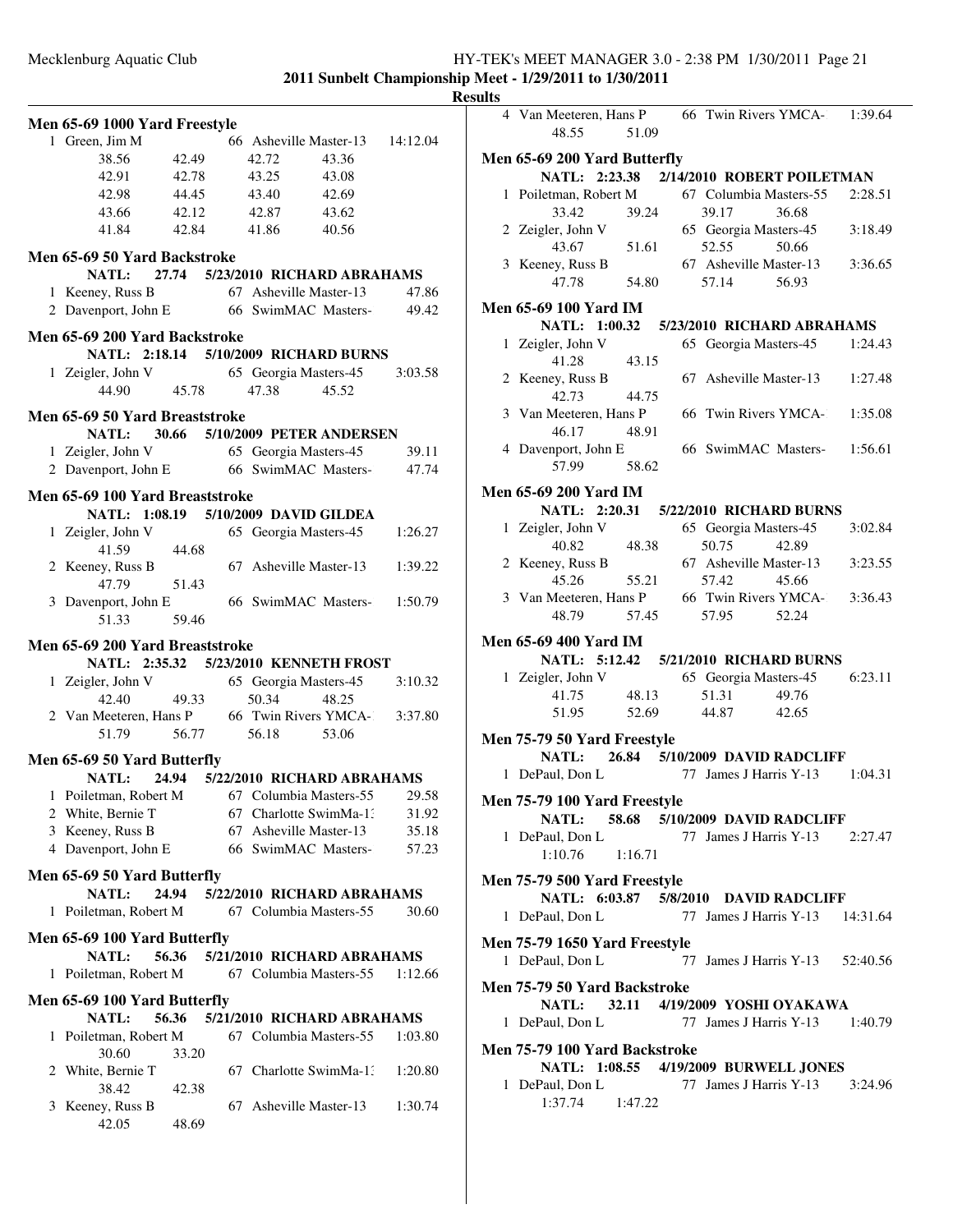|                                          |                                                 | <b>Resul</b> |
|------------------------------------------|-------------------------------------------------|--------------|
| Men 75-79 100 Yard Breaststroke          |                                                 |              |
|                                          | NATL: 1:22.64 4/30/2006 JOHN KORTHEUER          |              |
| 1 DePaul, Don L                          | 77 James J Harris Y-13 4:13.17                  |              |
| Men 75-79 50 Yard Butterfly              |                                                 |              |
|                                          | NATL: 31.33 2/19/2010 BURWELL JONES             | 1            |
| --- DePaul, Don L 77 James J Harris Y-13 | DQ                                              |              |
|                                          |                                                 | I            |
| <b>Men 75-79 100 Yard IM</b>             |                                                 |              |
|                                          | NATL: 1:09.94 2/13/2010 BURWELL JONES           |              |
| 1 DePaul, Don L                          | 77 James J Harris Y-13 3:39.06                  |              |
| $1:44.54$ $1:54.52$                      |                                                 |              |
| Men 80-84 50 Yard Freestyle              |                                                 |              |
|                                          | NATL: 29.25 4/10/2005 FRANK PIEMME              |              |
| 1 Stolz, Irwin W 81 Georgia Masters-45   | 38.49                                           |              |
|                                          |                                                 |              |
| Men 80-84 100 Yard Freestyle             | NATL: 1:09.04 2/12/2005 FRANK PIEMME            | 1            |
|                                          | 81 Georgia Masters-45 1:28.15                   |              |
| 1 Stolz, Irwin W<br>42.21 45.94          |                                                 | I            |
|                                          |                                                 |              |
| Men 80-84 200 Yard Freestyle             |                                                 |              |
|                                          | NATL: 2:38.33 4/24/2005 FRANK PIEMME            |              |
| 1 Stolz, Irwin W                         | 81 Georgia Masters-45 3:17.85                   |              |
| 44.47 49.15                              | 52.64<br>51.59                                  | J            |
| Men 80-84 500 Yard Freestyle             |                                                 |              |
|                                          | NATL: 7:17.43 4/24/2005 FRANK PIEMME            | A            |
| 1 Stolz, Irwin W                         | 81 Georgia Masters-45<br>9:01.30                |              |
| 47.72<br>55.41                           | 55.02<br>55.54                                  |              |
| 55.08<br>54.96                           | 55.17<br>54.98                                  |              |
| 54.29<br>53.13                           |                                                 |              |
| Men 80-84 1650 Yard Freestyle            |                                                 | l            |
| 1 Stolz, Irwin W                         | 81 Georgia Masters-45 31:39.72                  |              |
| 54.79<br>49.22                           | 56.15<br>56.49                                  | S            |
| 56.74 57.38                              | 57.12<br>57.17                                  |              |
| 57.56 57.98                              | 58.00<br>58.57                                  |              |
| 58.01                                    | 58.42 57.60<br>58.42                            |              |
| 57.55<br>58.22                           | 57.95<br>58.82                                  |              |
| 58.63<br>58.16                           | 58.57<br>58.42                                  |              |
| 59.12<br>59.01                           | 58.03<br>58.19                                  |              |
| 57.76<br>58.93                           | 58.40<br>57.88<br>56.46                         | F            |
| Women 18+200 Yard Freestyle Relay        |                                                 |              |
| <b>NATL:</b><br>1:36.25                  | 5/18/2003 SAN DIEGO                             |              |
|                                          | K PIPES-NEILSEN, H DEFELICE, A FROGLEY, A TERRY |              |
| SwimMAC Masters-13<br>1                  | A<br>1:53.41                                    |              |
| 1) Woodard, Chantal M W22                | 2) Lawrence, Kari C W29                         | 1            |
| 3) Souther, Carolyn G W47                | 4) Woodard, Alis Rojas W50                      |              |
| 28.15<br>28.04                           | 26.76<br>30.46                                  | S            |
| Women 18+200 Yard Medley Relay           |                                                 |              |
| NATL: 1:48.84                            | 5/23/2010 CLEMSON                               |              |
| C SEED, S CEFALU, S PORRI, L SINDALL     |                                                 |              |
| 1 SwimMAC Masters-13                     | A<br>2:01.33                                    |              |
| 1) Woodard, Chantal M W22                | 2) Bonfilio, Dawn A W42                         |              |
| 3) Lawrence, Kari C W29                  | 4) Gillman, Regina M W45                        |              |
| 30.28<br>36.67                           | 24.36<br>30.02                                  |              |
|                                          |                                                 |              |

| ılts |                                                    |                                       |  |
|------|----------------------------------------------------|---------------------------------------|--|
| 2    | Twin Rivers YMCA-13                                | 3:09.50<br>А                          |  |
|      | 1) Klotz, Camille A W65                            | 2) Van Meeteren, Greta W64            |  |
|      | 3) Packard, Andrea H W36                           | 4) Maynard, Rita W59                  |  |
|      | 1:03.90<br>44.75                                   | 29.47<br>51.38                        |  |
|      | Women 25+ 200 Yard Freestyle Relay                 |                                       |  |
|      | NATL: 1:35.40<br>5/3/2008                          | <b>SMU MASTERS</b>                    |  |
|      | D DIEZI, L HOLT, M CHOW, K MCCLELLAND              |                                       |  |
|      | 1 YMCA Seahorse Sw-13                              | A<br>2:09.31                          |  |
|      | 1) Thomas, Nicole R W39                            | 2) Lackey, Carrie W33                 |  |
|      | 3) Neilly, Meredyth D W36                          | 4) Harrill, Kiran C W44               |  |
|      | 31.78<br>36.61                                     | 29.09<br>31.83                        |  |
|      | 2 Greenville Splas-55                              | A<br>2:19.74                          |  |
|      | 1) Scott, Leslie W46                               | 2) Long, Sally W58                    |  |
|      | 3) Beaver, Andrea W44                              | 4) Wentzel, Meredith L W28            |  |
|      | 37.38<br>39.22                                     | 36.84<br>26.30                        |  |
|      |                                                    |                                       |  |
|      | Women 25+ 200 Yard Medley Relay                    |                                       |  |
|      | NATL: 1:45.01<br>5/4/2008                          | <b>SMU</b>                            |  |
|      | L, K MCCLELLAND, L HOLT, D DIEZI                   |                                       |  |
|      | 1 Greenville Splas-55                              | A<br>2:44.62                          |  |
|      | 1) Scott, Leslie W46                               | 2) Beaver, Andrea W44                 |  |
|      | 3) Wentzel, Meredith L W28                         | 4) Long, Sally W58<br>26.08           |  |
|      | 44.10<br>51.18                                     | 43.26                                 |  |
|      | Women 35+ 200 Yard Freestyle Relay                 |                                       |  |
|      | NATL: 1:36.90                                      | 5/18/2003 ROCKY MTN                   |  |
|      | A PETTIS SCOTT, K GARNIER, S VON DER LIPPE, C SAPP |                                       |  |
|      | 1 Twin Rivers YMCA-13                              | A<br>2:53.43                          |  |
|      | 1) Packard, Andrea H W36                           | 2) Van Meeteren, Greta W64            |  |
|      | 3) Klotz, Camille A W65                            | 4) Maynard, Rita W59                  |  |
|      | 27.65<br>41.28                                     | 54.45<br>50.05                        |  |
|      | Women 35+200 Yard Medley Relay                     |                                       |  |
|      | NATL: 1:48.55                                      | 5/14/2006 COLORADO                    |  |
|      | S HART, S VON DER LIPPE, E CAMPBELL, K GARNIER     |                                       |  |
|      | 1 James J Harris Y-13                              | A<br>3:02.82                          |  |
|      | 1) Daugherty, Donnie S W62                         | 2) Castro, Natalie W40                |  |
|      | 3) Martella, Jenny W46                             |                                       |  |
|      | 48.08<br>45.32                                     | 15.69<br>1:13.73                      |  |
|      | Women 45+ 200 Yard Freestyle Relay                 |                                       |  |
|      | NATL: 1:42.11                                      | 5/22/2010 NORTH CAROLINA              |  |
|      | E NOWAK, F MCEACHRAN, C SOUTHER, S WALSH           |                                       |  |
| 1    | Greenville Splas-55                                | A<br>2:06.17                          |  |
|      | 1) Gillig, Kelly R W52                             | 2) Gambon, Deborah G W53              |  |
|      | 3) Hebel, Janice A W51                             | 4) Reynolds, Ashley W50               |  |
|      | 30.31<br>32.45                                     | 21.44<br>41.97                        |  |
|      | Women 45+ 200 Yard Medley Relay                    |                                       |  |
|      | NATL: 1:53.31                                      | 5/23/2010 NORTH CAROLINA              |  |
|      |                                                    |                                       |  |
|      |                                                    |                                       |  |
|      | S WALSH, E NOWAK, C SOUTHER, F MCEACHRAN           |                                       |  |
|      | 1 Greenville Splas-55                              | A<br>2:27.22                          |  |
|      | 1) Reynolds, Ashley W50                            | 2) Hebel, Janice A W51                |  |
|      | 3) Gillig, Kelly R W52<br>40.57<br>41.75           | 4) Gambon, Deborah G W53              |  |
|      |                                                    | 32.99<br>31.91<br>A<br>2:27.35        |  |
|      | 2 SwimMAC Masters-13                               |                                       |  |
|      | 1) Woodard, Alis Rojas W50                         | 2) Smith, Alison J W56                |  |
|      | 3) Souther, Carolyn G W47<br>40.65<br>48.25        | 4) Dore, Mary G W47<br>29.64<br>28.81 |  |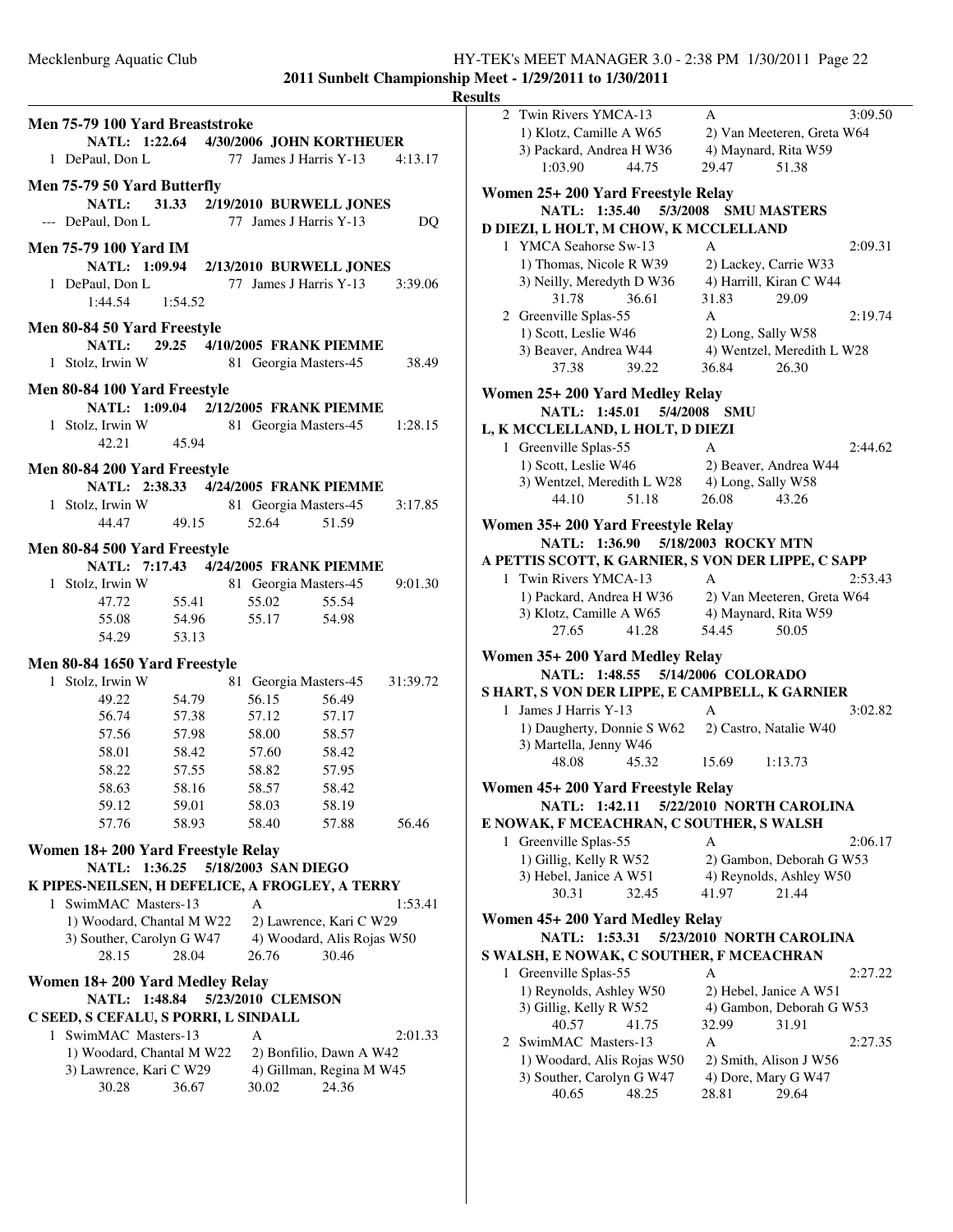| Men 18+200 Yard Freestyle Relay<br>NATL: 1:18.32<br>5/22/2010 NORTH CAROLINA |                                                 |  |  |  |  |
|------------------------------------------------------------------------------|-------------------------------------------------|--|--|--|--|
| N BRUNELLI, C JONES, N WESTBY, J SKUBA                                       |                                                 |  |  |  |  |
| 1 Twin Rivers YMCA-13                                                        | 2:00.67<br>A                                    |  |  |  |  |
| 1) Maynard, Sean M19                                                         | 2) Van Meeteren, Hans P M66                     |  |  |  |  |
| 3) Anderson, Craig M61                                                       | 4) Doyle, Mark M51                              |  |  |  |  |
| 28.23<br>38.12                                                               | 28.42<br>25.90                                  |  |  |  |  |
| Men 18+200 Yard Medley Relay<br>NATL: 1:30.47<br>5/23/2010 GEORGIA           |                                                 |  |  |  |  |
| N COPELAND, S JOYCE, P VERHOEF, P BUREN                                      |                                                 |  |  |  |  |
| 1 Twin Rivers YMCA-13                                                        | A<br>2:18.92                                    |  |  |  |  |
| 1) Doyle, Mark M51                                                           | 2) Anderson, Craig M61                          |  |  |  |  |
| 3) Van Meeteren, Hans P M66 4) Maynard, Sean M19                             |                                                 |  |  |  |  |
| 36.23<br>31.31                                                               | 28.58<br>42.80                                  |  |  |  |  |
| Men 25+200 Yard Freestyle Relay                                              |                                                 |  |  |  |  |
| NATL: 1:21.82                                                                | 5/22/2010 CLEMSON AQUATIC                       |  |  |  |  |
|                                                                              | L ASTI, B MACLENNAN, B HERRINGTON, A SCHEERHORN |  |  |  |  |
| 1 YMCA Seahorse Sw-13                                                        | 1:49.75<br>A                                    |  |  |  |  |
| 1) Thomas, Chris K M41                                                       | 2) Inglefield, Jody M56                         |  |  |  |  |
| 3) Mitchell, Robert D M43                                                    | 4) Ross, David M32                              |  |  |  |  |
| 27.82<br>27.28                                                               | 27.10<br>27.55                                  |  |  |  |  |
| Men 25+200 Yard Medley Relay                                                 |                                                 |  |  |  |  |
| NATL: 1:31.43                                                                | 5/23/2010 CLEMSON                               |  |  |  |  |
| J JOHNSON, B MAC LENNAN, L ASTI, A SCHEERHORN                                |                                                 |  |  |  |  |
| 1 SwimMAC Masters-13                                                         | A<br>1:53.58                                    |  |  |  |  |
| 1) Sturgis, Jason M38                                                        | 2) Brewick, Noel M42                            |  |  |  |  |
| 3) Butterfield, Pete M42                                                     | 4) Holland, Benjamin R M34                      |  |  |  |  |
| 32.94<br>29.20                                                               | 28.55<br>22.89                                  |  |  |  |  |
| 2 YMCA Seahorse Sw-13                                                        | A<br>1:57.78                                    |  |  |  |  |
| 1) Mitchell, Robert D M43                                                    | 2) Ross, David M32                              |  |  |  |  |
| 3) Neilly, Adam G M46                                                        | 4) Guidry, Brian M46                            |  |  |  |  |
| 29.24<br>33.26                                                               | 29.16<br>26.12                                  |  |  |  |  |
| Men 35+200 Yard Freestyle Relay                                              |                                                 |  |  |  |  |
| <b>NATL:</b>                                                                 | 1:23.32 5/29/2010 LONGHORN                      |  |  |  |  |
| T BLESSING, M VAROZZA, B BAILEY, C ECKERMAN                                  |                                                 |  |  |  |  |
| 1 SwimMAC Masters-13                                                         | A<br>1:39.08                                    |  |  |  |  |
| 1) Wiltsey, Scott S M41                                                      | 2) Butterfield, Pete M42                        |  |  |  |  |
| 3) Smith, Jeffrey H M47                                                      | 4) Hilgen, Thomas H M46                         |  |  |  |  |
| 24.31<br>25.87                                                               | 24.21<br>24.69                                  |  |  |  |  |
| 2 Greenville Splas-55                                                        | A<br>1:40.73                                    |  |  |  |  |
| 1) Long, Douglas D M57                                                       | 2) Stuart, Steven J M42                         |  |  |  |  |
| 3) Kothe, Mark M44                                                           | 4) Rice, Bryan M44                              |  |  |  |  |
| 24.28<br>26.22                                                               | 25.48<br>24.75                                  |  |  |  |  |
| Men 35+200 Yard Medley Relay                                                 |                                                 |  |  |  |  |
| <b>NATL:</b><br>1:34.16                                                      | 5/10/2009 LONGHORN                              |  |  |  |  |
| T BLESSING, T BARTEE, B BAILEY, M VAROZZA                                    |                                                 |  |  |  |  |
| Greenville Splas-55<br>1                                                     | А<br>1:53.93                                    |  |  |  |  |
| 1) Long, Douglas D M57                                                       | 2) Stuart, Steven J M42                         |  |  |  |  |
| 3) Kothe, Mark M44                                                           | 4) Rice, Bryan M44                              |  |  |  |  |
| 32.14<br>31.57                                                               | 24.29<br>25.93                                  |  |  |  |  |
|                                                                              |                                                 |  |  |  |  |
|                                                                              |                                                 |  |  |  |  |
|                                                                              |                                                 |  |  |  |  |

|   | Men 45+200 Yard Medley Relay                     |                                                 |         |
|---|--------------------------------------------------|-------------------------------------------------|---------|
|   | NATL: 1:36.56 5/23/2010 GEORGIA                  |                                                 |         |
|   | E ERICSON, C WEISSMAN, B BUGG, M ELLISON         |                                                 |         |
|   | 1 SwimMAC Masters-13                             | A                                               | 2:06.58 |
|   | 1) White, Jay K M50                              | 2) Schultz, Norman E M45                        |         |
|   | 3) Smith, Stratton M46                           | 4) Smith, Jeffrey H M47                         |         |
|   | 34.74<br>38.77                                   | 25.91<br>27.16                                  |         |
|   | Mixed 18+ 200 Yard Freestyle Relay               |                                                 |         |
|   | NATL: 1:29.18 5/21/2010 AUBURN                   |                                                 |         |
|   | R HUGHEY, C HUGHEY, A HUGHEY, E EWING            |                                                 |         |
|   | 1 Stonewall Master-12                            | A                                               | 2:01.07 |
|   | 1) Bradley, Patrick J M44                        | 2) Carlos, Lizanne W22                          |         |
|   | 3) Mierzwa, Hank S M60                           | 4) Moosman, Deanne L W32                        |         |
|   | 29.73<br>34.61                                   | 28.76<br>27.97                                  |         |
|   | Mixed 18+200 Yard Medley Relay                   |                                                 |         |
|   | NATL: 1:39.26 4/16/2010 WMAC                     |                                                 |         |
|   | A MANIA, J CONNORS, L NEWPORT, C GRAVENGOOD      |                                                 |         |
|   | 1 Stonewall Master-12                            | A                                               | 2:12.24 |
|   | 1) Bradley, Patrick J M44                        | 2) Carlos, Lizanne W22                          |         |
|   | 3) Mierzwa, Hank S M60                           | 4) Moosman, Deanne L W32                        |         |
|   | 30.36<br>36.13                                   | 31.17<br>34.58                                  |         |
|   | 2 Twin Rivers YMCA-13                            | A                                               | 2:17.57 |
|   | 1) Doyle, Mark M51                               | 2) Van Meeteren, Greta W64                      |         |
|   | 3) Packard, Andrea H W36                         | 4) Maynard, Sean M19                            |         |
|   | 31.09<br>48.09                                   | 30.05<br>28.34                                  |         |
|   | Mixed 25+ 200 Yard Freestyle Relay               |                                                 |         |
|   |                                                  | NATL: 1:29.40 5/21/1990 S. CAL AQUATIC          |         |
|   |                                                  |                                                 |         |
|   |                                                  |                                                 |         |
|   | C PONTHIER, D GRANER, K BUSH, P MCCLAFFERTY      |                                                 |         |
|   | 1 Greenville Splas-55                            | A                                               | 1:47.21 |
|   | 1) Rice, Bryan M44                               | 2) Kothe, Mark M44                              |         |
|   | 3) Gillig, Kelly R W52<br>25.11<br>27.10         | 4) Wentzel, Meredith L W28<br>29.85<br>25.15    |         |
|   | 2 YMCA Seahorse Sw-13                            | A                                               | 1:50.99 |
|   |                                                  |                                                 |         |
|   | 1) Lackey, Carrie W33<br>3) Harrill, Kiran C W44 | 2) Mitchell, Robert D M43<br>4) Ross, David M32 |         |
|   | 31.49<br>25.71                                   | 29.11<br>24.68                                  |         |
|   |                                                  |                                                 |         |
|   | Mixed 25+ 200 Yard Medley Relay                  |                                                 |         |
|   | NATL: 1:38.22 5/4/2008 CURL-BURKE                |                                                 |         |
|   | S PETERSON, J BETTS, W LISCINSKY, L LAUWAERT     |                                                 |         |
| 1 | SwimMAC Masters-13                               | A                                               | 2:15.89 |
|   | 1) Sturgis, Jason M38                            | 2) Georoff, Andrea W27                          |         |
|   | 3) Holland, Benjamin R M34<br>33.56              | 4) Lawrence, Kari C W29<br>25.70                |         |
| 2 | 48.48<br>YMCA Seahorse Sw-13                     | 28.15<br>A                                      | 2:22.93 |
|   | 1) Thomas, Nicole R W39                          |                                                 |         |
|   | 3) Ross, David M32                               | 2) Neilly, Meredyth D W36                       |         |
|   | 48.61<br>40.53                                   | 4) Neilly, Adam G M46<br>27.41<br>26.38         |         |
| 3 | James J Harris Y-13                              | A                                               | 2:28.14 |
|   | 1) Martella, Jenny W46                           | 2) Castro, Natalie W40                          |         |
|   | 3) Belote, Brandon M27                           | 4) Belk, T.J. M34                               |         |
|   | 46.93<br>49.14                                   | 27.04<br>25.03                                  |         |
|   | 4 Greensboro Commu-13                            | Α                                               | 2:31.91 |
|   | 1) Gould, Meganne W30<br>1:07.55                 | 2) Swor, Richard M M27                          |         |